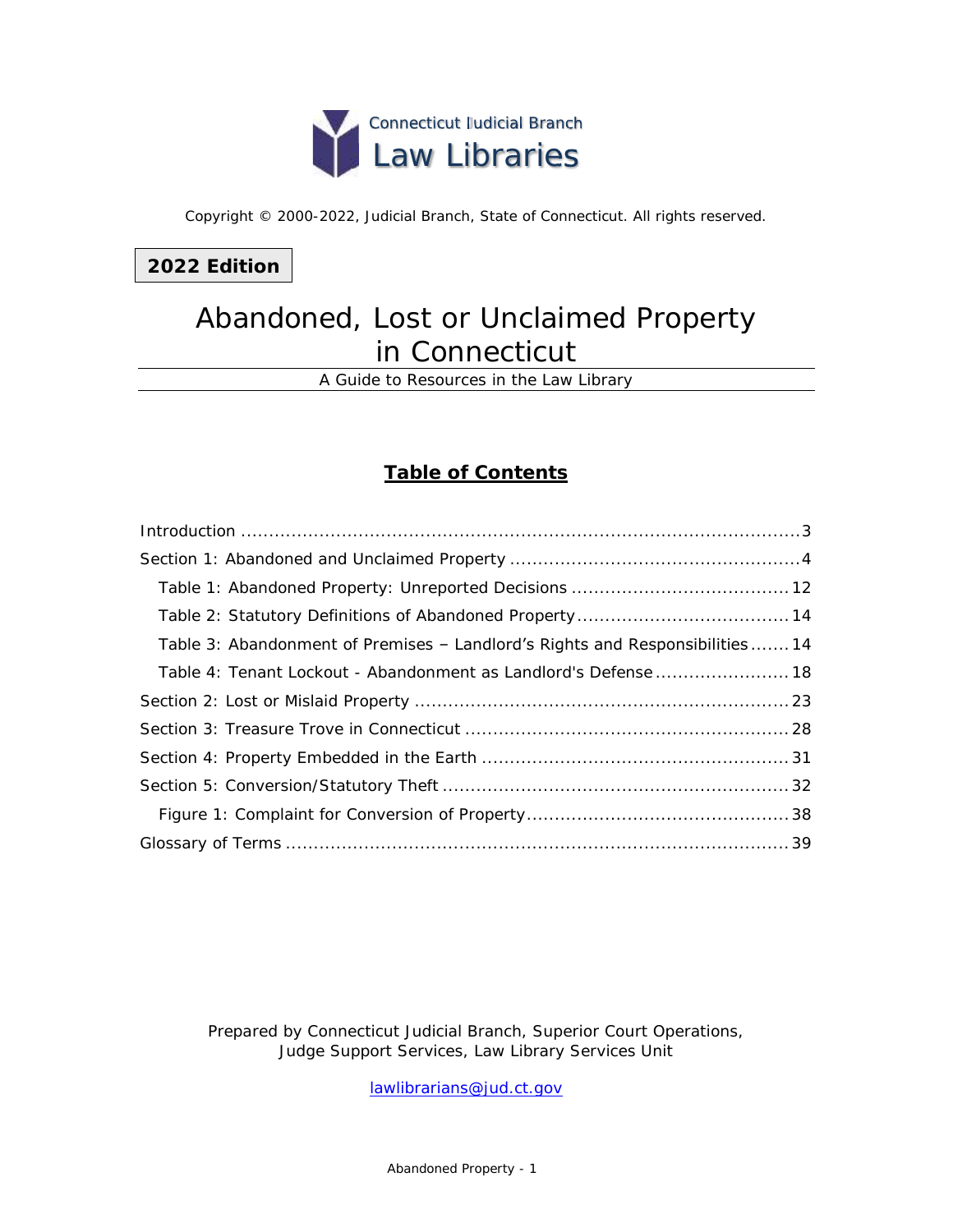These guides are provided with the understanding that they represent only a beginning to research. It is the responsibility of the person doing legal research to come to his or her own conclusions about the authoritativeness, reliability, validity, and currency of any resource cited in this research guide.

> View our other research guides at <https://jud.ct.gov/lawlib/selfguides.htm>

This guide links to advance release opinions on the Connecticut Judicial Branch website and to case law hosted on Google Scholar and Harvard's Case Law Access Project. The online versions are for informational purposes only.

References to online legal research databases refer to in-library use of these databases. Remote access is not available.

> [Connecticut Judicial Branch Website Policies and Disclaimers](https://www.jud.ct.gov/policies.htm) https://www.jud.ct.gov/policies.htm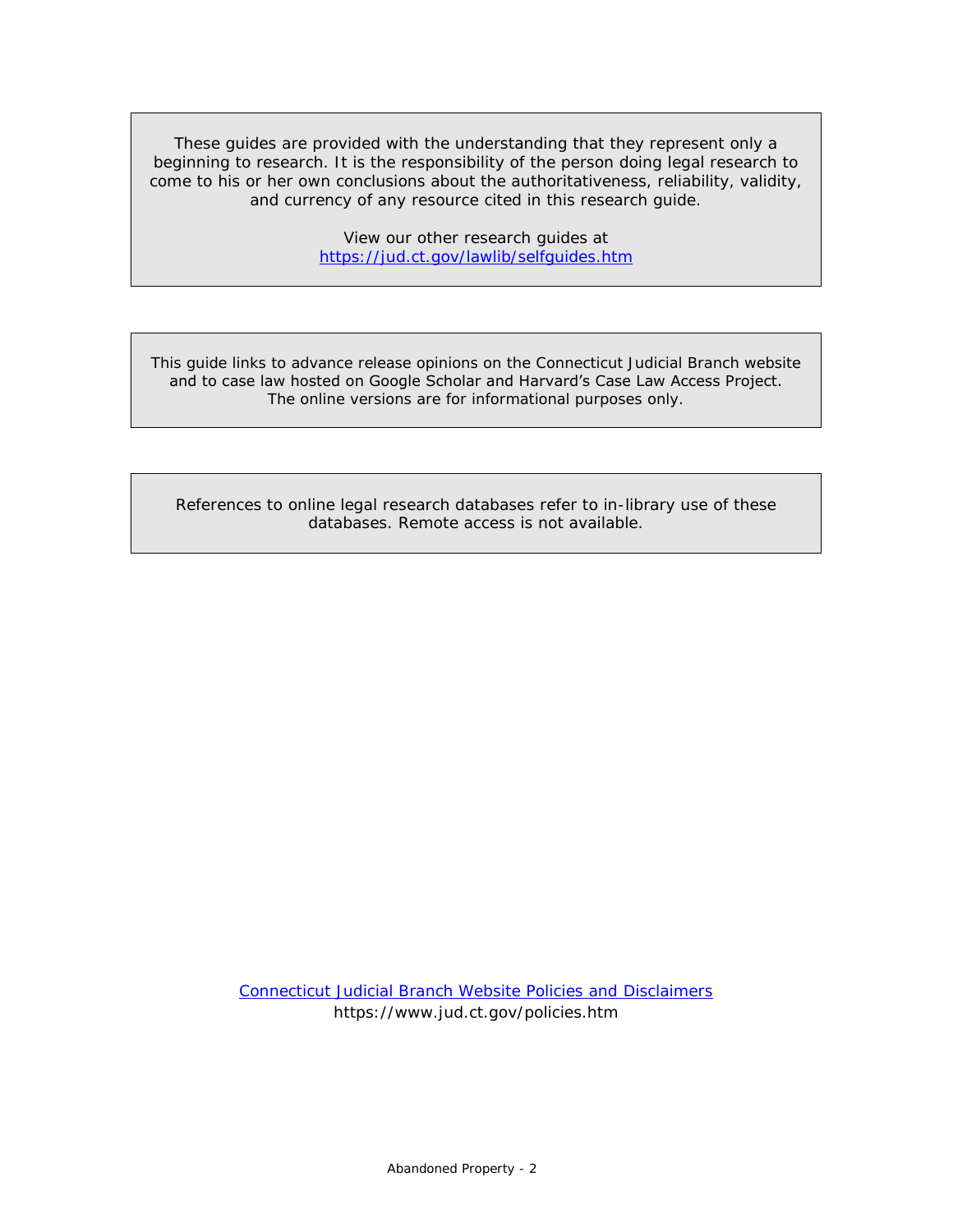A Guide to Resources in the Law Library

- <span id="page-2-0"></span>• "**Lost property** has traditionally been defined as involving an involuntary parting, i.e. where there is no intent on the part of the loser to part with the ownership of the property . . . . **Abandonment**, in turn, has been defined as the voluntary relinquishment of ownership of property without reference to any particular person or purpose . . . i.e. a 'throwing away' of the property concerned . . . . while **mislaid property** is defined as that which is intentionally placed by the owner where he can obtain custody of it, but **afterwards forgotten."** Favorite [v. Miller,](https://scholar.google.com/scholar_case?case=116302456188550079) 176 Conn. 310, 313, 407 A.2d 974 (1978). (Emphasis added.)
- **Treasure Trove**: "consists of coins or currency concealed by the owner . . . . It includes an element of antiquity . . . . To be classified as treasure trove, the property must have been hidden or concealed for such a length of time that the owner is probably dead or undiscoverable." [Benjamin v. Lindner Aviation, Inc.,](https://scholar.google.com/scholar_case?case=9449484260649426626) 534 N.W.2d 400, 406 (Iowa 1995).
- **Property embedded in the earth**: "Another line of cases holds that property, other than treasure trove, which is embedded in the earth is the property of the owner of the locus in quo . . . . The presumption in such cases is that possession of the article found is in the owner of the land and that the finder acquires no rights to the article found." **Favorite v. Miller**, 176 Conn. 310, 316, 407 A.2d 974 (1978).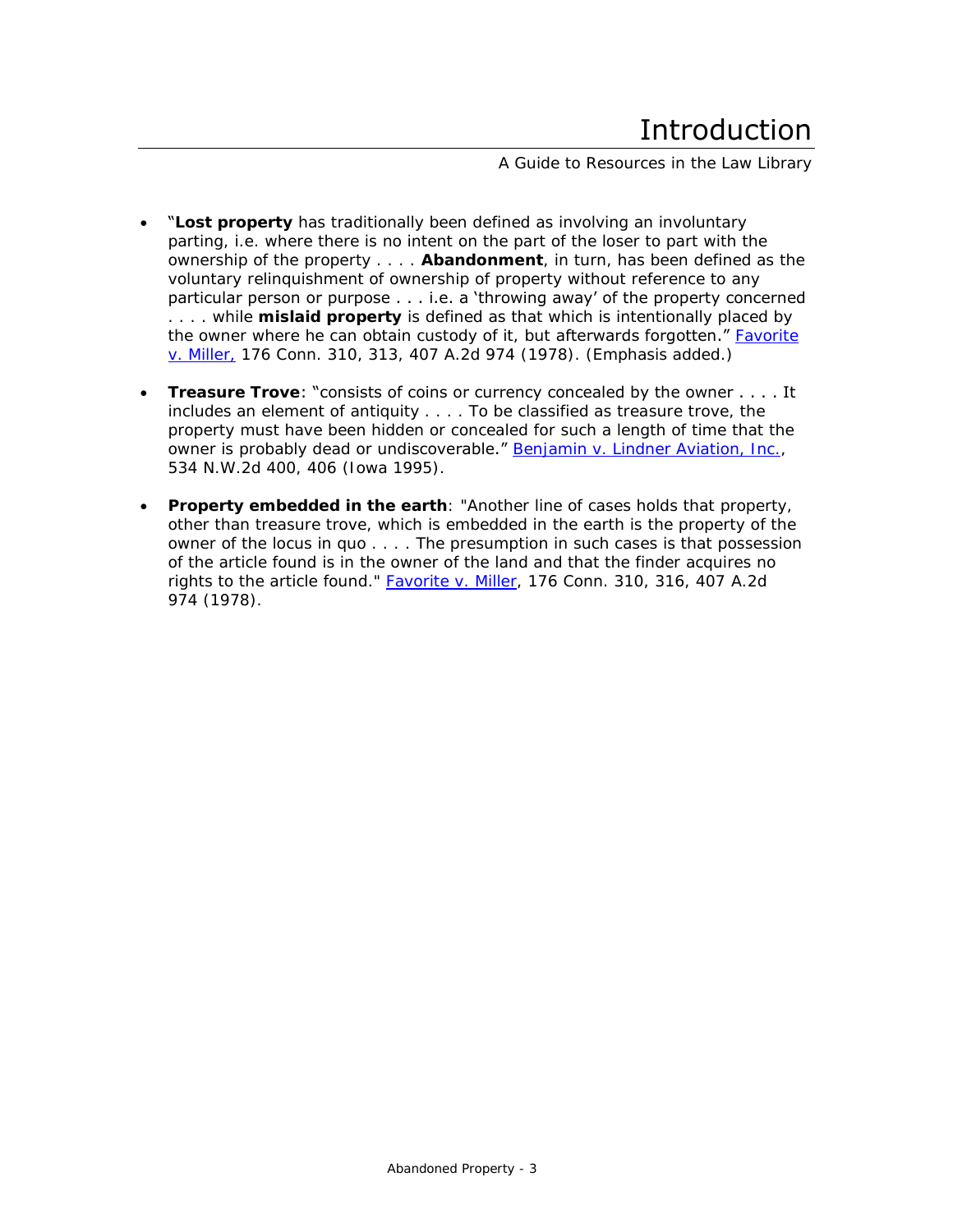# <span id="page-3-0"></span>Section 1: Abandoned and Unclaimed Property

A Guide to Resources in the Law Library

**SCOPE:** Bibliographic resources relating to the procedures in Connecticut for claiming or disposing of abandoned or unclaimed personal property including escheat of property to the State of Connecticut. This section also includes the rights and duties of finders of abandoned or unclaimed property.

- **DEFINITIONS: Duties of finder**: "Any person who finds and takes possession of any article of the value of one dollar or more shall report the finding of such article to the police department of the municipality in which he finds such article within forty-eight hours from the time of such finding. The finder of such article shall, at the time of reporting, furnish to the police department the date, time and place of finding, his name and address and a description of the article found, and, within a period of one week from such finding, shall deliver such article to the police department. Any person who violates or fails to comply with the provisions of this section shall be guilty of a class D misdemeanor." Conn. Gen. Stat. § [50-10](https://www.cga.ct.gov/current/pub/chap_859.htm#sec_50-10) (2021).
	- **Escheat**: "Upon payment or delivery of property presumed abandoned to the Treasurer, the state shall assume custody and, except as otherwise provided in subsection (h) of section 3-65a, shall be responsible for all claims thereto." Conn. Gen. Stat.  $\S$   $3-67a(a)$  (2021).
	- **Larceny**: "A person commits larceny when, with intent to deprive another of property or to appropriate the same to himself or a third person, he wrongfully takes, obtains or withholds such property from an owner. Larceny includes, but is not limited to. . .

"(4) Acquiring property lost, mislaid or delivered by mistake. A person who comes into control of property of another that he knows to have been lost, mislaid, or delivered under a mistake as to the nature or amount of the property or the identity of the recipient is guilty of larceny if, with purpose to deprive the owner thereof, he fails to take reasonable measures to restore the property to a person entitled to it." Conn. Gen. Stat. § [53a-119](https://www.cga.ct.gov/current/pub/chap_952.htm#sec_53a-119) (2021).

**CT STATUTES:** • Conn. Gen. Stat. (2021) [Chapter 32.](https://www.cga.ct.gov/current/pub/chap_032.htm) **Treasurer** § [3-59a.](https://www.cga.ct.gov/current/pub/chap_032.htm#sec_3-59a) Property held by a business association or payable in the course of demutualization of an insurance company presumed abandoned, when. § [3-61a.](https://www.cga.ct.gov/current/pub/chap_032.htm#sec_3-61a) Property held by fiduciary presumed abandoned, when.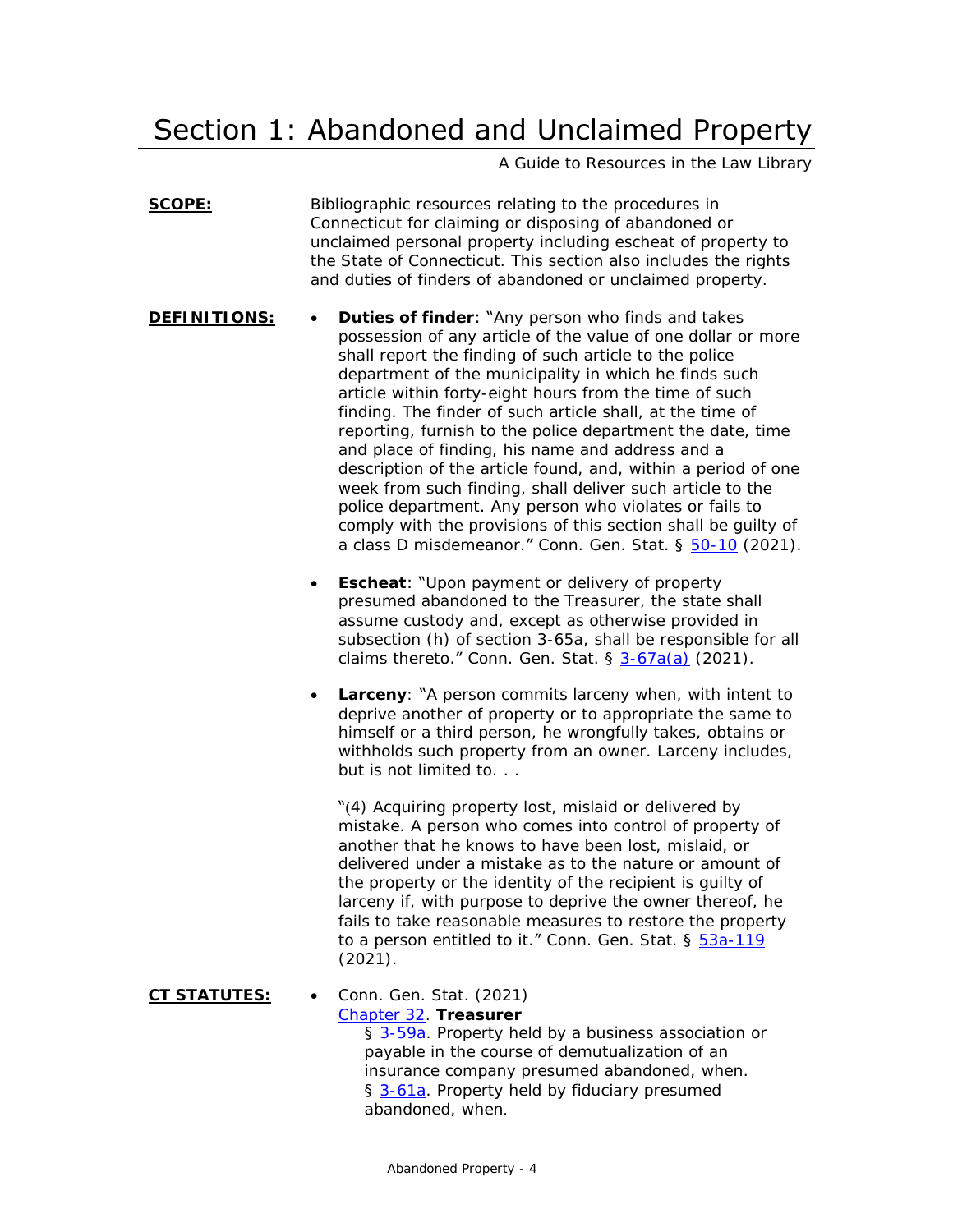You can visit your local law library or search the most recent [statutes](https://search.cga.state.ct.us/r/statute/) and [public acts](https://search.cga.state.ct.us/r/adv/dtsearch_form.asp) on the Connecticut General Assembly website to confirm that you are using the most upto-date statutes.

§ [3-64a.](https://www.cga.ct.gov/current/pub/chap_032.htm#sec_3-64a) Property presumed abandoned generally.

§ [3-65a.](https://www.cga.ct.gov/current/pub/chap_032.htm#sec_3-65a) Duties of holder of abandoned property.

§ [3-65b.](https://www.cga.ct.gov/current/pub/chap_032.htm#sec_3-65b) Assessment of interest penalty for failure to report or deliver abandoned property as required. Exceptions.

§ [3-70a.](https://www.cga.ct.gov/current/pub/chap_032.htm#sec_3-70a) Claims for abandoned property.

§ [3-73b.](https://www.cga.ct.gov/current/pub/chap_032.htm#sec_3-73b) Effect of expiration of limitation period or period specified in contract.

### [Chapter 246.](https://www.cga.ct.gov/current/pub/chap_246.htm) **Motor Vehicles**

§ [14-150.](https://www.cga.ct.gov/current/pub/chap_246.htm#sec_14-150) Abandoned or unregistered motor vehicles and motor vehicles which are a menace to traffic. Notice. Removal. Storage. Hearing. Lien. Affidavit of compliance. Sale. Regulations re title to abandoned motor vehicles and re disposal of motor homes or recreational vehicles abandoned at campgrounds. § [14-150a.](https://www.cga.ct.gov/current/pub/chap_246.htm#sec_14-150a) Removal of abandoned motor vehicles by municipalities. Notice.

§ [14-151.](https://www.cga.ct.gov/current/pub/chap_246.htm#sec_14-151) State marshals and constables to enforce law concerning abandoned motor vehicles.

### [Chapter 268.](https://www.cga.ct.gov/current/pub/chap_268.htm) **Boating**

§ [15-140c.](https://www.cga.ct.gov/current/pub/chap_268.htm#sec_15-140c) Abandonment of vessel. Parties with standing. Abandoned vessel procedures. Online process. Hazardous waste designation. Violation; fine; exception.

### [Chapter 830.](https://www.cga.ct.gov/current/pub/chap_830.htm) **Rights and Responsibilities of Landlord and Tenant**

§ [47a-11b.](https://www.cga.ct.gov/current/pub/chap_830.htm#sec_47a-11b) Abandonment of unit by occupants. Landlord's remedies.

[Chapter 859.](https://www.cga.ct.gov/current/pub/chap_859.htm) **Lost and Unclaimed Property**

- § 50-1. Disposition of perishable property.
- § 50-2. Disposition of goods not perishable.
- § 50-3. Expressmen and common carriers; goods not perishable.
- § 50-4. Disposition of perishable goods.
- § 50-5. Avails to be accounted for. Escheat.
- § 50-8. Marine vegetable deposits.
- § 50-9. Lost goods; towns may adopt procedure for.
- § 50-10. Duties of finder.
- § 50-11. Advertising; sale of perishable goods.
- § 50-12. Restoration to owner if claimed.
- § 50-13. Procedure if unclaimed.
- § 50-14. Disposition after expiration of time for making claim.

### **REGULATIONS:** • Regulations of Connecticut State Agencies (2015) Title 14. Motor Vehicles. Use of Highway by Vehicles.

[Hearings Procedures for Motor Vehicles Taken into Custody](https://eregulations.ct.gov/eRegsPortal/Browse/RCSA/Title_14Subtitle_14-150/)  [Pursuant to Section 14-150](https://eregulations.ct.gov/eRegsPortal/Browse/RCSA/Title_14Subtitle_14-150/)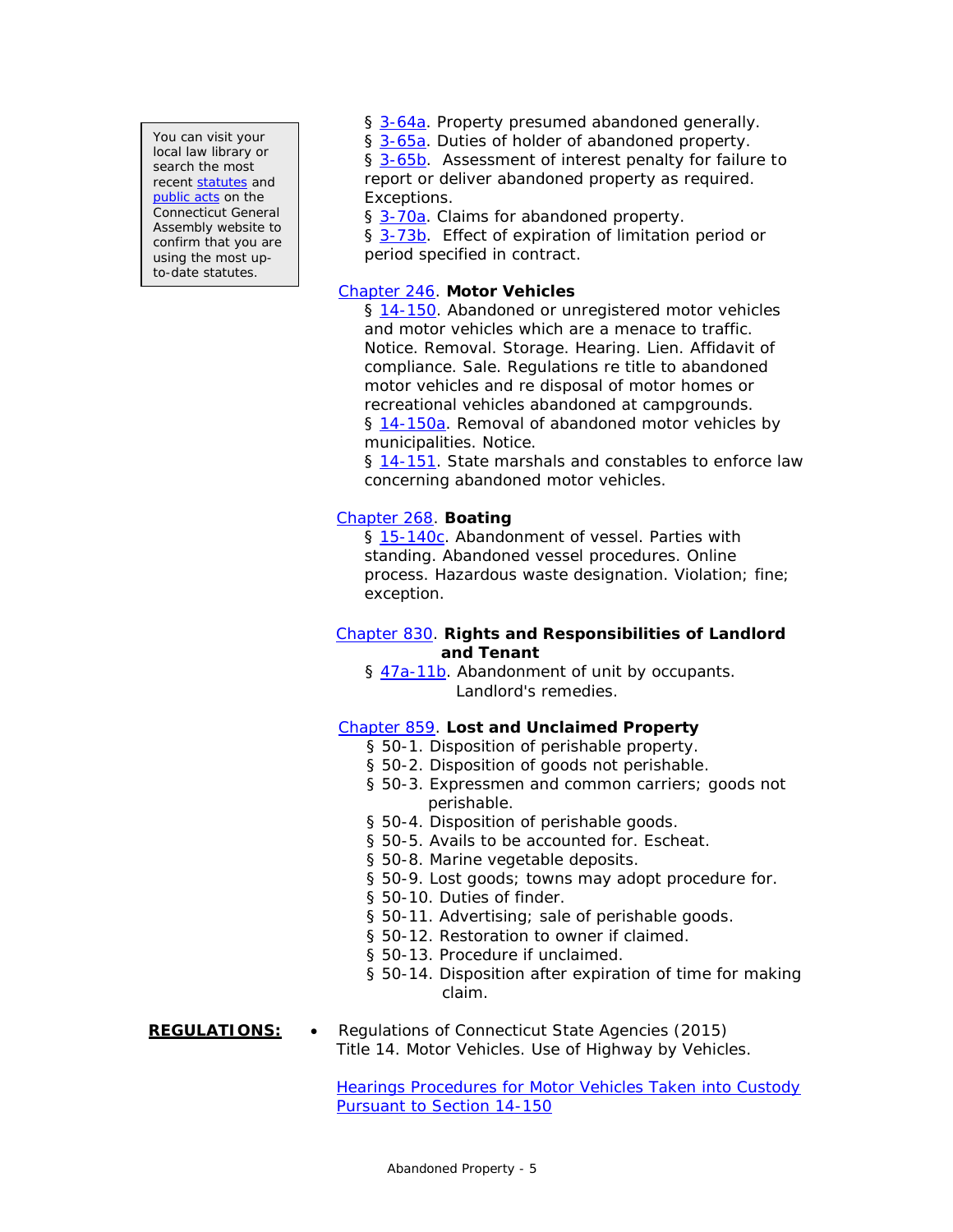You can visit your local law library or browse the **Connecticut** [eRegulations System](https://eregulations.ct.gov/eRegsPortal/) on the Secretary of the State website to check if a regulation has been updated.

§ 14-150-1. Definitions

§ 14-150-2 Qualifications, appointment and removal of hearing officers

§ 14-150-3 Hearing procedures

§ 14-150-4 Final decision

§ 14-150-5 Report of sale of an unclaimed motor vehicle

### [Towers Acquiring Title to Abandoned Towed Motor Vehicles](https://eregulations.ct.gov/eRegsPortal/Browse/RCSA/Title_14Subtitle_14-150/)

- § 14-150-6 Towers in compliance
- § 14-150-7 Issuance of certificate of title
- § 14-150-8 Value of vehicle; issuance of certificate of title
- § 14-150-9 Acquired title to abandoned motor vehicle

[Procedures for Campground Owners to Acquire Title to](https://eregulations.ct.gov/eRegsPortal/Browse/RCSA/Title_14Subtitle_14-150/)  [Abandoned Motor Homes or Recreational Vehicles](https://eregulations.ct.gov/eRegsPortal/Browse/RCSA/Title_14Subtitle_14-150/)

§ 14-150-10 Definitions.

§ 14-150-11 Registration of campground.

§ 14-150-12 Preliminary requirements. Sale or other disposition of an abandoned recreational vehicle.

§ 14-150-13 Notice to camper, recreational vehicle owner, lienholder and secured party.

§ 14-150-14 Filing notice of intent to transfer title with the commissioner.

§ 14-150-15 Sale or other disposition of recreational vehicles.

• Code of Federal Regulations (2022)

Title 41. Public Contracts and Property Management Subtitle C. Federal Property Management Regulations System

> [41 CFR 102-41.](https://www.ecfr.gov/current/title-41/subtitle-C/chapter-102/subchapter-B/part-102-41) Disposition of seized, forfeited, voluntarily abandoned, and unclaimed personal property

**FORMS:** • 1 *Am Jur Legal Forms* 2d Abandoned, Lost, and Unclaimed Property, Thomson West, 2017 (also available on Westlaw). §§ 1:22-1:45. Abandoned and unclaimed property

§§ 1:23-1:30. Property in custody of carrier, innkeeper, etc.

- 1 *Am Jur Pleading & Practice Forms Annotated* Abandoned, Lost and Unclaimed Property, Thomson West, 2018 (also available on Westlaw).
	- §§ 1-29. Abandoned Property
	- §§ 30-77. Lost and Unclaimed Property
		- §§ 31-49. Rights and Duties of Finder
		- §§ 50-58. Rights of Owner
		- §§ 59-77. Actions by and Against Finder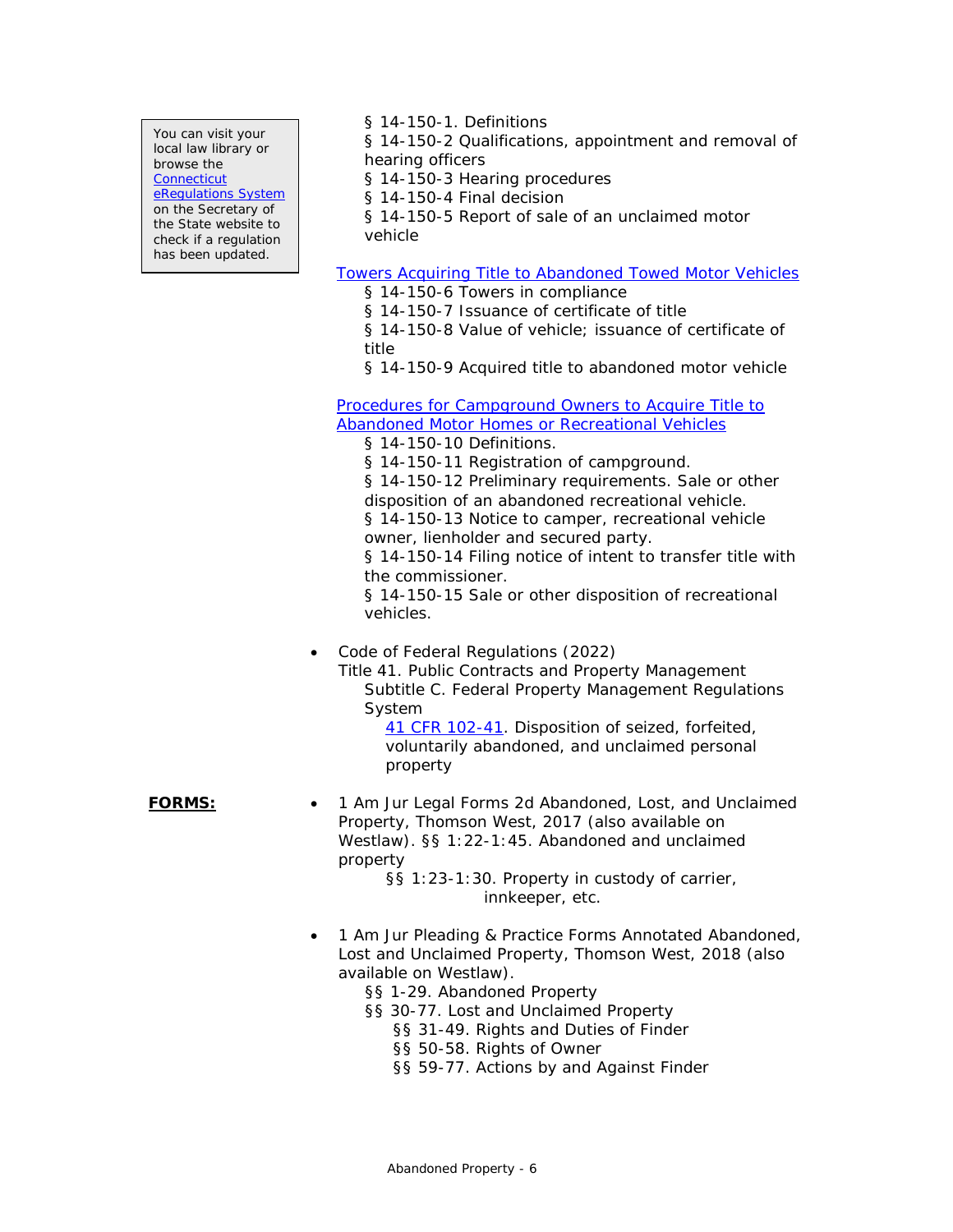- 21 *COA* 655 (1990), Cause of Action Against Owner to Establish Abandonment Of Personal Property (also available on Westlaw).
	- § 16. Sample complaint
	- § 16.10. Sample complaint for determination of adverse claims to allegedly abandoned property by holder against former owner (supplement only)
	- § 17. Checklist-Complaint (supplement only)
	- *Opinions, Conn. Atty. Gen.* No. 1986-006 (January 14, 1986) pp. 18-20 (Conn. A. G.) (1986 WL 289094) "Applying these principles to the issues you have presented to us, we conclude that you may issue a certificate of title to Mr. Landino's client if you are satisfied he is the owner of the motor vehicle by virtue of its abandonment by the prior owner and his taking control and possession of the vehicle."

**ATTORNEY GENERAL OPINIONS:** 

[Office of Legislative](https://www.cga.ct.gov/olr/default.asp)  **[Research](https://www.cga.ct.gov/olr/default.asp)** reports summarize and analyze the law in effect on the date of each report's publication. Current law may be different from what is discussed in the reports.

Once you have identified useful cases, it is important to update the cases before you rely on them. Updating case law means checking to see if the cases are still good law. You can contact your [local law librarian](https://www.jud.ct.gov/lawlib/staff.htm) to learn about the tools available to you to update cases.

- **OLR REPORTS:**  *Connecticut's Unclaimed Property Law,* Michelle Kirby, Connecticut General Assembly, Office of Legislative Research Report, [2019-R-0014](https://www.cga.ct.gov/2019/rpt/pdf/2019-R-0014.pdf) (May 10, 2019).
	- *State Laws on Landlords' Treatment of Abandoned Property*, Sandra Norman-Eady*,* Connecticut General Assembly, Office of Legislative Research Report, [2006-R-](https://www.cga.ct.gov/2006/rpt/2006-r-0164.htm)[0164](https://www.cga.ct.gov/2006/rpt/2006-r-0164.htm) (February 21, 2006).
	- *Summary of Unclaimed Property Law and Recent Amendments*, Sandra Norman-Eady*,* Connecticut General Assembly, Office of Legislative Research Report, [2006-R-](https://www.cga.ct.gov/2006/rpt/2006-r-0507.htm)[0507](https://www.cga.ct.gov/2006/rpt/2006-r-0507.htm) (August 28, 2006).
	- *Gift Cards,* Daniel Duffy, Connecticut General Assembly, Office of Legislative Research Report, [2007-R-0208](https://www.cga.ct.gov/2007/rpt/2007-R-0208.htm) (February 13, 2007).
	- *Gift Card Cash Back Laws*, Kristen Miller*,* Connecticut General Assembly, Office of Legislative Research Report, [2019-R-0185](https://www.cga.ct.gov/2019/rpt/pdf/2019-r-0185.pdf) (September 12, 2019).
- **CASE LAW:**  [R.F. Daddario & Sons, Inc. v Shelansky,](https://scholar.google.com/scholar_case?case=4832203243088856610) 123 Conn. App. 725, 735, 3 A. 3d 957 (2010). "'To constitute [abandonment] there must be an intention to abandon or relinquish accompanied by some act or omission to act by which such an intention is manifested.' (Citations omitted.) *[Brierley](https://cite.case.law/conn/131/675/)* v. *Johnson*, 131 Conn. 675, 678, 42 A.2d 34 (1945). 'While mere nonuser and lapse of time alone are not enough to constitute abandonment, they are competent evidence of an intent to abandon, and as such may be entitled to great weight when considered with other circumstances, and abandonment may be inferred from circumstances, such as failure by acts or otherwise to assert any claim to the right alleged to have been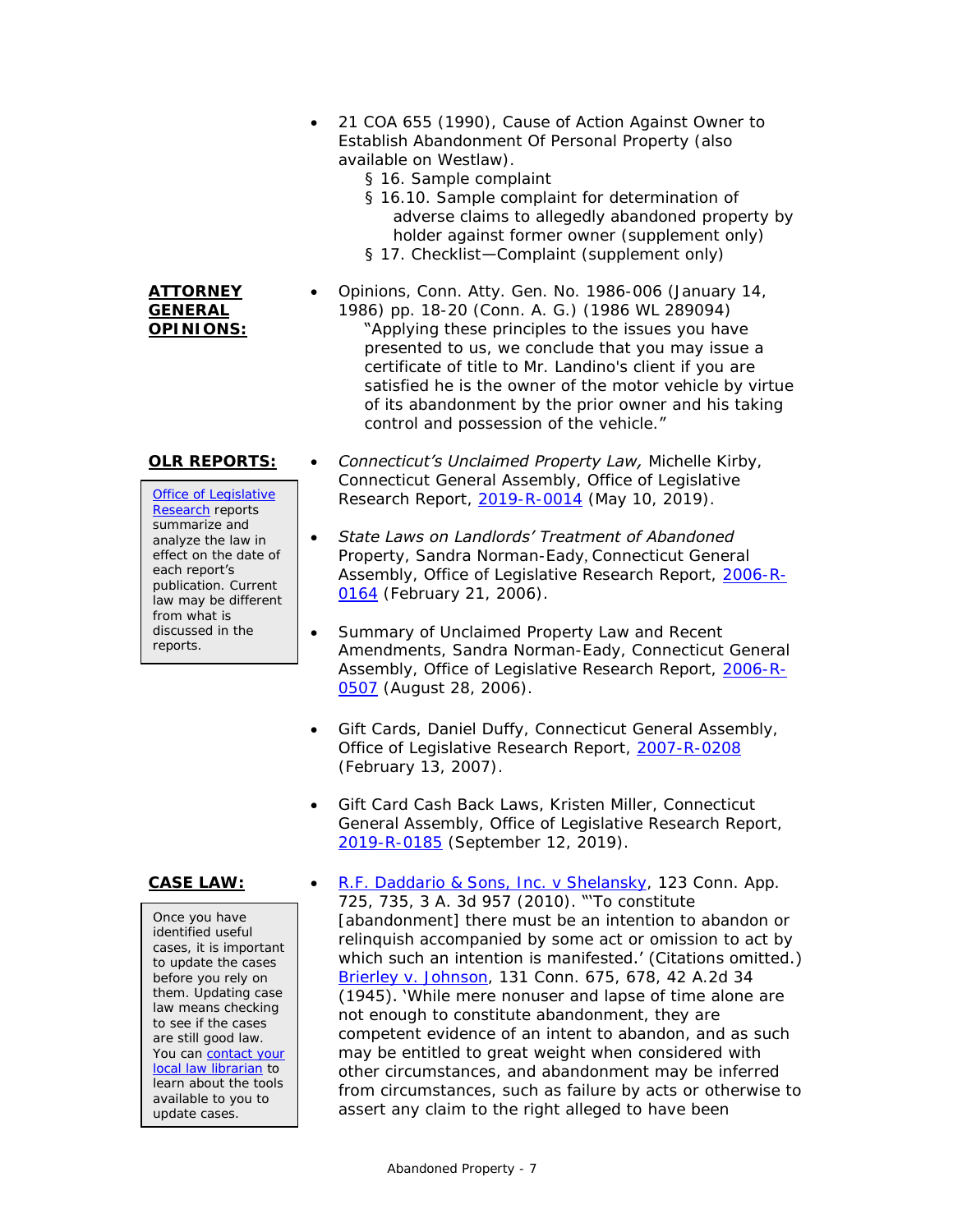Once you have identified useful cases, it is important to update the cases before you rely on them. Updating case law means checking to see if the cases are still good law. You can contact your [local law librarian](https://www.jud.ct.gov/lawlib/staff.htm) to learn about the tools available to you to update cases.

abandoned, or may be presumed from long continued neglect. . . . Most frequently, where abandonment has been held established, there has been found present some affirmative act indicative of an intent to abandon, as in *[Peck](https://cite.case.law/conn/110/374/)* v. *Lee*, [110 Conn. 374, 377, 148 A. 133 (1930)].'"

- [Smith v. Muellner,](http://scholar.google.com/scholar_case?case=11667901892653777783) 283 Conn. 510, 527, 932 A. 2d 382 (2007). ""Mere nonuser of an easement created by deed, however long continued, is insufficient to establish abandonment. There must also be some conduct on the part of the owner of the servient estate adverse to and inconsistent with the existence of the easement and continuing for the statutory period, or the nonuser must be accompanied by unequivocal and decisive acts clearly indicating an intent on the part of the owner of the easement to abandon the use of it.' *[Richardson v.](https://cite.case.law/conn/111/90/)  [Tumbridge](https://cite.case.law/conn/111/90/)*, supra, 111 Conn. 93-94; see also *[Byard v.](https://cite.case.law/conn/112/5/)  [Hoelscher](https://cite.case.law/conn/112/5/)*, supra, 112 Conn. 16; *[Stueck v. Murphy Co.](https://cite.case.law/conn/107/656/)*, 107 Conn. 656, 662-69, 142 A. 301 (1928); *[American](https://cite.case.law/conn/104/139/)  [Brass Co. v. Serra](https://cite.case.law/conn/104/139/)*, supra, 104 Conn. 148."
- Rose v. James, Superior Court, Judicial District of Hartford at Hartford, No. CV-H-6562 (Oct. 25, 2000) (2000 WL 1630023) (2000 Conn. Super. LEXIS 3540). "Abandonment by the tenant, under either statutory or common law, is a complete defense against an action in unlawful entry and detainer. The issue before the court in this case, therefore, is whether the plaintiff must be deemed to have abandoned the premises and his possessions prior to the bringing of this action."
- [Carothers v. Capozziello,](http://scholar.google.com/scholar_case?case=8511828988197316956) 215 Conn. 82, 130, 574 A.2d 1268 (1990). "In this respect, the question of whether waste has been 'discarded' is similar to the factors that will be considered when it has been claimed that property has been abandoned. Although, before legal abandonment can be found, there must be proof of an intent to abandon; *[Glotzer v. Keyes](https://cite.case.law/conn/125/227/)*, 125 Conn. 227, 233, 5 A.2d 1 (1939); that requirement can be met without resort to proof of specific intent. 'Most frequently, where abandonment has been held established, there has been found present some affirmative act indicative of an intention to abandon . . . but nonuser, as of an easement, or other negative or passive conduct may be sufficient to signify the requisite intention and justify a conclusion of abandonment. The weight and effect of such conduct depends not only upon its duration but also upon its character and the accompanying circumstances.' Id.; *[Sharkiewicz v. Lepone](https://scholar.google.com/scholar_case?case=5228715769964730786)*, 139 Conn. 706, 707-708, 96 A.2d 796 (1953); *[Sanchez v.](https://scholar.google.com/scholar_case?case=13344977428769289267)  [Forty's Texaco Service, Inc](https://scholar.google.com/scholar_case?case=13344977428769289267)*., 5 Conn. App. 438, 440, 499 A.2d 436 (1985), cert. denied, 198 Conn. 803, 502 A.2d 932 (1986)."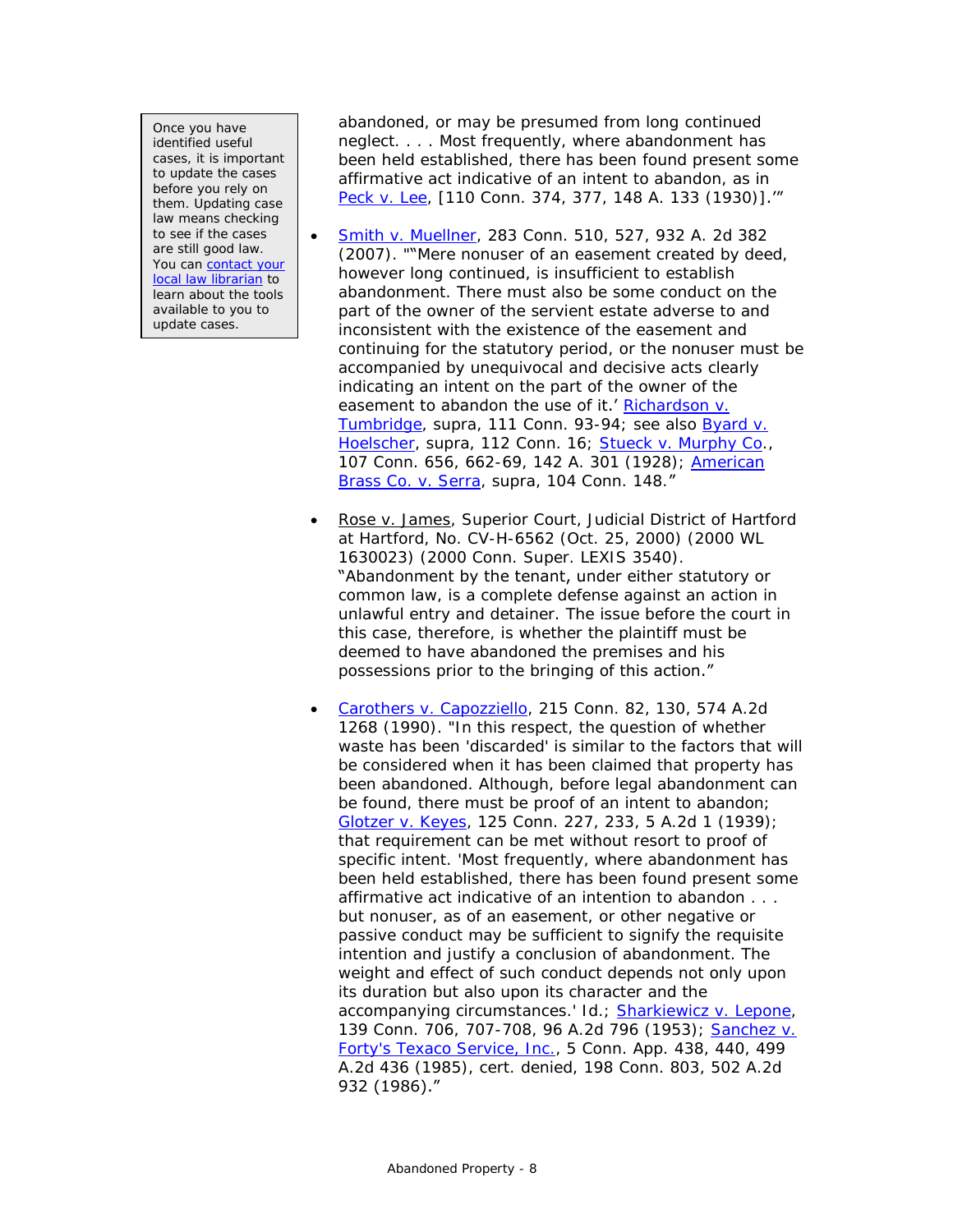- [Sanchez v. Forty's Texaco Service, Inc.,](https://scholar.google.com/scholar_case?case=13344977428769289267) 5 Conn. App. 438, 440, 499 A.2d 436 cert. den. 198 Conn. 803 (1985). "The critical issue raised on appeal by the plaintiff is whether the court erred in finding abandonment. Abandonment of personal property such as a car requires 'an intention to abandon or relinquish accompanied by some act or omission to act by which such an intention is manifested' and is a question of fact*; [Sharkiewicz v. Lepone](https://scholar.google.com/scholar_case?case=5228715769964730786)*, 139 Conn. 706, 707, 96 A.2d 796 (1953); which must stand unless clearly erroneous."
- **WEST KEY NUMBER:**

### 1 Abandoned and Lost Property

- I. Abandonment
	- 1. Nature and elements
	- $1.1. In general$
	- 2. Intent
	- 3. Acts and omissions
	- 4. Evidence and questions for jury
	- 5. Operation and effect
- 152 Escheat
	- 1. Nature in general
	- 2. Constitutional and statutory provisions
	- 3. Property subject to escheat
	- 4. Grounds
	- 5. Release
	- 6. Enforcement
	- 7. Operation and effect
	- 8. Disposition of property escheated
		- (1) In general
		- (2) Recovery of proceeds of escheated property

### **DIGESTS:** • ALR Digest

- - o Abandoned and Lost Property
- Digest of United States Supreme Court Reports o For Abandoned, Lost and Unclaimed Property – See Property and Property Rights §§ 14-20
	- o For Escheat See Forfeiture and Penalties §§ 10-13

### **INDEX TERMS:** • ALR Index

- o Abandonment of Property
- o Escheat
- Connecticut General Statutes Annotated
	- o Abandoned or Unclaimed Property
	- o Abandonment
	- o Escheat
	- o Lost or Destroyed Property
- Connecticut General Statutes (official)
	- o Abandonment
	- o Escheats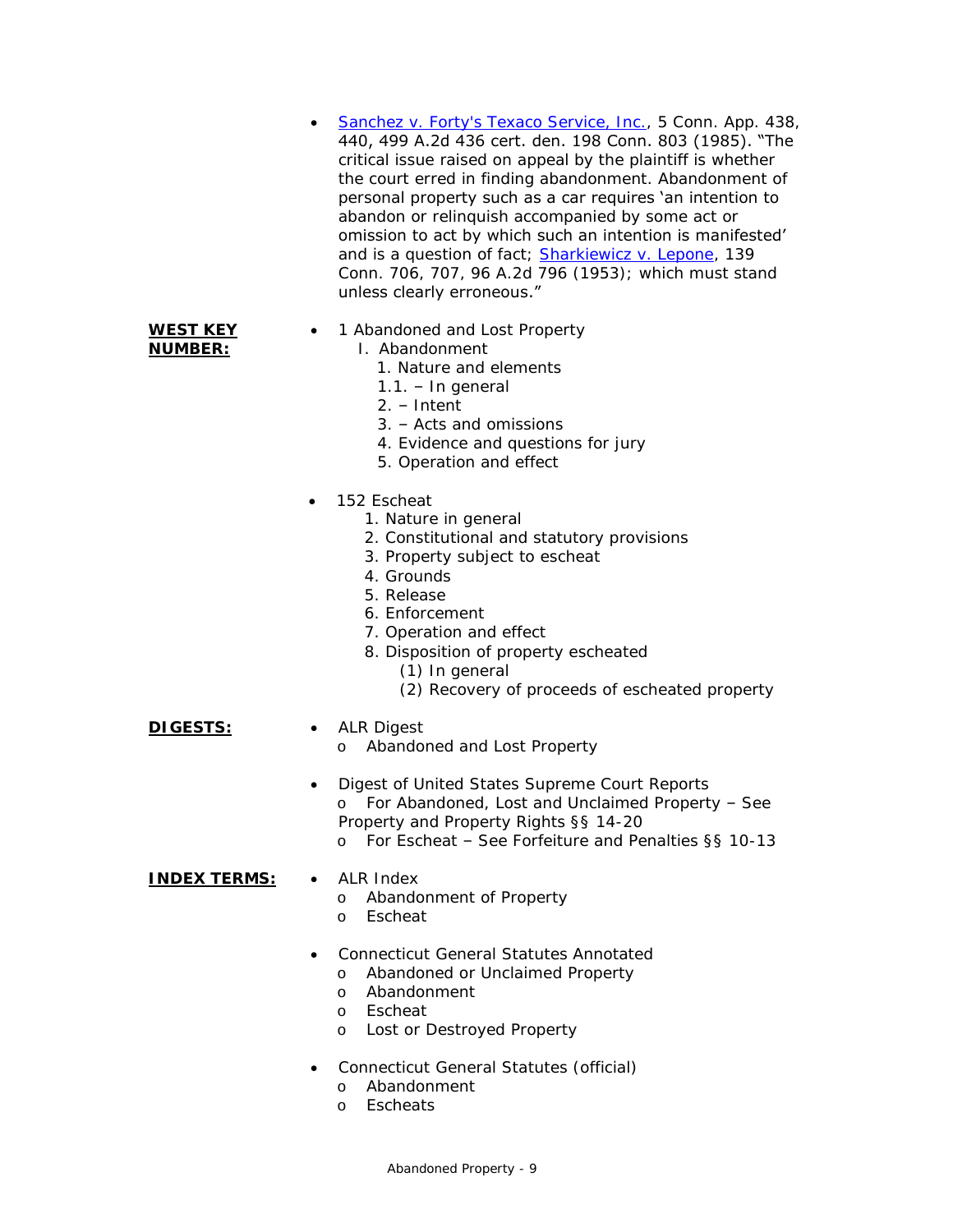- o Lost and Abandoned Property
- o Landlord and Tenant (subheadings: Abandonment of premises, Entry and detainer)

Encyclopedias and ALRs are available in print at some law library locations and accessible online at all law library locations.

Online databases are available for in-library use. Remote access is not available.

- **ENCYCLOPEDIAS:** 1 *Am Jur 2d* Abandoned, Lost, and Unclaimed Property, Thomson West, 2016 (also available on Westlaw).
	- I. In General, §§ 1-19 Elements of Abandonment, §§ 8-12
	- II. Rights and Obligations of Finders, Owners and Former Owners, §§ 20-42
		- Abandoned Property, §§ 25-28
	- III. Rights of State to Property, §§ 43-54 In General, §§ 43-49 Particular types of property, §§ 50-54
		-
	- IV. Proof; Presumptions, §§ 55-61
		- § 55. Abandonment or character of lost property as question of law or fact
		- § 56. Presumptions and burden of proof
		- § 58. Proof of intention to abandon
		- § 59. Lapse of time; nonuse
		- § 60. Weight and sufficiency of evidence; prima facie evidence under statute
		- § 61. Defenses
	- 1 *CJS* Abandonment, Thomson West, 2014 (also available on Westlaw).
		- § 3. Distinctions Abandonment distinguished from sale, gift, or other transfer
		- § 4. Elements of abandonment
		- § 5. Elements of abandonment Intent
		- § 6. Elements of abandonment Intent as either express or implied
		- § 12. Evidence of intention to abandon property
	- 21 *COA* 655, Cause of Action Against Owner to Establish Abandonment Of Personal Property, 1990 (also available on Westlaw).
		- II. Substantive Law Overview
			- A. Prima facie case
			- B. Defenses
				- § 7. Generally
				- § 8. Absence of intent to abandon
			- C. Parties
		- III. Practice and procedure
			- A. In general
				- § 10. Procedural matters
				- § 11. Pleadings
			- B. Proof
				- § 12. Proof of abandonment
				- § 13. Rebuttal
			- C. Remedies and recovery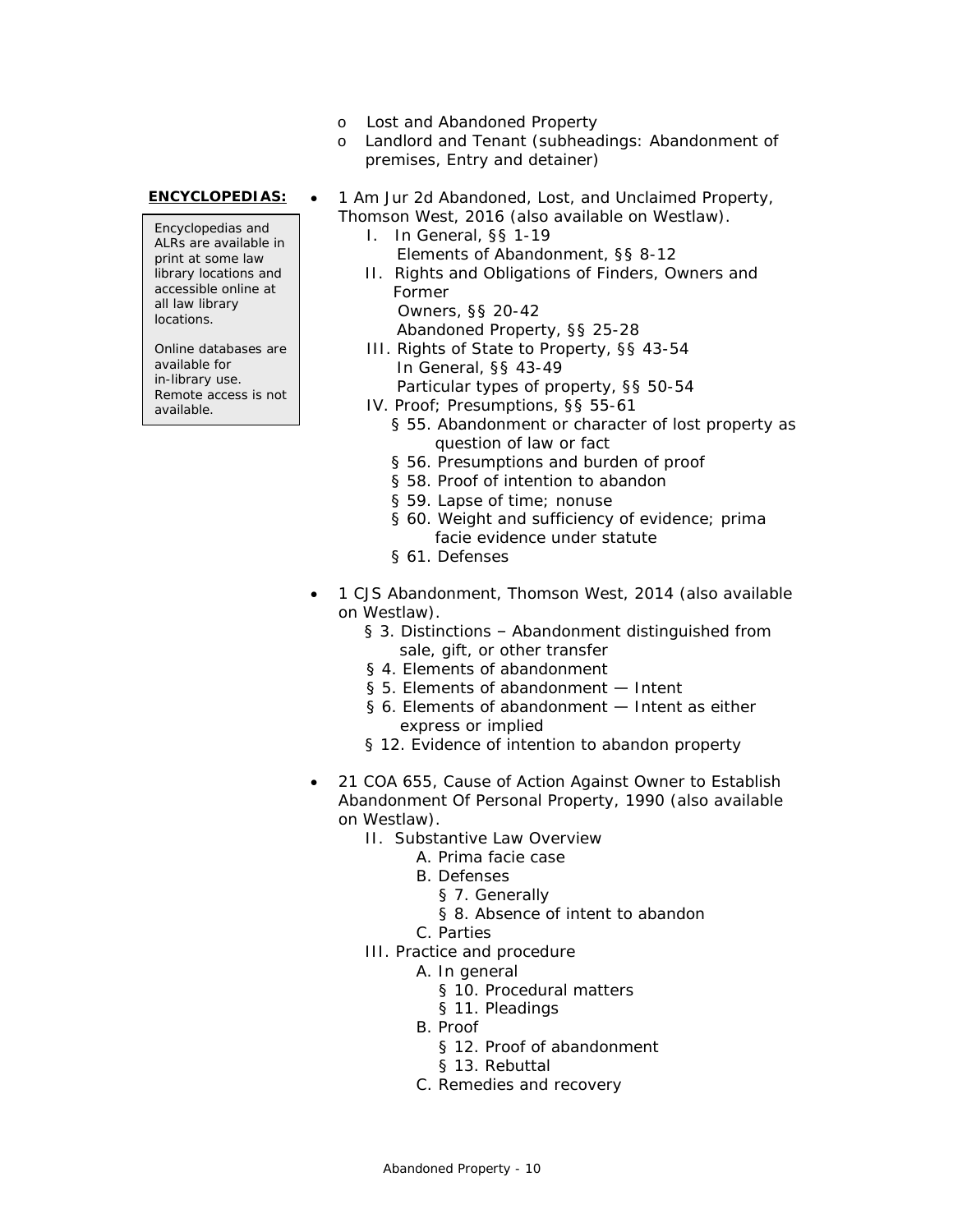- 90 *Am. Jur. Proof of Facts 3d* 341, Proof of Landlord's Conversion of Tenant's Property, 2006 (also available on Westlaw).
- 25 *Am. Jur. Proof of Facts 2d* 685, Abandonment of Tangible Personal Property, 1981 (also available on Westlaw).
- 7 L. Ed. 2d 871, *US Supreme Court Lawyers' Edition 2d Annotations*, Annotation, Validity Under Federal Constitution Of State Escheat Statutes, 2012 (also available on Lexis).

Public access to law review databases is available on-site at each of our [law](https://www.jud.ct.gov/lawlib/staff.htm)  [libraries.](https://www.jud.ct.gov/lawlib/staff.htm)

- **LAW REVIEWS:**  Maryann B. Gall, *Escheat: The Basic Rules, What the U.S. Supreme Court Dictated about Compliance Priorities, B-to-B Exemptions, Gift Card Planning Opportunities and Recent Cases*, 1 Journal of Payment Systems Law 390 (August/September 2005).
	- Diane Green-Kelly*, Unclaimed Property: An Ancient Concept Creating Modern Liabilities*, 32 Franchise Law Journal 41 (2012).
	- Jennifer S. Moorman, *Finders Weepers, Losers Weepers?: Benjamin v. Lindner Aviation, Inc.*, 82 Iowa L. Rev. 717 (1997).
	- Barbara C. Payne, *Abandoned And Escheated Property: How Long Is Long Enough?*, 64 Connecticut Bar Journal 289 (August 1990).
	- Robert F. Phelps, Jr*., Legal Relationships Regarding Safe Deposit Boxes*, 61 Connecticut Bar Journal 286 (October 1987).
	- Richard P. Roberts and Brian P. Leaming, *Discontinuation and Abandonment: End of the Road?* 14 Connecticut Lawyer no. 2, 12 (October 2003).
- **WEBSITE:** Office of State Treasurer: Unclaimed Property Division <https://portal.ct.gov/OTT/Unclaimed-Property/Overview>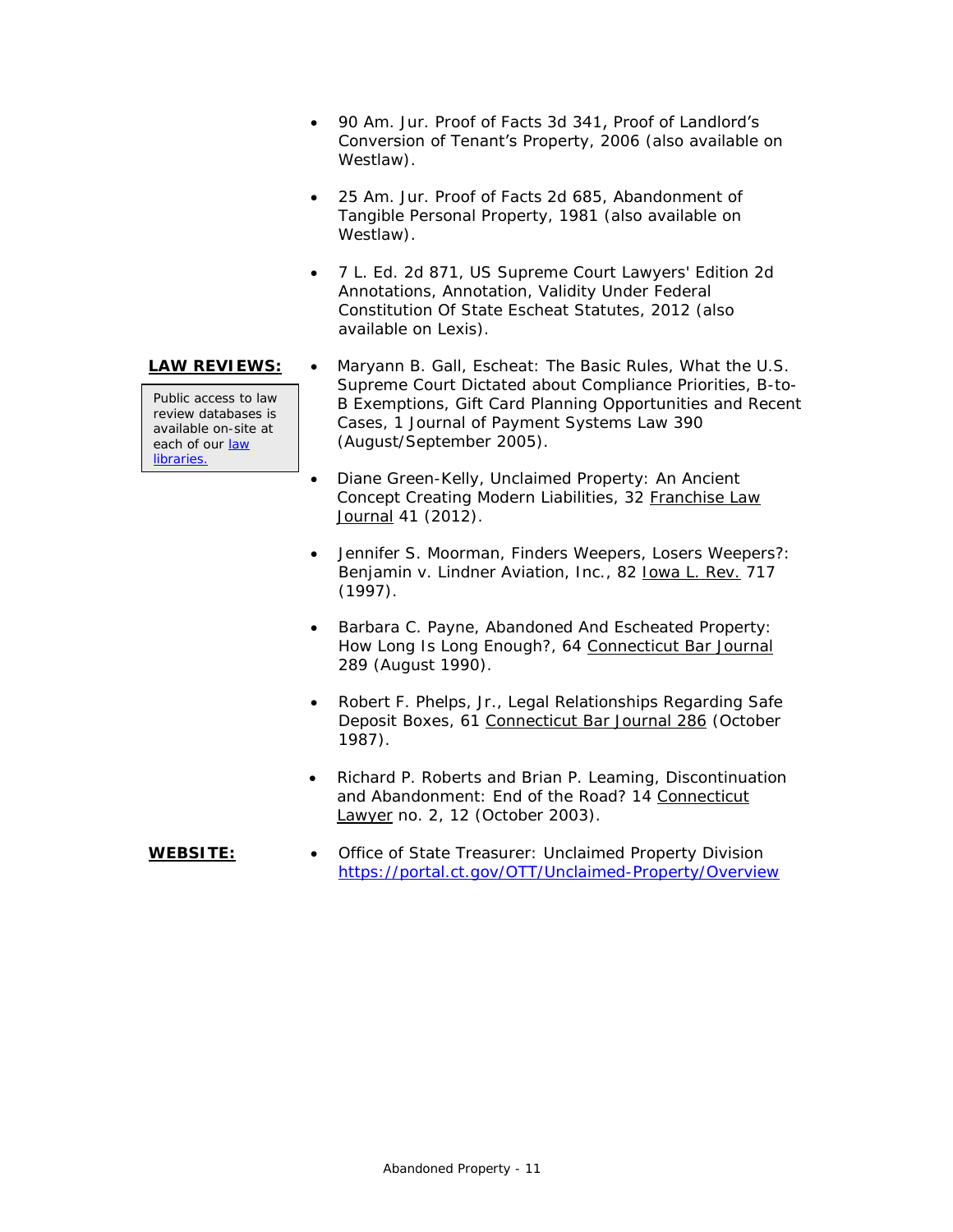| Abandoned Property: Unreported Decisions                                                                                                                                                                                       |                                                                                                                                                                                                                                                                                                                                                                                                                                                                                                                                                                                                                                                                                                                                                                                                                                                                                                                                                                                                                                                                                                                                                                                                                                                                                                                                                                                                                                                                                                                                                                                                                                                                                                                                           |  |
|--------------------------------------------------------------------------------------------------------------------------------------------------------------------------------------------------------------------------------|-------------------------------------------------------------------------------------------------------------------------------------------------------------------------------------------------------------------------------------------------------------------------------------------------------------------------------------------------------------------------------------------------------------------------------------------------------------------------------------------------------------------------------------------------------------------------------------------------------------------------------------------------------------------------------------------------------------------------------------------------------------------------------------------------------------------------------------------------------------------------------------------------------------------------------------------------------------------------------------------------------------------------------------------------------------------------------------------------------------------------------------------------------------------------------------------------------------------------------------------------------------------------------------------------------------------------------------------------------------------------------------------------------------------------------------------------------------------------------------------------------------------------------------------------------------------------------------------------------------------------------------------------------------------------------------------------------------------------------------------|--|
| Earls v. Condor<br>Capital Corp.,<br>Superior Court,<br>Judicial District of<br>Hartford - New<br>Britain at New<br>Britain, No. CV98-<br>0491748S (Apr.<br>14, 2000) (2000<br>WL 486941) (2000<br>Conn. Super.<br>LEXIS 912). | "'Abandonment of personal property such as a car requires<br>"an intention to abandon or relinguish accompanied by some<br>act or omission to act by which such an intention is<br>manifested" and is a question of fact ' Sanchez v. Forty's<br>Texaco Service, Inc., 5 Conn. App. 438, 440, 499 A.2d 436,<br>cert. denied, 198 Conn. 803, 502 A.2d 932 (1985), quoting<br>Sharkiewicz v. Lepone, 139 Conn. 706, 707, 96 A.2d 796<br>(1953). To waive all rights with regard to the vehicle, the<br>plaintiff must have knowledge of these rights, then<br>intentionally abandon and voluntarily relinquish them. See<br>Soares v. Max Services, Inc., 42 Conn. App. 147, 175, 679<br>A.2d 37, cert. denied, 239 Conn. 915, 682 A.2d 1005 (1996);<br>see also Rigoglioso v. Stevens Ford, Inc., Superior Court,<br>Judicial District of Fairfield at Bridgeport, Docket No. 330848<br>(November 27, 1996) (Maioco, J.)." (p. 6)                                                                                                                                                                                                                                                                                                                                                                                                                                                                                                                                                                                                                                                                                                                                                                                                          |  |
| Cagle v. Cagle,<br>Superior Court,<br>Judicial District of<br>Waterbury at<br>Waterbury, No.<br>FA94-0118483<br>(Mar. 22, 1995)<br>(1995 WL 548833)<br>(1995 Conn.<br>Super. LEXIS<br>2568)                                    | "When he left, he left some of his tools, some of his hunting<br>and fishing equipment, and trash. She testified that she<br>asked him to remove those items, to which he responded<br>that he would take them when he was good and ready. She<br>sold some of those items when he refused to contribute to<br>Lisa's tuition at mid-term." (p. 12-13)<br>"The parties had a serious conflict concerning the sale, by the<br>plaintiff, of certain tools belonging to the defendant. The<br>chronology of the sale and the need to pay tuition for their<br>minor child became the subject of extensive testimony. The<br>defendant also was served with a restraining order prior to<br>the agreement, in court, to retrieve those tools. The<br>defendant claimed that he was not given a sufficient amount<br>of time to secure his belongings, and when he went to the<br>house, he was ordered by the police off the property. He<br>testified that he was not given an opportunity to remove the<br>property before it was sold. Thereafter he was ordered by<br>Judge McDonald to go to the house to empty out the garage,<br>but he claimed that he still did not have time to clean out the<br>garage." (p. 19)<br>"The court finds that the defendant is not entitled to be<br>compensated for any sale of his personal items. He was not<br>complying with his agreement to afford parochial education<br>for their child who was in such great need, and did not<br>comply with the order of the court to remove the personalty<br>in a timely manner. Furthermore, the court does not find<br>credible his claim that he has been unemployed, and without<br>funds. The court does not credit his claim that one restraining |  |

<span id="page-11-0"></span>

Ē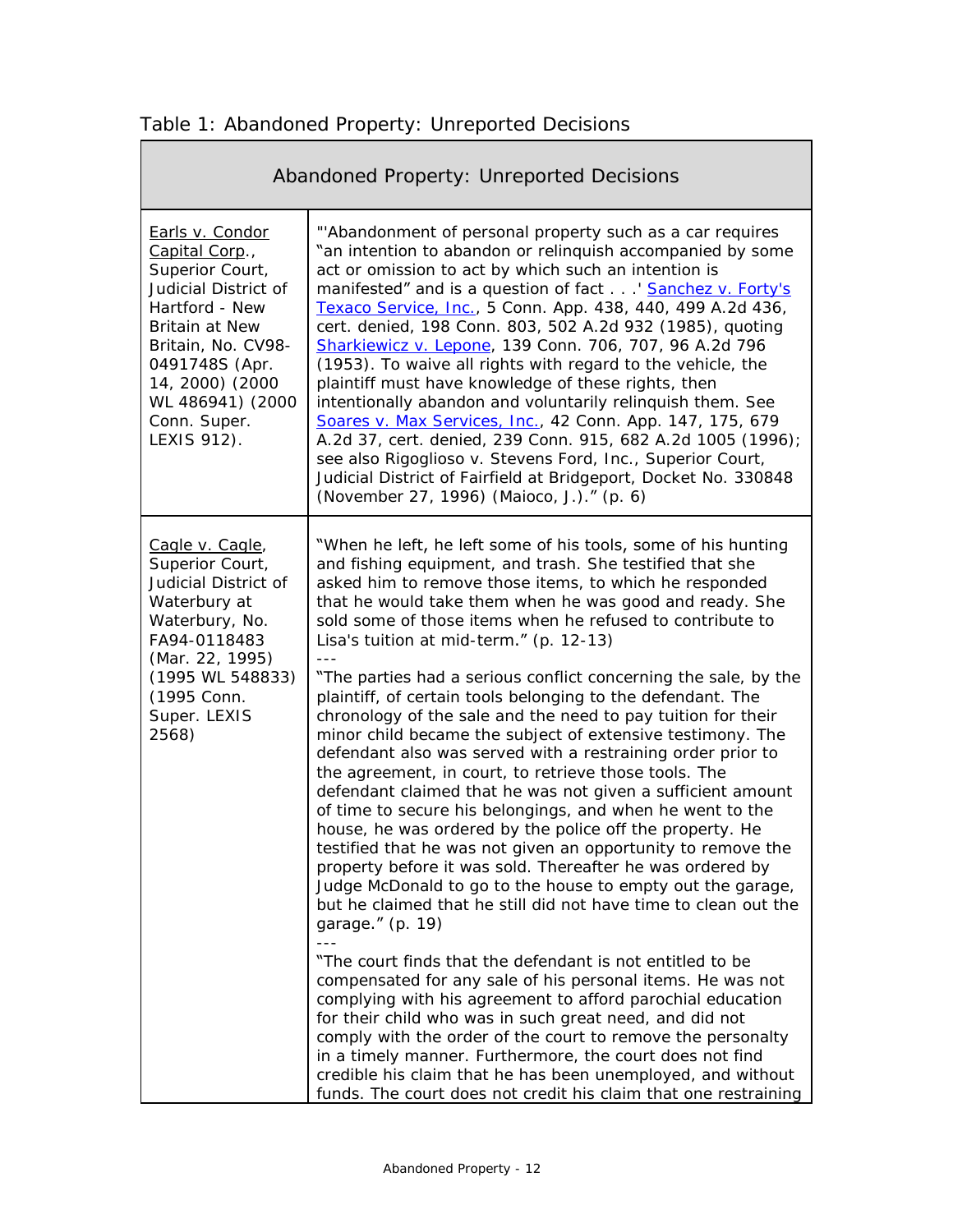|                                                                                                                                                                                                                                                                     | order of three months duration affected his ability to see his<br>child, remove his property, or otherwise provide support for<br>his family." $(p. 31)$                                                                                                                                                                                                                                                                                                                                                                                                                                                                                                                                                                                                                                                                                                                                                                                                                                                                                                                                                                                                          |
|---------------------------------------------------------------------------------------------------------------------------------------------------------------------------------------------------------------------------------------------------------------------|-------------------------------------------------------------------------------------------------------------------------------------------------------------------------------------------------------------------------------------------------------------------------------------------------------------------------------------------------------------------------------------------------------------------------------------------------------------------------------------------------------------------------------------------------------------------------------------------------------------------------------------------------------------------------------------------------------------------------------------------------------------------------------------------------------------------------------------------------------------------------------------------------------------------------------------------------------------------------------------------------------------------------------------------------------------------------------------------------------------------------------------------------------------------|
| <u>Cirino v.</u><br>Neighborhood<br>Housing Assoc. I.<br>Ltd. Pshp.,<br>Superior Court,<br>Judicial District of<br>New Haven at New<br>Haven, Housing<br>Session, No. CVNH<br>9005-3751, (Jun.<br>6, 1990) (1990 WL<br>283887) (1990<br>Conn. Super.<br>LEXIS 2160) | "Abandonment is a question of fact. <b>Blum v. Lisbon Leasing</b><br>Corp., 173 Conn. 175, 182 (1977). In order to determine<br>whether property has been abandoned, the court must<br>determine the intent of the owner. <b>Favorite v. Miller</b> , 176<br>Conn. 310 (1978).<br>Along with intent, there must be some act or omission by<br>which abandonment is manifested and non-use and lapse of<br>time, though not enough standing alone, may be competent<br>evidence of intent. Glotzer v. Keyes, 125 Conn. 227, 233<br>$(1939)$ ." (p. 1)                                                                                                                                                                                                                                                                                                                                                                                                                                                                                                                                                                                                              |
| State v. Roseboro,<br>Superior Court,<br>Judicial District of<br>Ansonia-Milford at<br>Milford, No. CR5-<br>81771, (Oct. 4,<br>1990) (1990 WL<br>277237).                                                                                                           | "Abandoned property is not subject to the protection of the<br>Fourth Amendment. Abel v. United States, 362 U.S. 217,<br>241 (1960). Abandonment is a question of fact and it implies<br>a voluntary and intentional renunciation, but the intent may<br>be inferred as a fact from the surrounding circumstances<br>. Abandonment for purposes of the Fourth Amendment exists<br>only if the defendant has voluntarily discarded the property,<br>left it behind or otherwise given up his interest in it under<br>circumstances indicating that he has given up any further<br>reasonable expectation of privacy with regard to it at the<br>time of the search. <i>United States v. Colbert</i> , 474 F.2d 174,<br>176 (5th Cir.1973); <i>City of St. Paul v. Vaughn</i> , 306 Minn.<br>377, 237 N.W.2d 365, 370, 371 (1975); State v. Philbrick,<br>436 A.2d 844, 854 (Me.1981); 1 W. Lafave, Search and<br>Seizure, section 2.6(b), p. 465. In State v. Zindros, supra, it<br>was held that the lessee of property that had been gutted by<br>fire did not abandon his property, and had standing to<br>challenge a search made eleven days after the fire." |
|                                                                                                                                                                                                                                                                     | Once you have identified useful cases, it is important to update the cases before you rely on them.                                                                                                                                                                                                                                                                                                                                                                                                                                                                                                                                                                                                                                                                                                                                                                                                                                                                                                                                                                                                                                                               |

Updating case law means checking to see if the cases are still good law. You can contact your local law [librarian](https://www.jud.ct.gov/lawlib/staff.htm) to learn about the tools available to you to update cases.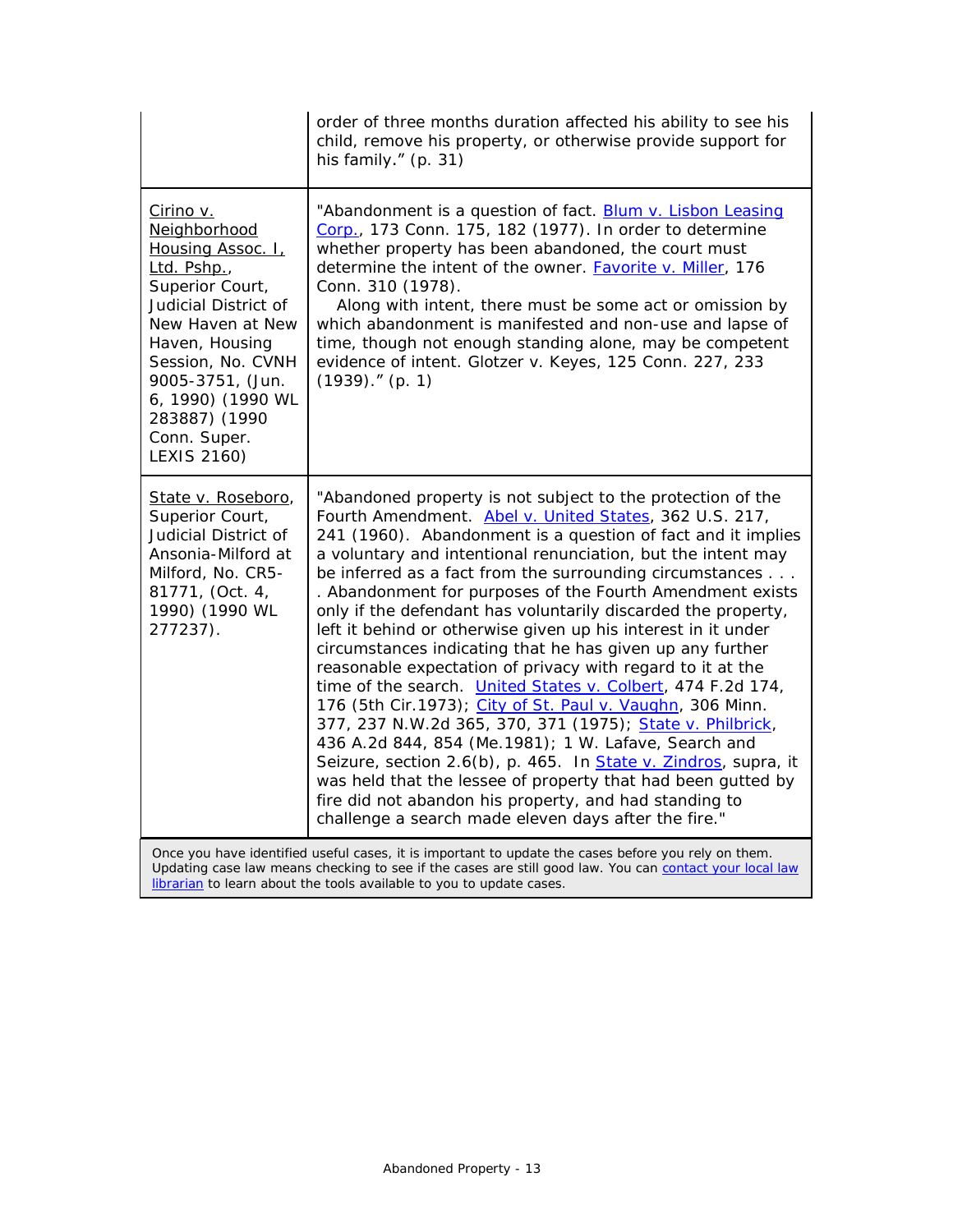<span id="page-13-0"></span>

|  | Table 2: Statutory Definitions of Abandoned Property |  |
|--|------------------------------------------------------|--|
|  |                                                      |  |

<span id="page-13-1"></span>

| <b>Statutory Definitions: Abandoned Property</b>                                                                               |                                                                                                                                                                                                                                                                                                                                                                                                                                                                                                                                                                                                                                                                                                                                                                                                                                       |  |
|--------------------------------------------------------------------------------------------------------------------------------|---------------------------------------------------------------------------------------------------------------------------------------------------------------------------------------------------------------------------------------------------------------------------------------------------------------------------------------------------------------------------------------------------------------------------------------------------------------------------------------------------------------------------------------------------------------------------------------------------------------------------------------------------------------------------------------------------------------------------------------------------------------------------------------------------------------------------------------|--|
| Conn. Gen<br>Stat. § 8-169p<br>(2021) Urban<br>homesteading.                                                                   | "As used in this part:<br>(a) 'Abandoned property' means any real property on which<br>there is a vacant structure and on which (1) real property<br>taxes have been delinquent for one year or more and orders<br>have been issued by the municipality's fire official, building<br>official or health official and there has been no compliance<br>with those orders within the prescribed time given by such<br>official or within ninety days, whichever is longer, (2) the<br>owner has declared in writing to the building official that his<br>property is abandoned or (3) there has been a determination<br>by the municipality in accordance with an ordinance adopted<br>under subparagraph (H)(xv) of subdivision (7) of subsection<br>(c) of section 7-148, that the vacant structure contributes to<br>housing blight;" |  |
| Conn. Gen<br>Stat. § 8-291<br>(2021)<br>Acquisition of<br>abandoned<br>property -<br>industrial and<br>commercial<br>buildings | "As used in this chapter:<br>(a) 'Abandoned property' means any real property and any<br>vacant structure thereon used or previously used for<br>industrial or commercial purposes, which the owner has<br>declared, in writing, to the building official to be abandoned,<br>or real property on which there is a vacant structure used or<br>previously used for industrial or commercial purposes which<br>the owner has been given a written order by the building<br>official to demolish and no application for a permit for<br>rehabilitation or demolition has been applied for within thirty<br>days after the date of such order or, if such permit has been<br>granted, no rehabilitation or demolition work has been<br>commenced within thirty days after the granting of such<br>permit;                                |  |
| Conn. Gen.<br>Stat. § 47a-<br>11b(2021)<br>Abandonment<br>of unit by<br>occupants.<br>Landlord's<br>remedies.                  | "(a) For the purposes of this section, 'abandonment' means the<br>occupants have vacated the premises without notice to the<br>landlord and do not intend to return, which intention may be<br>evidenced by the removal by the occupants or their agent of<br>substantially all of their possessions and personal effects<br>from the premises and either (1) nonpayment of rent for<br>more than two months or (2) an express statement by the<br>occupants that they do not intend to occupy the premises<br>after a specified date."                                                                                                                                                                                                                                                                                               |  |
| Connecticut General Assembly website.                                                                                          | You can visit your local law library or search the most recent statutes and public acts on the                                                                                                                                                                                                                                                                                                                                                                                                                                                                                                                                                                                                                                                                                                                                        |  |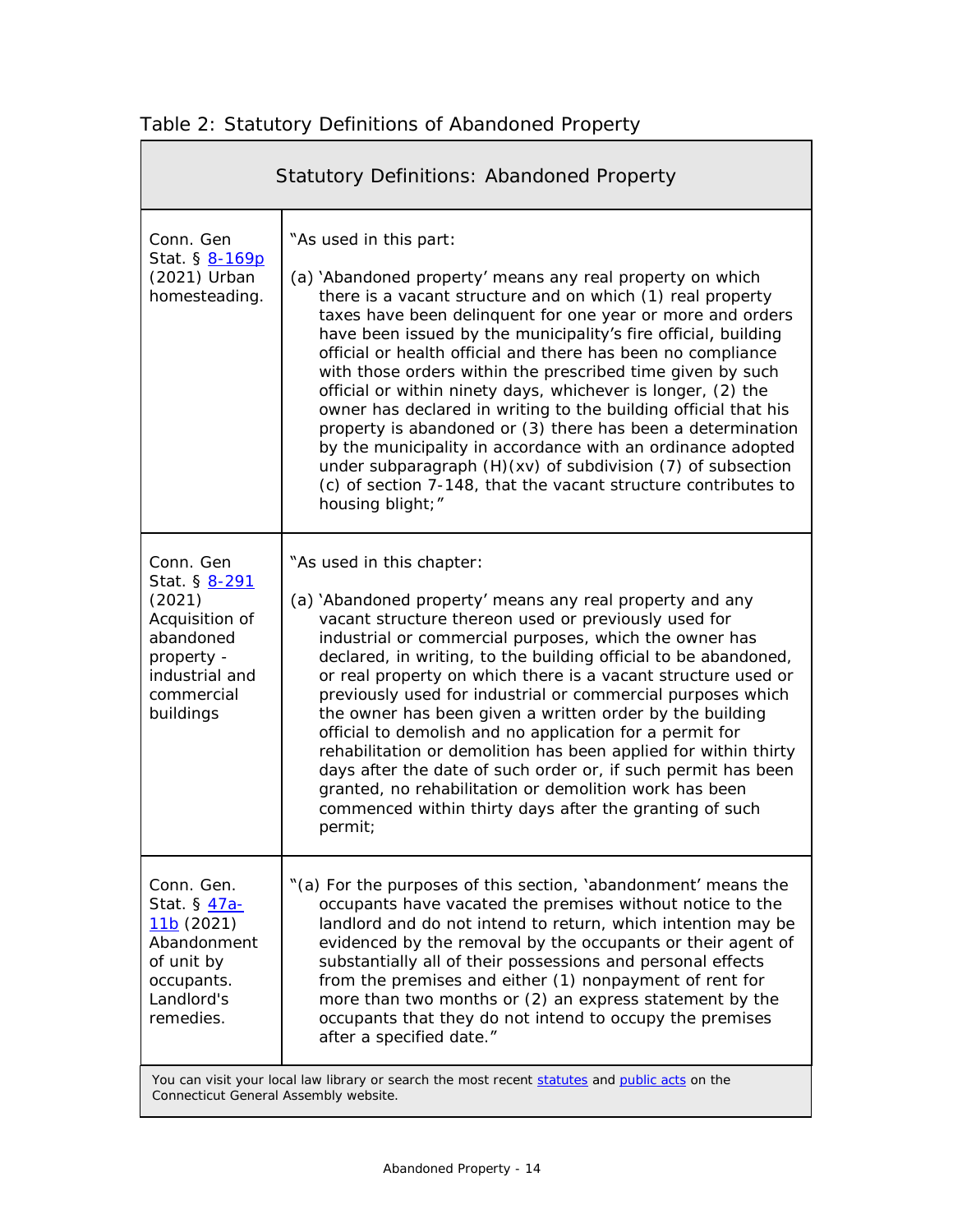Table 3: Abandonment of Premises – Landlord's Rights and Responsibilities

| Conn. Gen. Stat. § 47a-11b (2021) |                                                                                                                                                                                                                                                                                                                         |  |
|-----------------------------------|-------------------------------------------------------------------------------------------------------------------------------------------------------------------------------------------------------------------------------------------------------------------------------------------------------------------------|--|
| (b)                               | "If all the occupants abandon the dwelling unit, the landlord may<br>send notice to each occupant at his last-known address both by<br>regular mail, postage prepaid, and by certified mail, return receipt<br>requested, stating that                                                                                  |  |
|                                   | (1) he has reason to believe that the occupant has abandoned the<br>dwelling unit,                                                                                                                                                                                                                                      |  |
|                                   | (2) he intends to reenter and take possession of the dwelling unit<br>unless the occupant contacts him within ten days of receipt of the<br>notice,                                                                                                                                                                     |  |
|                                   | (3) if the occupant does not contact him, he intends to remove<br>any possessions and personal effects remaining in the premises<br>and to rerent the premises, and                                                                                                                                                     |  |
|                                   | (4) if the occupant does not reclaim such possessions and<br>personal effects within thirty days after the notice, they will be<br>disposed of as permitted by this section.                                                                                                                                            |  |
|                                   | The notice shall be in clear and simple language and shall include<br>a telephone number and a mailing address at which the landlord<br>can be contacted.                                                                                                                                                               |  |
|                                   | If the notices are returned as undeliverable, or the occupant fails<br>to contact the landlord within ten days of the receipt of the<br>notice, the landlord may reenter and take possession of the<br>dwelling unit, at which time any rental agreement or lease still in<br>effect shall be deemed to be terminated." |  |
| (c)                               | "The landlord shall not be required to serve a notice to quit as<br>provided in section 47a-23 and bring a summary process action<br>as provided in section 47a-23a to obtain possession or occupancy<br>of a dwelling unit which has been abandoned.                                                                   |  |
|                                   | Nothing in this section shall relieve a landlord from complying<br>with the provisions of sections 47a-1 to 47a-20a, inclusive, and<br>sections 47a-23 to 47a-42, inclusive, if the landlord knows, or<br>reasonably should know, that the occupant has not abandoned<br>the dwelling unit."                            |  |
| (d)                               | "The landlord shall inventory any possessions and personal effects<br>of the occupant in the premises and shall remove and keep them<br>for not less than thirty days.                                                                                                                                                  |  |
|                                   | The occupant may reclaim such possessions and personal effects<br>from the landlord within said thirty-day period.                                                                                                                                                                                                      |  |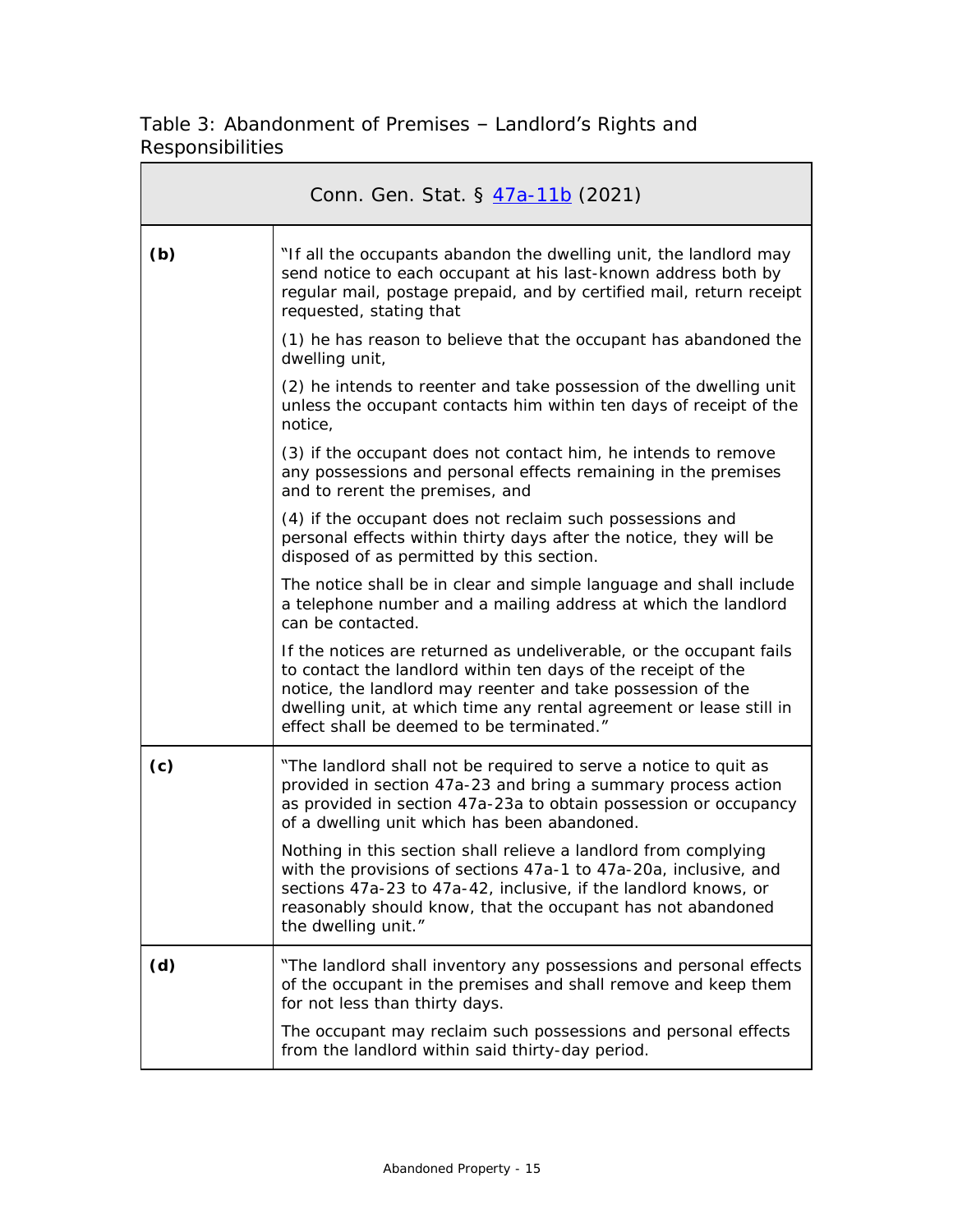|                                                                                                                                                                                                                                                         | If the occupant does not reclaim such possessions and personal<br>effects by the end of said thirty-day period, the landlord may<br>dispose of them as he deems appropriate."                                                                                                                                                                                                                                                                                                                                                                                                                                                                                                                                                                                                                                                                                                                                                                                                                                                                                                                                                         |
|---------------------------------------------------------------------------------------------------------------------------------------------------------------------------------------------------------------------------------------------------------|---------------------------------------------------------------------------------------------------------------------------------------------------------------------------------------------------------------------------------------------------------------------------------------------------------------------------------------------------------------------------------------------------------------------------------------------------------------------------------------------------------------------------------------------------------------------------------------------------------------------------------------------------------------------------------------------------------------------------------------------------------------------------------------------------------------------------------------------------------------------------------------------------------------------------------------------------------------------------------------------------------------------------------------------------------------------------------------------------------------------------------------|
| (e)                                                                                                                                                                                                                                                     | No action shall be brought under section 47a-43 against a<br>landlord who takes action in compliance with the provisions of this<br>section.                                                                                                                                                                                                                                                                                                                                                                                                                                                                                                                                                                                                                                                                                                                                                                                                                                                                                                                                                                                          |
|                                                                                                                                                                                                                                                         | Case Law                                                                                                                                                                                                                                                                                                                                                                                                                                                                                                                                                                                                                                                                                                                                                                                                                                                                                                                                                                                                                                                                                                                              |
| <b>Sullivan v.</b><br>Delisa, 101<br>Conn. App.<br>605, 923 A.2d<br>760 (2007).                                                                                                                                                                         | "Although the plaintiffs went to the premises on several occasions<br>after July 7, 2000, they never again stayed there. On July 20,<br>2000, Crowell instructed the plaintiffs to remove their personal<br>property by August 6, 2000, because she had rented the<br>premises. The plaintiffs refused to remove their property. On July<br>31, 2000, Crowell again told the plaintiffs to remove their<br>personal belongings and informed them that she intended to<br>change the locks after August 6, 2000. On September 7, 2000,<br>the plaintiffs returned to the premises and found that the locks<br>had indeed been changed. Most of the plaintiffs' personal<br>belongings had been removed to the garage, except for Philip<br>Sullivan's bulldozer, which had been sold at Crowell's direction."<br>$(p. 608-609)$<br>"Here, the defendants did not wrongfully take the bulldozer. After<br>Crowell revoked her permission to keep the bulldozer on her<br>property and allowed the plaintiffs a reasonable period to remove<br>it, she was free to use reasonable means to remove it from her<br>land herself." (p. 620) |
| Robinson v.<br>Crown<br>Gardens<br>Condo Assoc.,<br>Superior<br>Court, Judicial<br>District of<br>Hartford at<br>Hartford,<br>Housing<br>Session, No.<br><b>CV06-S (Nov.</b><br>3, 2006<br>(2006 WL<br>3167199)<br>(2006 Conn.<br>Super. LEXIS<br>3301) | "After the Landlord changed the lock, he assumed possession and<br>control of the premises and the Tenant's possessions contained<br>therein. The actions of the Landlord caused irreparable loss in that<br>the Tenant was deprived of her apartment and possessions. The<br>preponderance of the evidence supports an award of damages.<br>Having considered the evidence presented regarding the extent of<br>the loss sustained by the Tenant caused by the Landlord's actions,<br>the court finds that the Tenant sustained damages in the amount<br>of $$2,000."$ (p. 29)<br>"Although the Landlord committed an entry and detainer in<br>violation of § 47a-43, he acted responsibly in trying to contact the<br>Tenant and later providing her with an opportunity to retrieve her<br>belongings. The Landlord's conduct was not such as to warrant an<br>award of double damages. The Tenant has failed to offer sufficient<br>evidence for an award of statutory double damages." (p. 31)                                                                                                                                   |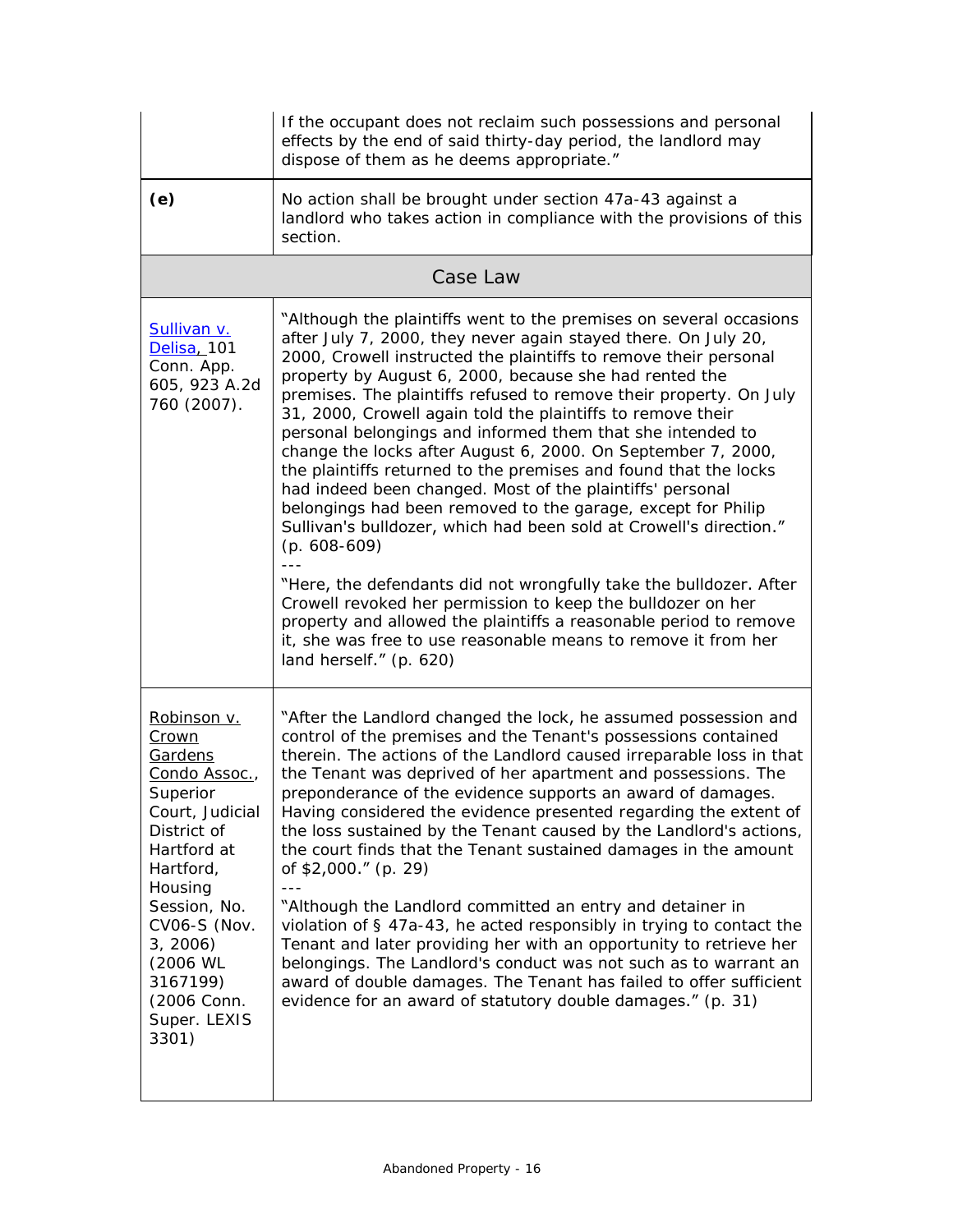| <b>Freeman v.</b><br>Alamo<br><b>Management</b><br>Company, 221<br>Conn. 674,<br>684, 607 A.2d<br>370 (1992). | "The plaintiff had occupied the first floor apartment. Before the<br>closing, she attempted to enter into a use and occupancy<br>agreement with Alamo because she was unable to find another<br>apartment. Although this agreement never materialized, she<br>remained in possession of the first floor apartment after the<br>closing. She moved some of her belongings to a storage area, but<br>left the balance of her appliances and personal property on the<br>premises while she looked for a larger storage unit [] the<br>defendant Dwayne Boise, acting as an agent of the defendant<br>Alamo, forcibly entered the plaintiff's apartment and began to<br>remove her property. When the plaintiff arrrived, [sic] Boise<br>refused to allow her to enter the apartment. Her appliances were<br>set aside so that she could pick them up the following Monday,<br>but her other personal property was strewn about the yard or<br>thrown in a dump truck for disposal." (p. 676-677)<br>"As the trial court found, the plaintiff proved that the defendants |
|---------------------------------------------------------------------------------------------------------------|-----------------------------------------------------------------------------------------------------------------------------------------------------------------------------------------------------------------------------------------------------------------------------------------------------------------------------------------------------------------------------------------------------------------------------------------------------------------------------------------------------------------------------------------------------------------------------------------------------------------------------------------------------------------------------------------------------------------------------------------------------------------------------------------------------------------------------------------------------------------------------------------------------------------------------------------------------------------------------------------------------------------------------------------------------------------------|
|                                                                                                               | had unilaterally seized control of the premises by removing and<br>destroying almost all of the plaintiff's personal property in her<br>apartment without attempting to contact her or giving her any<br>opportunity to remove the property herself. This is precisely the<br>type of misconduct that §§ 47a-43 and 47a-46 were intended to<br>prevent." $(p. 684)$                                                                                                                                                                                                                                                                                                                                                                                                                                                                                                                                                                                                                                                                                                   |
|                                                                                                               | Once you have identified useful cases, it is important to update the cases before you rely on them.                                                                                                                                                                                                                                                                                                                                                                                                                                                                                                                                                                                                                                                                                                                                                                                                                                                                                                                                                                   |
|                                                                                                               | Updating case law means checking to see if the cases are still good law. You can contact your local law<br>librarian to learn about the tools available to you to update cases.                                                                                                                                                                                                                                                                                                                                                                                                                                                                                                                                                                                                                                                                                                                                                                                                                                                                                       |
|                                                                                                               | Texts & Treatises                                                                                                                                                                                                                                                                                                                                                                                                                                                                                                                                                                                                                                                                                                                                                                                                                                                                                                                                                                                                                                                     |
|                                                                                                               | Connecticut Landlord and Tenant Law, 3rd ed., by Noble F. Allen, Connecticut Law                                                                                                                                                                                                                                                                                                                                                                                                                                                                                                                                                                                                                                                                                                                                                                                                                                                                                                                                                                                      |

Tribune, 2021.

3-4 Tenant's Abandonment – Legal Implications

- *Every Landlord's Legal Guide*, by Janet Portman and Marcia Stewart, Nolo, 2020. Chapter 14: Ending a Tenancy Is the Tenant Really Gone?, page 322
- *Every Tenant's Legal Guide*, by Janet Portman and Marcia Stewart, Nolo, 2021. Chapter 16: Moving Out and Getting Your Security Deposit Back Your Abandoned Property, page 301

You can [contact](https://www.jud.ct.gov/lawlib/staff.htm) us or visit our [catalog](https://www.jud.ct.gov/lawlib/searchcatalog.html) to determine which of our law libraries own the treatises cited. References to online databases refer to in-library use of these databases.

## OLR Report

*Evicted Tenants' Property*, James Orlando, Connecticut General Assembly, Office of Legislative Research Report, [2015-R-0223](https://www.cga.ct.gov/2015/rpt/pdf/2015-R-0223.pdf) (September 28, 2015).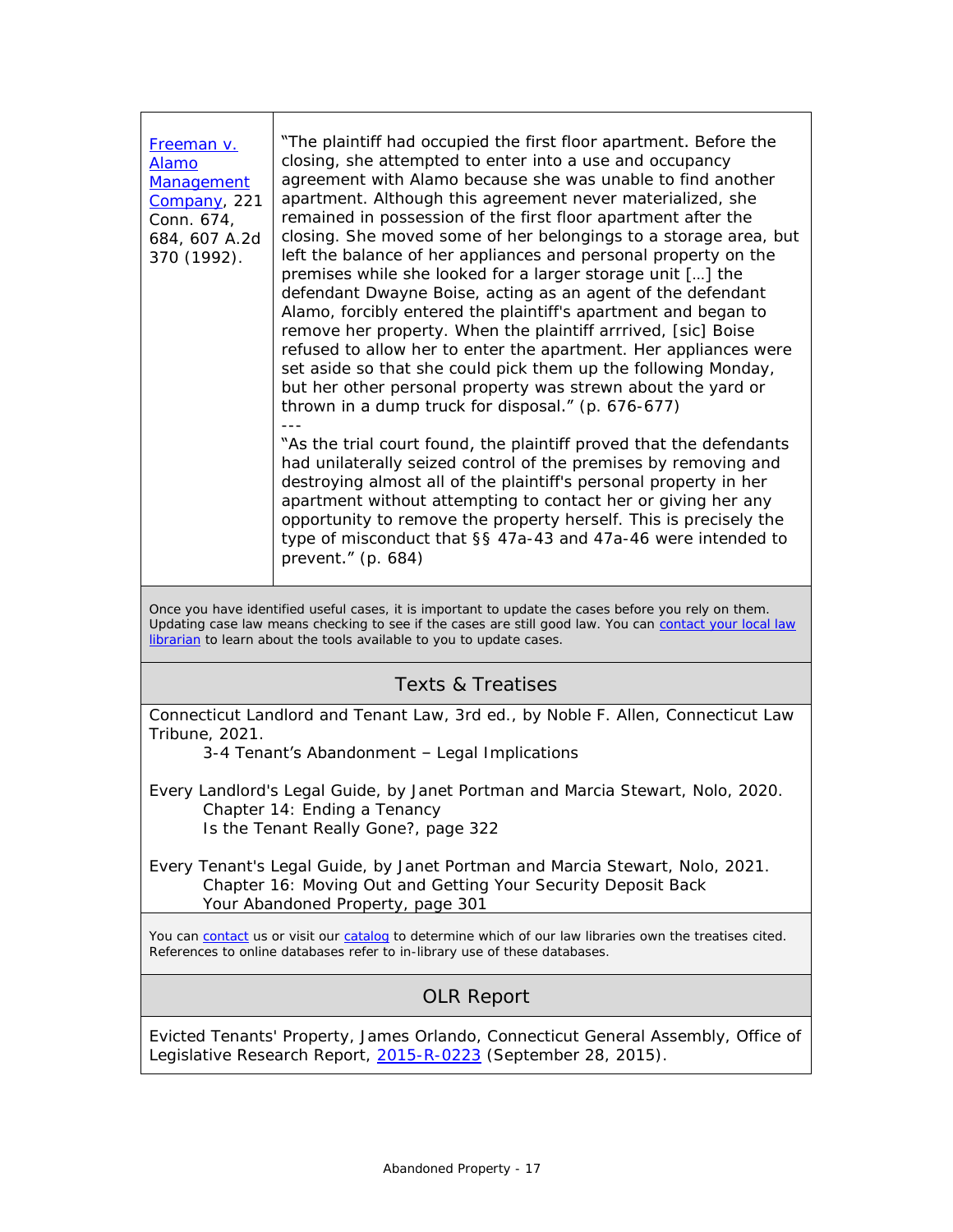| Connecticut General Statutes (2021)                                                                                                                                                                |                                                                                                                                                                                                                                                                                                                                                                                                                                                                                                                                                                                                                                                                                                                                                                                                                   |  |
|----------------------------------------------------------------------------------------------------------------------------------------------------------------------------------------------------|-------------------------------------------------------------------------------------------------------------------------------------------------------------------------------------------------------------------------------------------------------------------------------------------------------------------------------------------------------------------------------------------------------------------------------------------------------------------------------------------------------------------------------------------------------------------------------------------------------------------------------------------------------------------------------------------------------------------------------------------------------------------------------------------------------------------|--|
| § 47a-43. Complaint<br>and procedure:<br>Forcible entry and<br>detainer; entry and<br>detainer.                                                                                                    | "(a) When any person (1) makes forcible entry into any<br>land, tenement or dwelling unit and with a strong hand<br>detains the same, or (2) having made a peaceable entry,<br>without the consent of the actual possessor, holds and<br>detains the same with force and strong hand, or (3)<br>enters into any land, tenement or dwelling unit and<br>causes damage to the premises or damage to or<br>removal of or detention of the personal property of<br>the possessor, or (4) when the party put out of<br>possession would be required to cause damage to the<br>premises or commit a breach of the peace in order to<br>regain possession, the party thus ejected, held out of<br>possession, or suffering damage may exhibit his<br>complaint to any judge of the Superior Court." (Emphasis<br>added.) |  |
| § 47a-11b.<br>Abandonment of<br>unit by occupants.<br>Landlord's remedies.                                                                                                                         | (e) No action shall be brought under section 47a-43<br>against a landlord who takes action in compliance with<br>the provisions of this section.                                                                                                                                                                                                                                                                                                                                                                                                                                                                                                                                                                                                                                                                  |  |
| You can visit your local law library or search the most recent statutes and public acts on the<br>Connecticut General Assembly website to confirm that you are using the most up-to-date statutes. |                                                                                                                                                                                                                                                                                                                                                                                                                                                                                                                                                                                                                                                                                                                                                                                                                   |  |
| Case Law                                                                                                                                                                                           |                                                                                                                                                                                                                                                                                                                                                                                                                                                                                                                                                                                                                                                                                                                                                                                                                   |  |
| Bauer v. City of<br>Hartford, No. 3:07-<br>cv-1375, October 29,<br>2010 (2nd Cir. 2010)<br>(2010 WL 4429697)<br>(2010 U.S. Dist.<br>LEXIS 115199)                                                  | "The undisputed facts establish that Mathis never evinced<br>an intent to abandon the premises. Although Mathis moved<br>her belongings into a common hallway in early September,<br>she told Plaintiff she could not yet move out and never<br>removed her belongings from the premises. During two<br>conversations with Mathis later on that month, Plaintiff<br>demanded that she move out and Mathis unequivocally<br>responded both times that she would not because she<br>'knew her rights.' Contrary to Plaintiffs' arguments, Mathis<br>made clear that she would not relinquish her tenancy." (p<br>$21 - 22)$                                                                                                                                                                                         |  |
| Robinson v. Crown<br>Gardens Condo<br>Assoc., Superior<br>Court, Judicial<br>District of Hartford<br>at Hartford, Housing<br>Session, No. CV06-S<br>(Nov. 3, 2006)<br>(2006 WL 3167199)            | "After the Landlord changed the lock, he assumed<br>possession and control of the premises and the Tenant's<br>possessions contained therein. The actions of the Landlord<br>caused irreparable loss in that the Tenant was deprived of<br>her apartment and possessions. The preponderance of the<br>evidence supports an award of damages. Having considered<br>the evidence presented regarding the extent of the loss<br>sustained by the Tenant caused by the Landlord's actions,                                                                                                                                                                                                                                                                                                                            |  |

<span id="page-17-0"></span>Table 4: Tenant Lockout - Abandonment as Landlord's Defense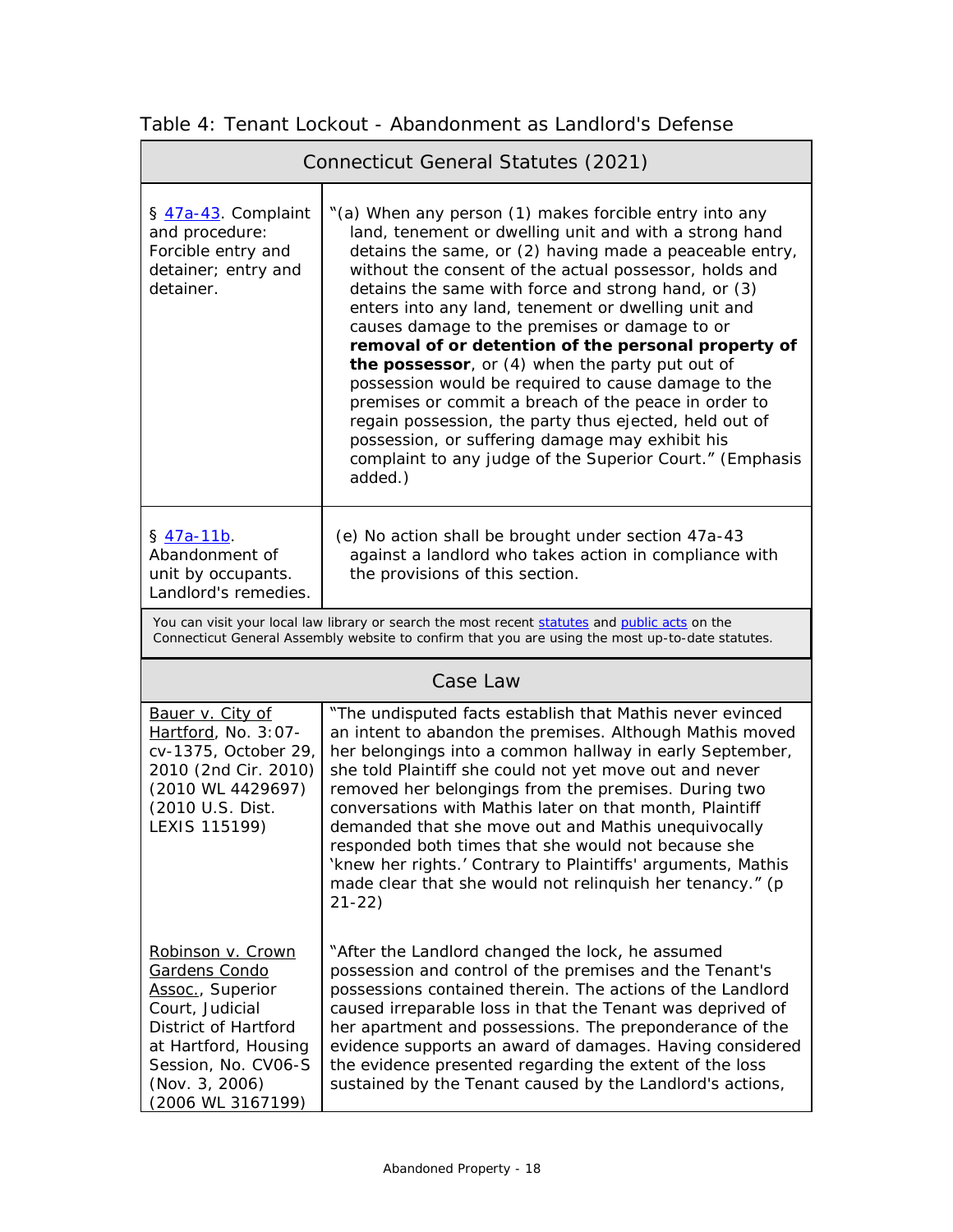| (2006 Conn. Super.<br>LEXIS 3301)                                                                                                                                                    | the court finds that the Tenant sustained damages in the<br>amount of \$2,000." (p. 29)                                                                                                                                                                                                                                                                                                                                                                                                                                                                                                                                                                                                                                                                                                                                                                                                                                                                                                                                                                                                                                                                                                                                                                                                                                                          |
|--------------------------------------------------------------------------------------------------------------------------------------------------------------------------------------|--------------------------------------------------------------------------------------------------------------------------------------------------------------------------------------------------------------------------------------------------------------------------------------------------------------------------------------------------------------------------------------------------------------------------------------------------------------------------------------------------------------------------------------------------------------------------------------------------------------------------------------------------------------------------------------------------------------------------------------------------------------------------------------------------------------------------------------------------------------------------------------------------------------------------------------------------------------------------------------------------------------------------------------------------------------------------------------------------------------------------------------------------------------------------------------------------------------------------------------------------------------------------------------------------------------------------------------------------|
|                                                                                                                                                                                      | "Although the Landlord committed an entry and detainer in<br>violation of § 47a-43, he acted responsibly in trying to<br>contact the Tenant and later providing her with an<br>opportunity to retrieve her belongings. The Landlord's<br>conduct was not such as to warrant an award of double<br>damages. The Tenant has failed to offer sufficient evidence<br>for an award of statutory double damages." (p. 31)                                                                                                                                                                                                                                                                                                                                                                                                                                                                                                                                                                                                                                                                                                                                                                                                                                                                                                                              |
| Karantonis v. East<br>Hartford, 71 Conn.<br>App. 859, 860-861,<br>804 A. 2d 861<br>$(2002)$ .                                                                                        | "The town became the owner of the property by virtue of a<br>foreclosure sale on December 1, 2000. On December 4,<br>2000, the town notified Burnside that it had taken title to<br>the real property and, after an inspection of the property,<br>advised Burnside to remove its personal property by<br>December 18, 2000, or the town would consider it<br>abandoned and dispose of it. In a letter dated December<br>14, 2000, Karantonis advised the town that the personal<br>property on the premises belonged to him, personally, and<br>not Burnside. In that letter, the town was informed that<br>Karantonis would need a few weeks to arrange for the<br>removal of his property. On December 22, 2000, the town<br>changed the locks to the premises and on December 28,<br>2000, had some vehicles on the property towed away. The<br>December 22, 2000 date has particular significance<br>because when the locks were changed, Karantonis' personal<br>property was detained. On January 18, 19 and 20, 2001,<br>the town removed the remaining personal property from<br>the premises. In April, 2001, Karantonis discovered that his<br>personal property had been removed from the premises.<br>From the time that he was first notified on December 18,<br>2000, Karantonis did not remove any of his personal<br>property." |
| Rose v. James,<br>Superior Court,<br>Judicial District of<br>Hartford at Hartford,<br>No. CV-H-6562 (Oct.<br>25, 2000) (2000 WL<br>1630023) (2000<br>Conn. Super. LEXIS<br>$3540$ ). | "On July 1, the plaintiff moved to a new apartment at 114<br>Magnolia Street [] By July 6, 2000, the apartment at 134<br>Magnolia was empty, and the plaintiff was living at 114<br>Magnolia. He had, however, left some of his possessions in<br>the basement of 134 Magnolia." (p. 2)<br>"On August 23, the defendant moved the plaintiff's<br>remaining possessions from the basement at 134 Magnolia<br>and put them on the curb for collection by the trash<br>collector. (p. 3)<br>$- - -$                                                                                                                                                                                                                                                                                                                                                                                                                                                                                                                                                                                                                                                                                                                                                                                                                                                 |
|                                                                                                                                                                                      | On August 25, the plaintiff commenced this action, claiming<br>that the defendant has deprived him of the personal<br>property left in the basement of 134 Magnolia Street. In his<br>complaint and in his testimony, the plaintiff claims that the<br>defendant first prevented him from removing his                                                                                                                                                                                                                                                                                                                                                                                                                                                                                                                                                                                                                                                                                                                                                                                                                                                                                                                                                                                                                                           |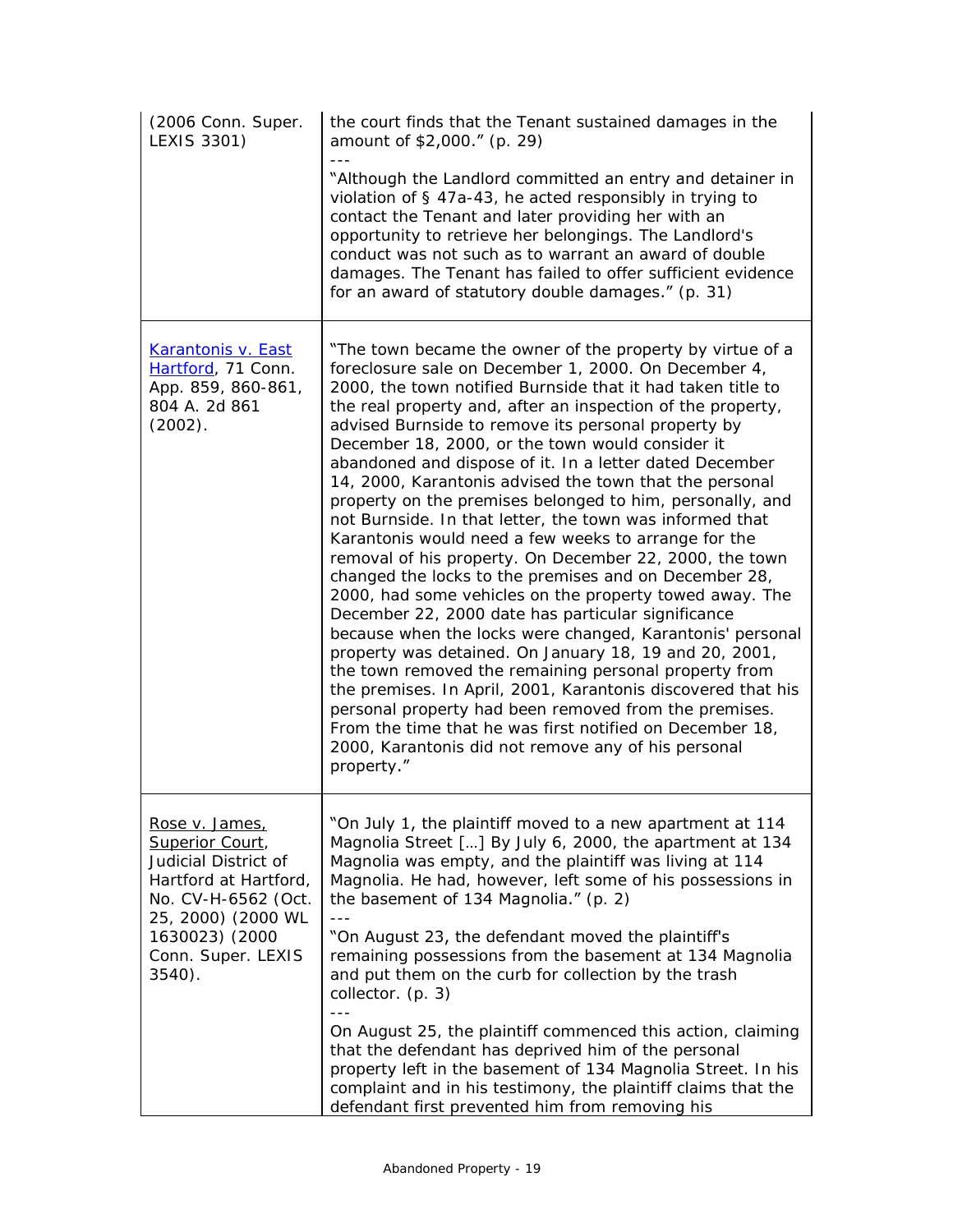|                                                                                                                                                                                                                                                   | possessions from the basement and then disposed of them<br>by throwing them in the trash without his consent. The<br>plaintiff seeks damages based on the asserted value of<br>those possessions, \$5,130. The defense is, essentially, that<br>the plaintiff had abandoned the premises and his<br>possessions so that the defendant was legally entitled to<br>dispose of them." $(p. 3-4)$                                                                                                                                                                                                                                                                          |
|---------------------------------------------------------------------------------------------------------------------------------------------------------------------------------------------------------------------------------------------------|------------------------------------------------------------------------------------------------------------------------------------------------------------------------------------------------------------------------------------------------------------------------------------------------------------------------------------------------------------------------------------------------------------------------------------------------------------------------------------------------------------------------------------------------------------------------------------------------------------------------------------------------------------------------|
| Forbotnick v.<br>Kalinowski, Superior<br>Court, Judicial<br>District of Hartford -<br>New Britain at<br>Hartford, Housing<br>Session, No. CVH<br>5967, H-1186 (Jan.<br>6, 2000) (26 Conn.<br>L. Rptr. 520) (2000<br>Conn. Super. LEXIS<br>$363$ . | "General Statutes 47a-11b also sets forth the procedures a<br>landlord must follow to regain possession of premises in the<br>event the tenant has in fact abandoned and given up<br>possession. Where the premises are abandoned, as defined<br>in the statute, and where the landlord follows the statutory<br>procedures, he may take back possession without recourse<br>to the summary process statutes and without risking<br>exposure to a claim of entry and detainer. 'No action shall<br>be brought under section 47a-43 against a landlord who<br>takes action in compliance with the provisions of this<br>section.' General Statutes 47a-11b(e)." (p. 18) |
| Gaylord v. Mosher,<br>Superior Court,<br>Judicial District of<br>Stamford-Norwalk at<br>Norwalk, Housing<br>Session, No. CV-NO-<br>91052030<br>(September 26,                                                                                     | "[] on May 9, the plaintiff left for a previously planned<br>four-day trip to Florida. At some point after her departure,<br>the defendants packed up her belongings and changed the<br>locks to the premises. They put her belongings in the<br>garage where the plaintiff's two cars were parked, a station<br>wagon and a rented BMW." (p. 2)<br>"By May 9 the plaintiff had paid the full May rent of \$600 in                                                                                                                                                                                                                                                     |
| 1991) (1991 Conn.<br>Super. LEXIS 2691)<br>(1991 WL 253709).                                                                                                                                                                                      | furtherance of the month-to-month tenancy; hence she was<br>entitled to the peaceful possession of the premises through<br>May 31. The defendants breached that implied covenant by<br>unceremoniously packing Lisa Gaylord's belongings into<br>plastic bags and placing them in the garage [] It defies<br>credence to believe, as the defendants suggest, that the<br>goods were packed into boxes and then disarranged by Ms.<br>Gaylord upon a visit to the garage, this especially in view of<br>the note left with her effects threatening Ms. Gaylord with<br>arrest should she return to the premises." (p.3-4)                                               |
| Gnandt v. DaCruz,<br>Superior Court,<br>Judicial District of<br>Fairfield at<br>Bridgeport, Housing<br>Session, No. CV94-<br>0302236 (Apr. 27,<br>1994) (11 Conn. L.<br>Rptr. 500, 502)<br>(1994 Conn. Super.<br>LEXIS 1225).                     | "The lesson to be learned from this case is that where the<br>landlord acts to dispossess a tenant without the benefit of<br>summary proceedings and without actually knowing that<br>the tenant has abandoned the premises, he acts<br>imprudently. If he acts precipitously, as the defendant did<br>in this case, he acts at his peril unless an abandonment has<br>in fact taken place before dispossession. In this case the<br>defendant gambled and won. However, 47a-11b rewards<br>prudence and importunes against such risks as the<br>defendant took."                                                                                                      |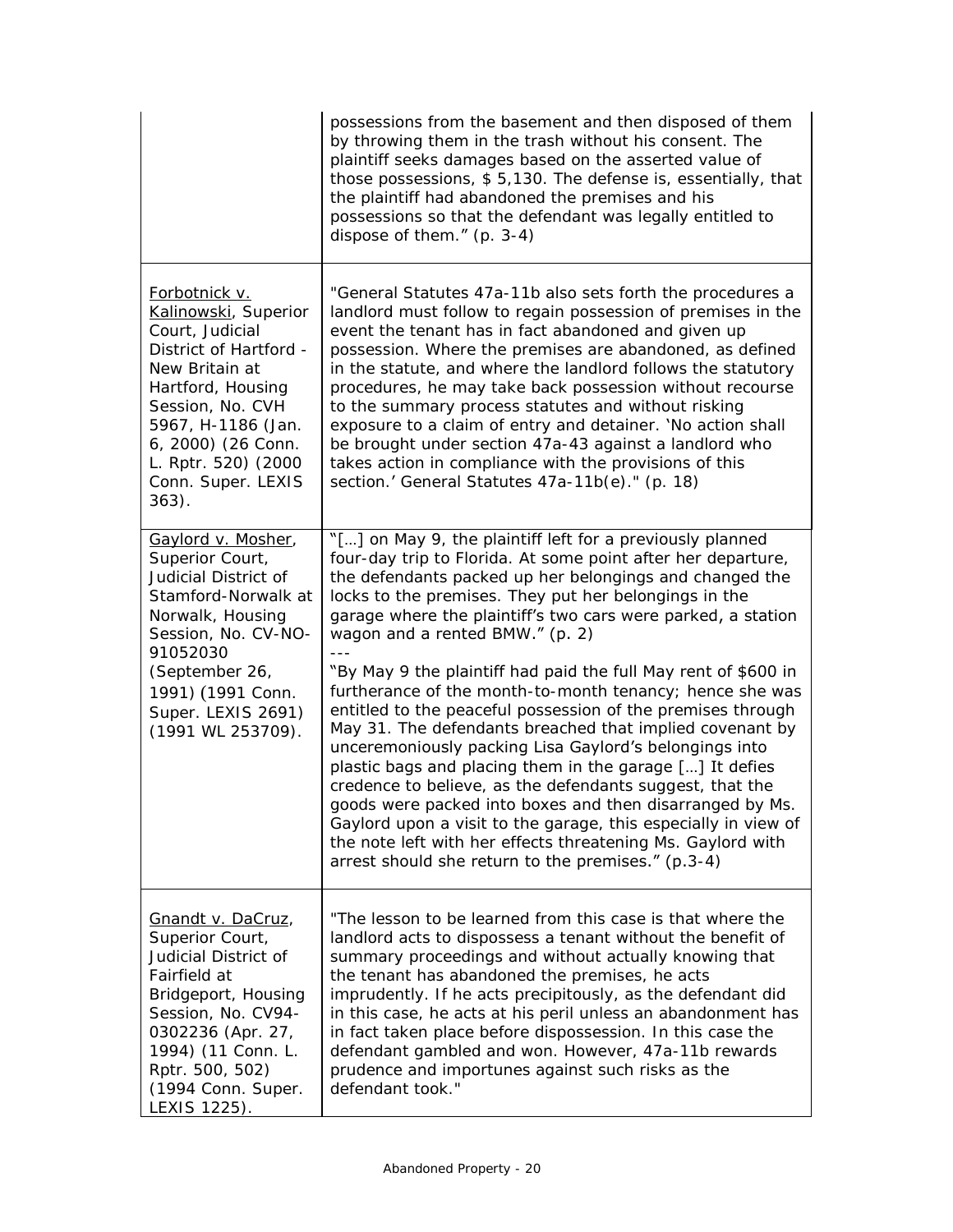| Stankiewicz v.<br>Hawkes, 33 Conn.<br>Supp. 732, 733-735,<br>369 A.2d 253,<br>(1976). | " the plaintiff and her children were required to vacate<br>the apartment which was in urgent need of redecorating<br>because its physical condition was a health hazard to the<br>plaintiff's children. When the plaintiff moved from the<br>apartment she took some of her possessions and some of<br>her children's possessions, but she left behind many items<br>and belongings The plaintiff's property rights are not<br>measured by the state of her finances. However humble her<br>possessions, they were hers to use. The fact that the<br>defendant considered those possessions rags and junk gave<br>him no right to exercise dominion over them. The removal<br>of the plaintiff's property from the apartment and its<br>exposure to the elements, under the circumstances of this<br>case, constituted a conversion. VanDerlip v. VanDerlip, 149<br>Conn. 285, 288, 179 A.2d 619; Coleman v. Francis, 102<br>Conn. 612, 615, 129 A. 718. Since the plaintiff's removal<br>from the apartment was involuntary and since there is no<br>evidence of any other act by the plaintiff prior to the<br>conversion from which one could reasonably infer a<br>voluntary relinquishment by the plaintiff of her right to her<br>possessions, the court's finding of abandonment cannot<br>stand." |
|---------------------------------------------------------------------------------------|------------------------------------------------------------------------------------------------------------------------------------------------------------------------------------------------------------------------------------------------------------------------------------------------------------------------------------------------------------------------------------------------------------------------------------------------------------------------------------------------------------------------------------------------------------------------------------------------------------------------------------------------------------------------------------------------------------------------------------------------------------------------------------------------------------------------------------------------------------------------------------------------------------------------------------------------------------------------------------------------------------------------------------------------------------------------------------------------------------------------------------------------------------------------------------------------------------------------------------------------------------------------------------------------------------|
| Bland v. Greca, 38<br>Conn. Supp. 396,<br>398-399, 449 A.2d<br>1050 (1982).           | "We cannot reach the plaintiff's claim that she retained a<br>key to the apartment, however, since there was no key<br>among the exhibits at trial and this court cannot on appeal<br>accept into evidence items not presented at the trial.<br>Furthermore, in light of the evidence adduced at trial and<br>the facts found by the trial court, the mere retention of a<br>key was not conclusive evidence of an intention not to<br>surrender the premises." (p. 398)<br>"The court could reasonably have found that the letter sent<br>by the plaintiff to the defendants announcing her intent to<br>permanently leave the premises, coupled with the fact that<br>the keys were returned and professional movers took her<br>furniture from the apartment in accordance with the terms<br>of the letter, constituted an abandonment of the premises.<br>These facts can be logically interpreted as a voluntary and<br>intentional renunciation of the plaintiff's claim to the leased<br>premises. <b>Bianco v. Darien</b> , 157 Conn. 548, 556-57, 254<br>A.2d 898 (1969)." (p. 399)                                                                                                                                                                                                               |
|                                                                                       |                                                                                                                                                                                                                                                                                                                                                                                                                                                                                                                                                                                                                                                                                                                                                                                                                                                                                                                                                                                                                                                                                                                                                                                                                                                                                                            |

Once you have identified useful cases, it is important to update the cases before you rely on them. Updating case law means checking to see if the cases are still good law. You can contact your local law [librarian](https://www.jud.ct.gov/lawlib/staff.htm) to learn about the tools available to you to update cases.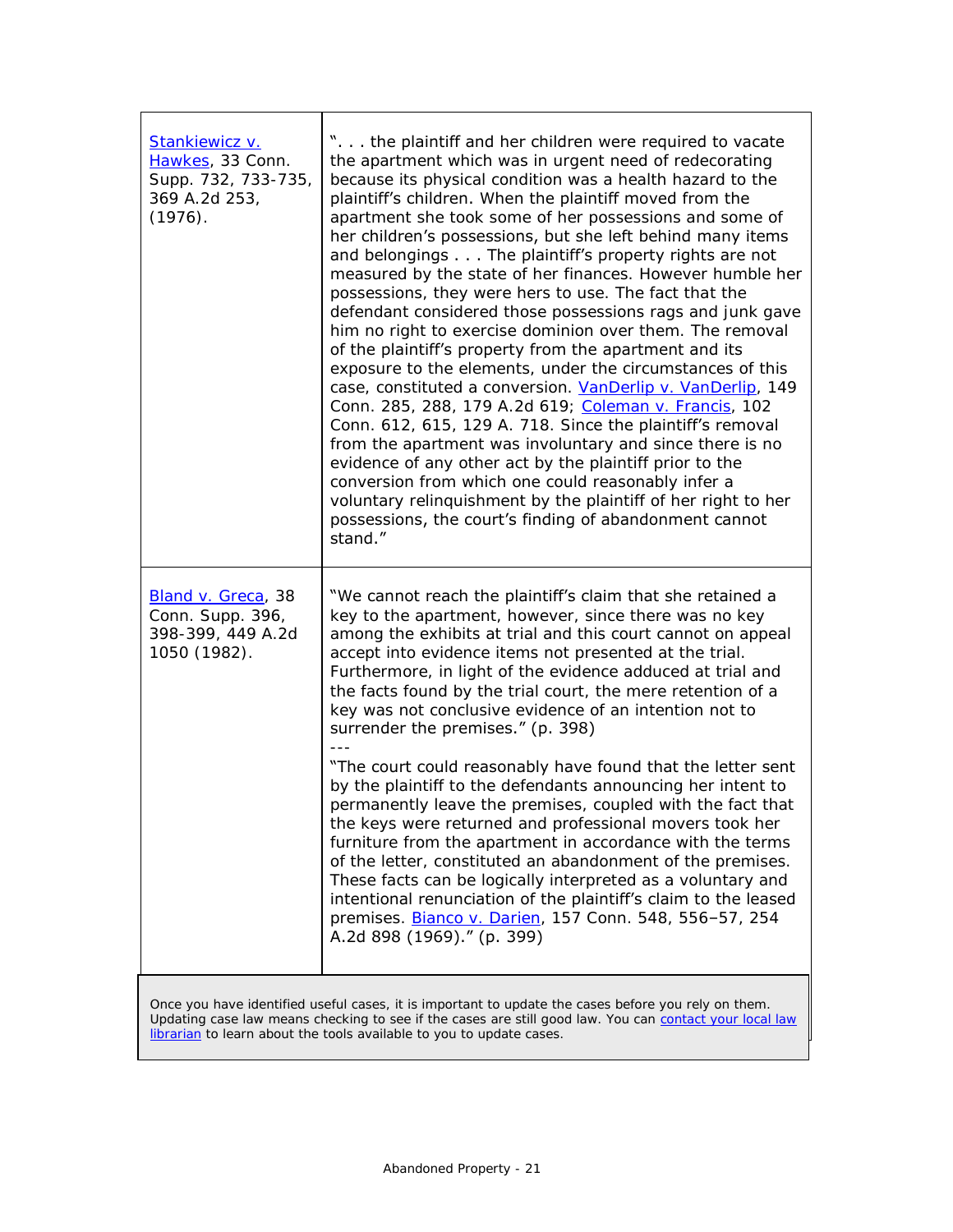## Texts & Treatises

*Connecticut Landlord and Tenant Law*, 3rd ed., by Noble F. Allen, Connecticut Law Tribune, 2021.

3-4 Tenant's Abandonment – Legal Implications

*Connecticut Real Property Law*, by Richard E. Burke, ed., The Atlantic Law Book Co., 1984.

§ 47c. Entry and detainer

*Encyclopedia of Connecticut Causes of Action*, by Daniel J. Krisch and Michael S. Taylor, Connecticut Law Tribune, 2021.

Part 2. Statutory Causes of Action

2E-2. Entry and Detainer (Conn. Gen. Stat. § 47a-43)

Each of our law libraries own the Connecticut treatises cited. You can [contact](https://www.jud.ct.gov/lawlib/staff.htm) us or visit our [catalog](https://www.jud.ct.gov/lawlib/searchcatalog.html) to determine which of our law libraries own the other treatises cited or to search for more treatises.

References to online databases refer to in-library use of these databases. Remote access is not available.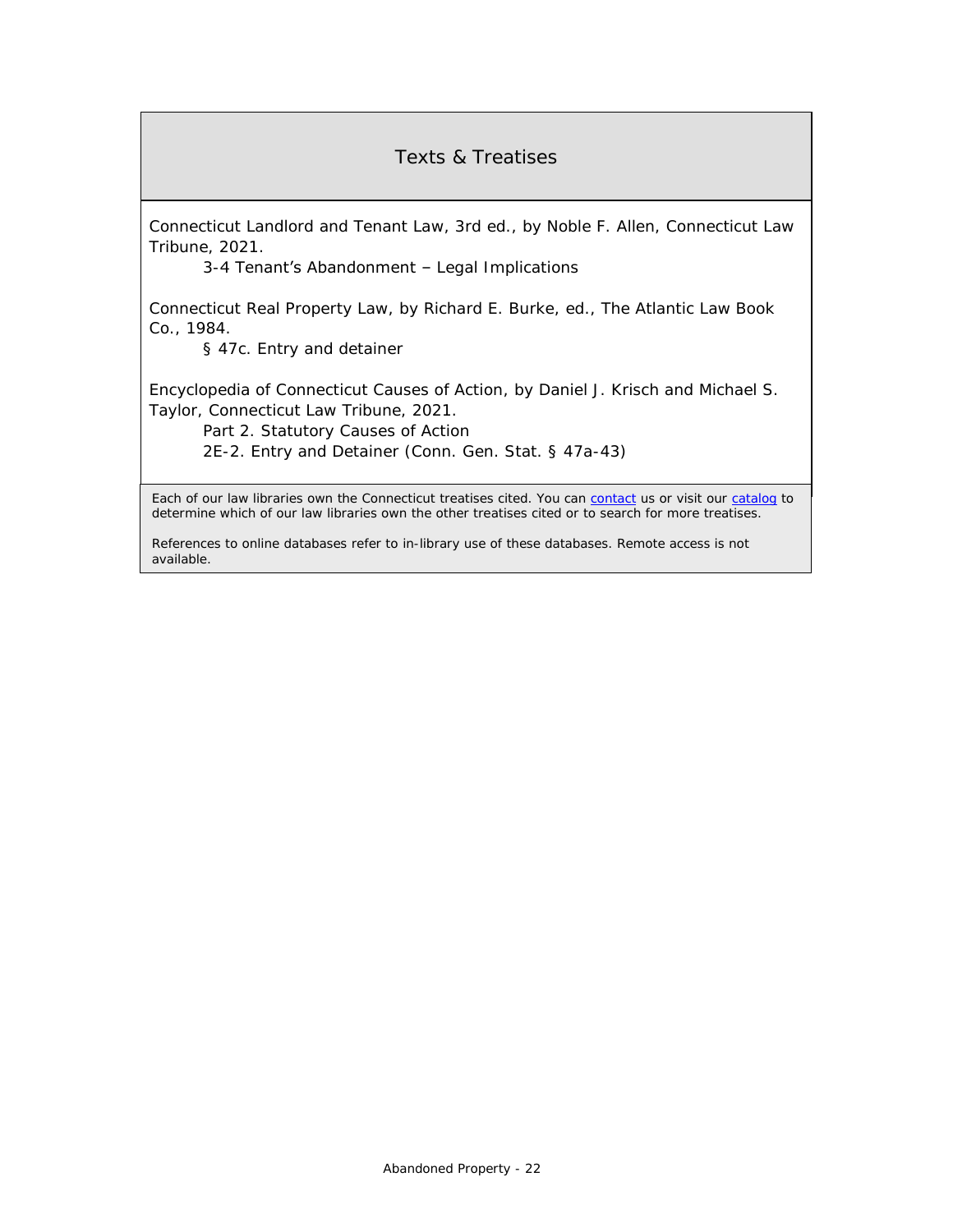# Section 2: Lost or Mislaid Property

A Guide to Resources in the Law Library

<span id="page-22-0"></span>

| SCOPE:                                                                                                                                                                                                                                      | Bibliographic resources relating to the rights, duties and<br>liabilities of the finder of lost or abandoned personal property<br>in Connecticut including actions against owner.                                                                                                                                                                                                                                                                                                                                                                                                                                                                                                                                                                                                                  |
|---------------------------------------------------------------------------------------------------------------------------------------------------------------------------------------------------------------------------------------------|----------------------------------------------------------------------------------------------------------------------------------------------------------------------------------------------------------------------------------------------------------------------------------------------------------------------------------------------------------------------------------------------------------------------------------------------------------------------------------------------------------------------------------------------------------------------------------------------------------------------------------------------------------------------------------------------------------------------------------------------------------------------------------------------------|
| <u>SEE ALSO:</u>                                                                                                                                                                                                                            | Treasure Trove in Connecticut (Section 3)                                                                                                                                                                                                                                                                                                                                                                                                                                                                                                                                                                                                                                                                                                                                                          |
| DEFINITIONS:                                                                                                                                                                                                                                | Duties of finder: "Any person who finds and takes<br>possession of any article of the value of one dollar or more<br>shall report the finding of such article to the police<br>department of the municipality in which he finds such<br>article within forty-eight hours from the time of such<br>finding. The finder of such article shall, at the time of<br>reporting, furnish to the police department the date, time<br>and place of finding, his name and address and a<br>description of the article found, and, within a period of one<br>week from such finding, shall deliver such article to the<br>police department. Any person who violates or fails to<br>comply with the provisions of this section shall be guilty of<br>a class D misdemeanor." Conn. Gen. Stat. § 50-10 (2021). |
|                                                                                                                                                                                                                                             | Larceny: "A person commits larceny when, with intent to<br>deprive another of property or to appropriate the same to<br>himself or a third person, he wrongfully takes, obtains or<br>withholds such property from an owner. Larceny includes,<br>but is not limited to                                                                                                                                                                                                                                                                                                                                                                                                                                                                                                                            |
|                                                                                                                                                                                                                                             | "(4) Acquiring property lost, mislaid or delivered by<br>mistake. A person who comes into control of property of<br>another that he knows to have been lost, mislaid, or<br>delivered under a mistake as to the nature or amount of<br>the property or the identity of the recipient is guilty of<br>larceny if, with purpose to deprive the owner thereof, he<br>fails to take reasonable measures to restore the property<br>to a person entitled to it." Conn. Gen. Stat. § 53a-119<br>(2021).                                                                                                                                                                                                                                                                                                  |
| CT STATUTES:<br>You can visit your<br>local law library or<br>search the most<br>recent statutes and<br>public acts on the<br>Connecticut General<br>Assembly website to<br>confirm that you are<br>using the most up-<br>to-date statutes. | Conn. Gen. Stat. (2021)<br>Chapter 859. Lost and Unclaimed Property.<br>§ 50-1. Disposition of perishable property.<br>§ 50-2. Disposition of goods not perishable.<br>§ 50-3. Expressmen and common carriers; good not<br>perishable.<br>§ 50-4. Disposition of perishable goods.<br>§ 50-5. Avails to be accounted for. Escheat.<br>§ 50-8. Marine vegetable deposits.<br>§ 50-9. Lost goods; towns may adopt procedure for.<br>§ 50-10. Duties of finder.                                                                                                                                                                                                                                                                                                                                       |

- § 50-11. Advertising; sale of perishable goods.
- § 50-12. Restoration to owner if claimed.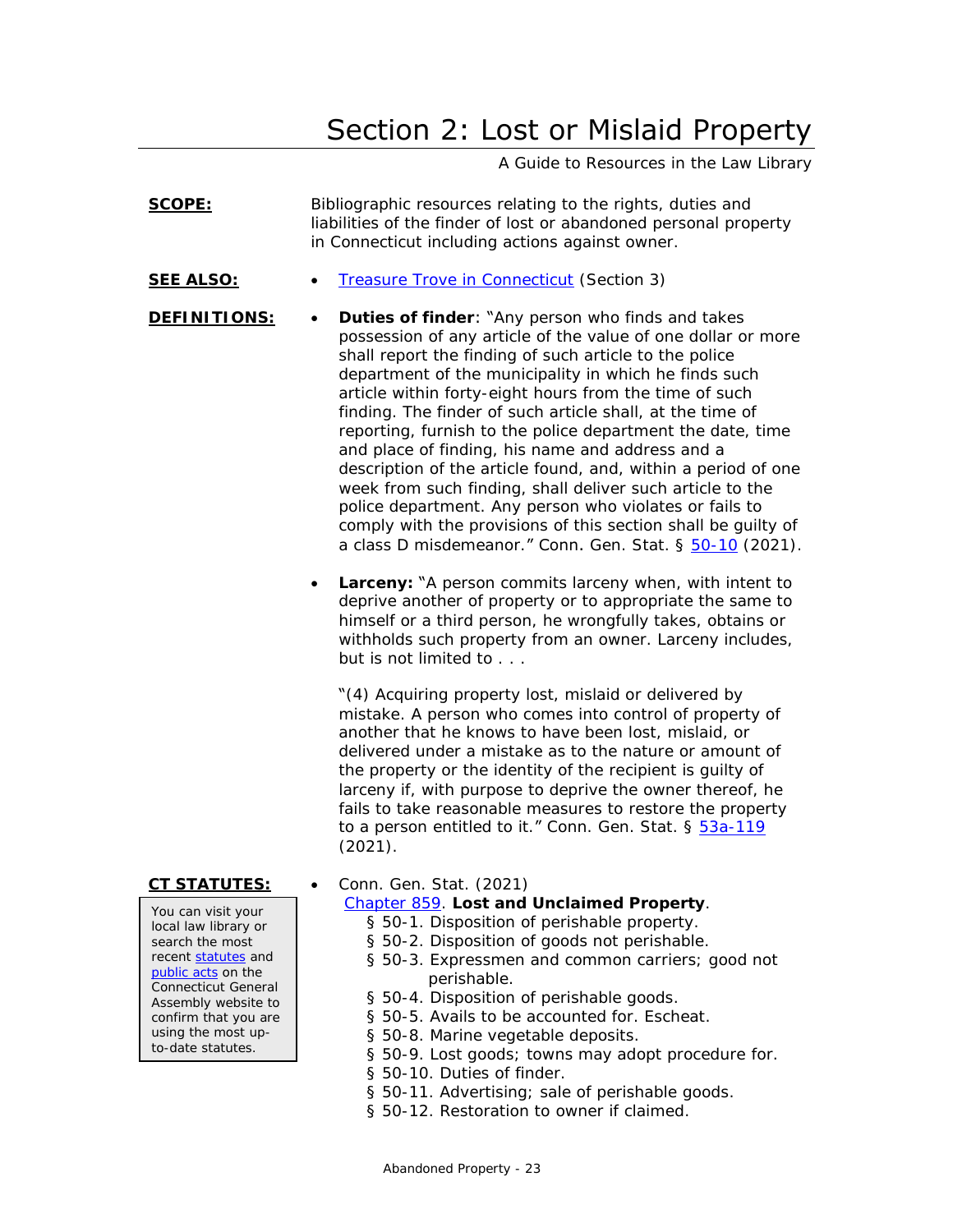- § 50-13. Procedure if unclaimed.
- § 50-14. Disposition after expiration of time for making claim.

- **FORMS:**  1 *Am Jur Legal Forms 2d* Abandoned, Lost, and Unclaimed Property, Thomson West, 2017 (also available on Westlaw). §§ 1:22-1:45. Abandoned and unclaimed property
	- § 1:5. Form drafting guide -- Checklist of matters to be considered in drafting notice of finding of lost property
	- § 1.6. Notice of finding of lost property—To public
	- § 1.7. Notice of finding of lost property—To known owner
	- § 1.8. Notice of finding of lost property -- To apparent owner of property
	- § 1.11. Affidavit—By finder or saver of lost property
	- § 1.12. Affidavit—By saver of domestic animal
	- § 1.13. Report by finder of lost property—To police or sheriff's department
	- 1 *Am Jur Pleading & Practice Forms Annotated* Abandoned, Lost and Unclaimed Property, Thomson West, 2018 (also available on Westlaw).
		- II. Lost and Unclaimed Property
		- § 31. Affidavit—By finder of lost property

§ 33. Notice—Finding of lost property—To general public

§ 34. Notice—Finding of lost property—To general public—Short form

§ 35. Notice—Finding of lost property—To public officer

§ 37. Notice—Finding of lost property—To owner § 39. Notice—Finding lost property—To owner— Return conditioned on payment of reasonable charges

§ 42. Application – For order permitting disposal of unclaimed, lost, abandoned, or forfeited property § 46. Petition or application—By finder—To deliver unclaimed or abandoned property to public officer and relieve finder of responsibility to owner

§ 47. Petition or application-By finder-To establish title to lost property

§ 49. Order—Vesting title to lost property in finder § 59. Complaint, petition, or declaration—Against finder—For failure to give notice of finding § 65. Complaint, petition, or declaration—Against owner of business establishment—For recovery of money found by plaintiff on owner's premises § 74. Answer—Defense—Compliance with statutory notice requirement-Finder's failure to claim property within statutory period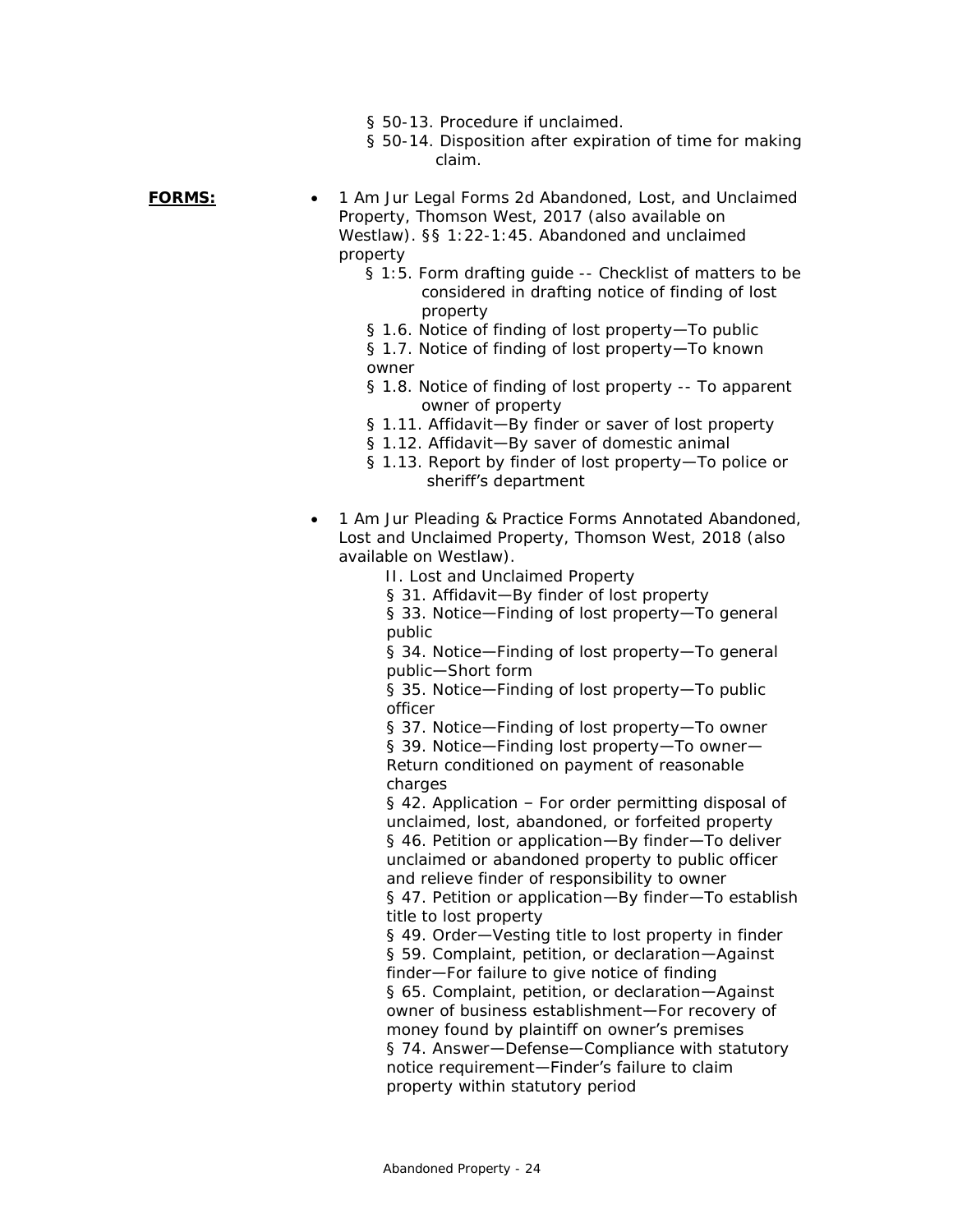• 20 *COA* 761, Cause of Action By Finder to Establish Right to Lost Personal Property, 1989 (also available on Westlaw).

> § 23.50. Sample affidavits or notices by finder or saver of lost property (supplement only) § 23.60. Sample of notice of finding of lost property (supplement only) § 24. Sample complaint

• 1 *Am Jur Pleading & Practice Forms Annotated* Abandoned, Lost and Unclaimed Property, Thomson West, 2018 (also available on Westlaw).

- § 75. Instruction to jury—Definition of "lost property"
- § 76. Instruction to jury-Finder's burden of proof

London at New London, No. 542558, (March 2, 1998) (1998 Conn. Super. Lexis 571). "There are many instances where Connecticut courts have recognized the return of property wrongfully obtained as an appropriate type of mandatory injunctive relief. See, e.g., *[Favorite v. Miller](https://scholar.google.com/scholar_case?case=116302456188550079)*, 176 Conn. 310, 407 A.2d 974 (1978); *Coria v. Libert*, 1997 Conn. Super. LEXIS 1847, CV No. 97-400353 (Hodgson, J., July 9, 1997); *Toffolon v. Frankel*, CV No. 91-712357 (Sheldon, J.) (July 1, 1997). See also *[Cole v.](https://cite.case.law/conn/77/374/)* 

*[Jerman](https://cite.case.law/conn/77/374/)*, 77 Conn. 374, 380-81, 59 A. 425 (1904) (upholding order compelling defendant to surrender to plaintiff possession of land and other injunctive relief); *[Buchanan Marine. Inc. v. McCormack Sand Co.,](https://scholar.google.com/scholar_case?case=7869493460135048490)* 743 F. Supp. 139, 141-42 (E.D.N.Y. 1990) (holding, under Connecticut law, that where property clearly belongs to one party, another party's meddling with it may constitute a conversion for which complaining party may seek relief

• [Grant v. West Haven Gardens Co.,](https://scholar.google.com/scholar_case?case=15210917148639241451) 181 Conn. 379, 384, 435 A.2d 970 (1980). "The trial court concluded that the defendants must return the money found to the estate of Pasquale Stellato as the true owner, because the estate had constructive possession of the mislaid money."

§ 77. Instruction to jury-Finder's mistake in law as affecting charge of conversion of found property

### **CASE LAW:** • Gattoni v. Zaccaro, Superior Court, Judicial District of New

**INSTRUCTIONS:**

**JURY** 

Once you have identified useful cases, it is important to update the cases before you rely on them. Updating case law means checking to see if the cases are still good law. You can contact your [local law librarian](https://www.jud.ct.gov/lawlib/staff.htm) to learn about the tools available to you to update cases.

**WEST KEY NUMBER:**

1 Abandoned and Lost Property II. Finding Lost Goods

in the form of an injunction."

- 10. In general; loss of property
- 11. Rights and liabilities of finder as to owner
- 12. Title and rights of finder as to third persons
- 13. Title and rights of finders inter se

- **DIGESTS:**  ALR Digest
	- o Abandoned and Lost Property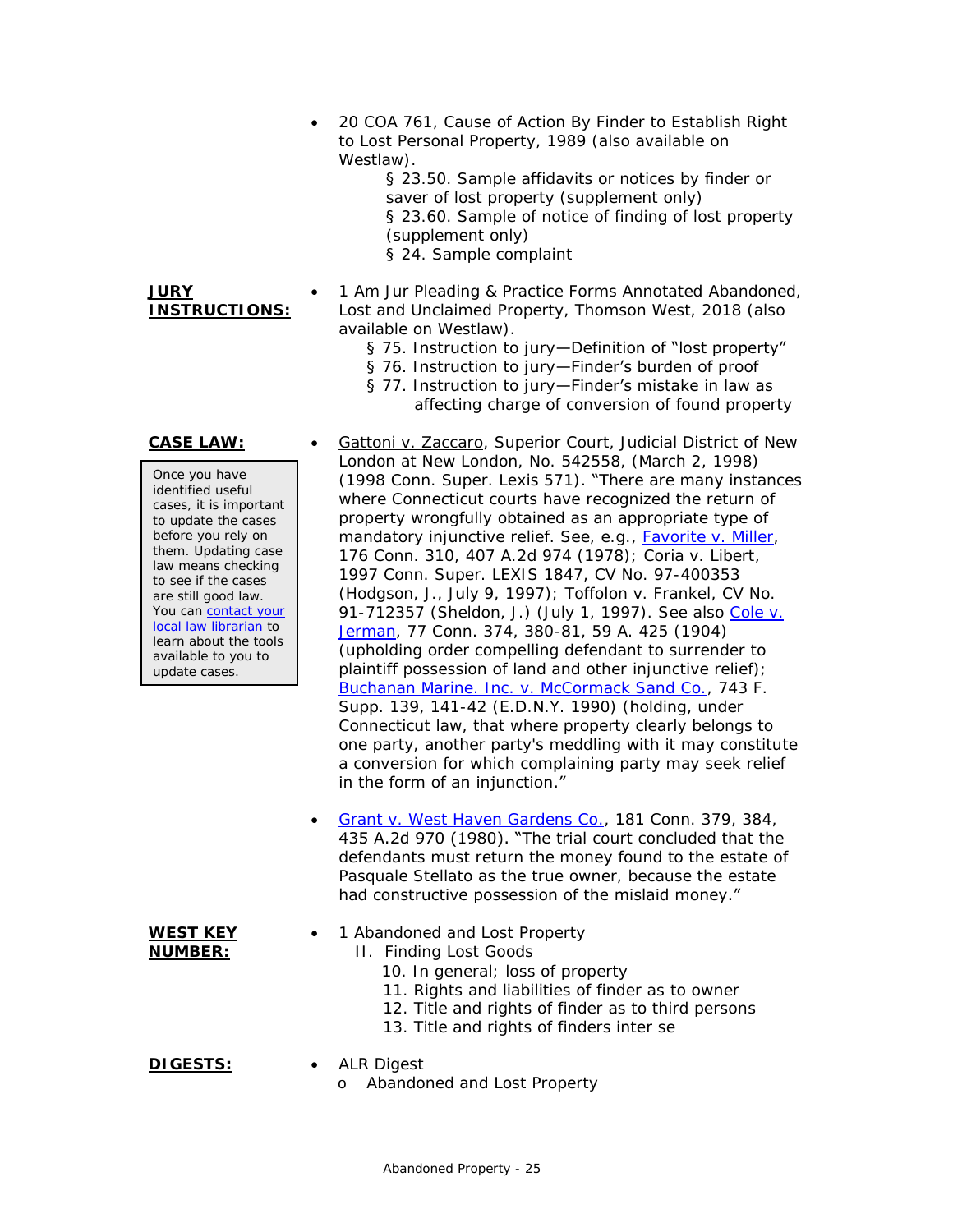• Digest of United States Supreme Court Reports o For Abandoned, Lost and Unclaimed Property – See Property and Property Rights §§ 14-20

Encyclopedias and ALRs are available in print at some law library locations and accessible online at all law library locations.

Online databases are available for in-library use. Remote access is not available.

- **ENCYCLOPEDIAS:** 1 *Am Jur 2d* Abandoned, Lost, and Unclaimed Property, Thomson West, 2016 (also available on Westlaw).
	- I. In General

2. Lost, Mislaid, and Other Types of Property; **Distinctions** 

- § 13. Lost property
- § 14. Particular types of property as lost
- § 15. Mislaid property
- § 19. Distinctions

II. Rights and Obligations of Finders, Owners, and Former Owners

- C. Lost Property
	- § 29. Finder's rights
	- § 31. Joint finders
	- § 32. Lost-property statutes
	- § 33. Finder's duties; duty to seek true owner
	- § 34. Under lost-property statute
	- § 35. —Applicable standard of care
	- § 36. Owners
- D. Mislaid Property
	- § 37. Finders
	- § 38. Owner or occupant of premises where
	- property found
	- § 39. Owners
- 36A *CJS* Finding Lost Goods, Thomson West, 2014 (also available on Westlaw).
	- I. In General
		- § 1. Definitions and general principles
	- II. Rights and Duties of Finder
		- § 2. Finder taking possession to secure rights;

duty

- to ascertain true owner
- § 3. Against owner or representative
- § 4. Against owner or representative-Reimbursement or reward
- § 5. Against third persons
- § 6. Against third persons—Rights of owner of real property on which lost property found
- § 7. Joint or multiple finders of lost property
- § 8. Finder's obligation to owner
- § 9. Actions by or against finder; larceny
- 20 *COA* 761, Cause of Action By Finder to Establish Right to Lost Personal Propert, 1989 (also available on Westlaw).
	- II. Substantive law overview
		- A. Prima facie case
			- B. Defenses
			- § 8. Generally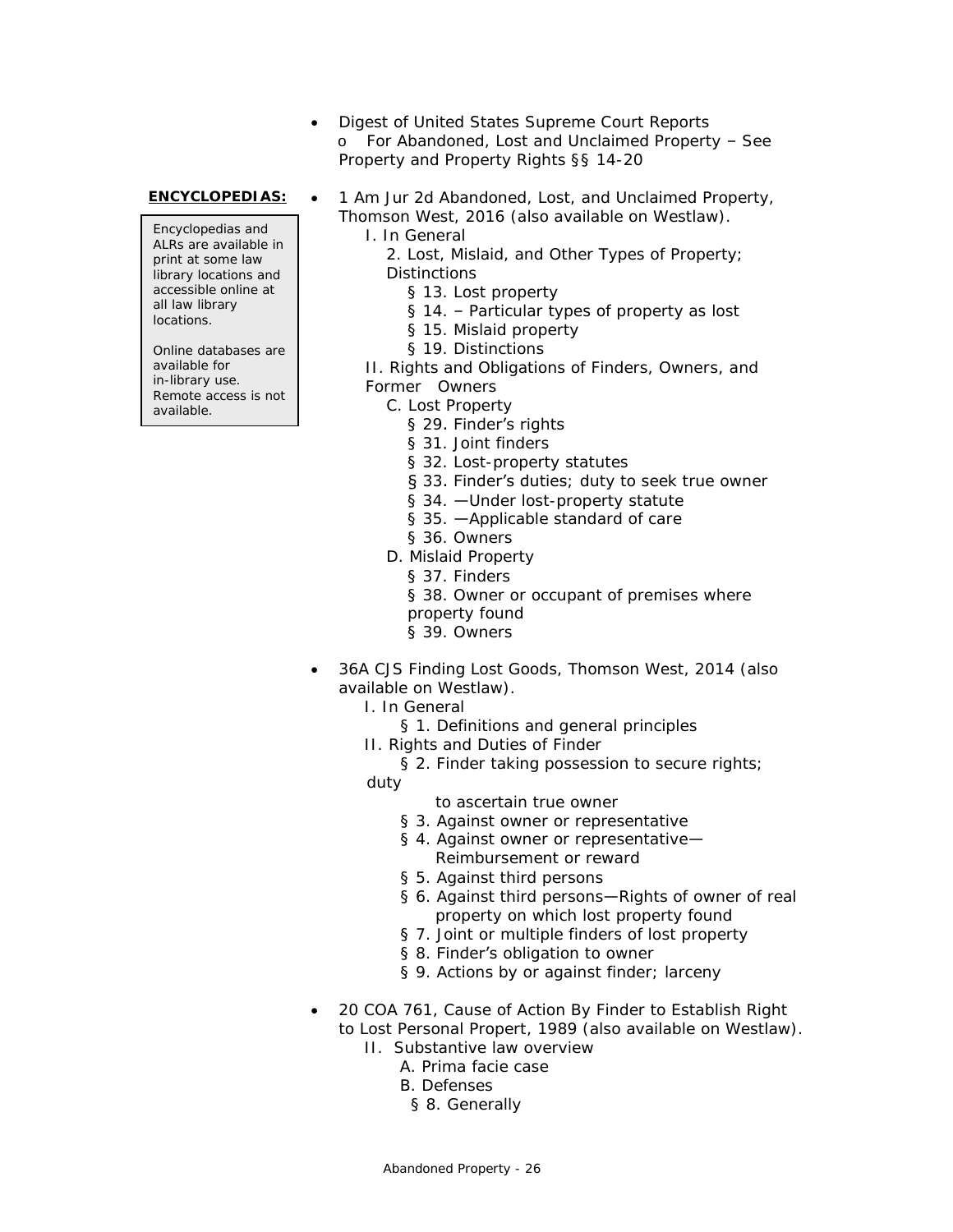- C. Parties
- III. Practice and procedure
	- A. In general
		- § 16. Procedural matters
		- § 17. Pleadings
	- B. Proof
		- § 18. Generally
	- C. Remedies and recovery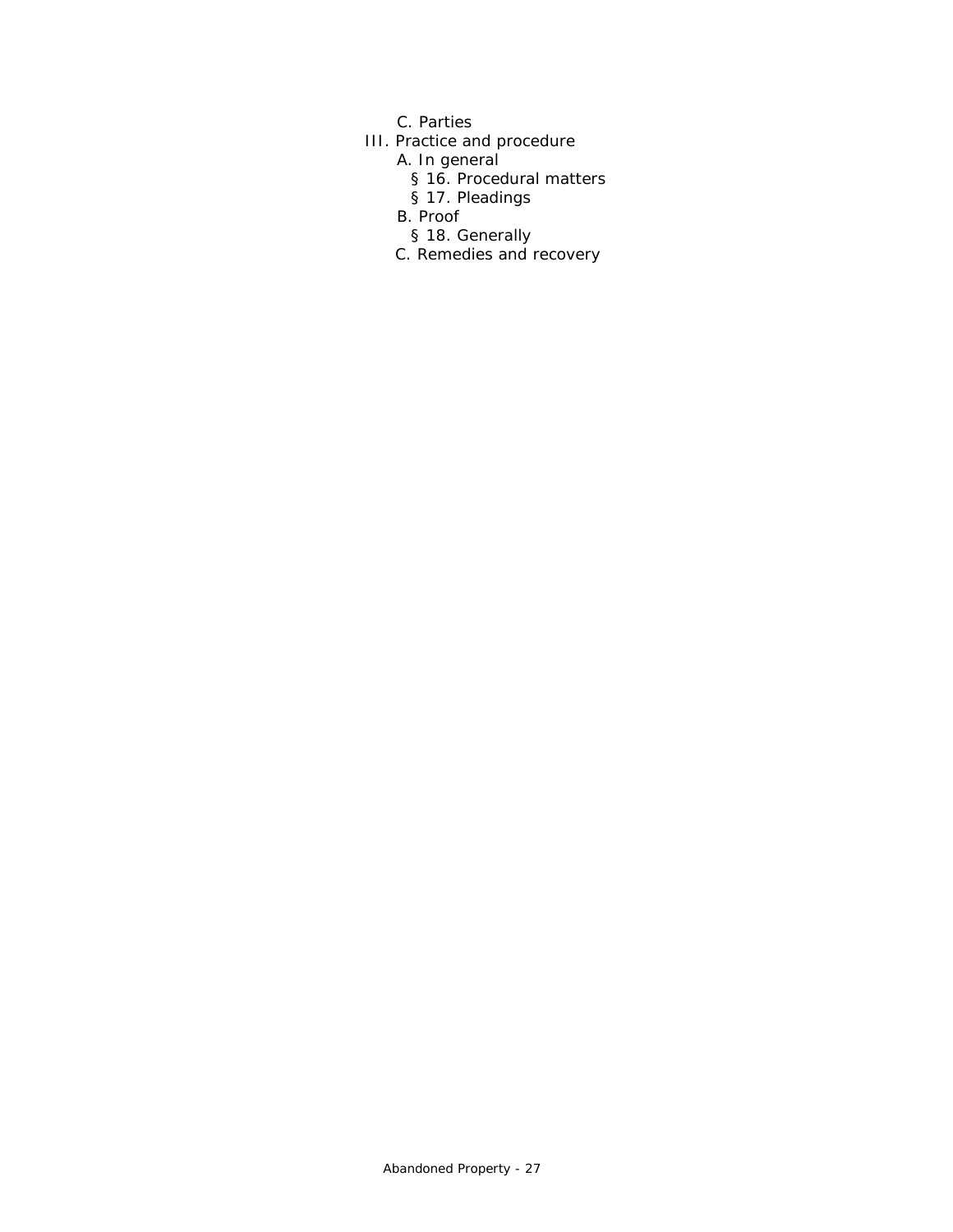# Section 3: Treasure Trove in Connecticut

A Guide to Resources in the Law Library

- <span id="page-27-0"></span>**SCOPE:** Bibliographic resources relating to treasure troves in Connecticut
- **DEFINITIONS: Treasure Trove**: "consists of coins or currency concealed by the owner . . . . It includes an element of antiquity . . . . To be classified as treasure trove, the property must have been hidden or concealed for such a length of time that the owner is probably dead or undiscoverable." [Benjamin v. Lindner Aviation, Inc,](https://scholar.google.com/scholar_case?case=9449484260649426626) 534 N.W.2d 400, 406 (Iowa 1995).
	- "Treasure trove has traditionally been strictly and narrowly defined as 'any gold or silver in coin, plate, or bullion found concealed in the earth or in a house or other private place." [Favorite v. Miller,](https://scholar.google.com/scholar_case?case=116302456188550079) 176 Conn. 310, footnote 2, 407 A.2d 974 (1978).

You can visit your local law library or search the most recent [statutes](https://search.cga.state.ct.us/r/statute/) and [public acts](https://search.cga.state.ct.us/r/adv/dtsearch_form.asp) on the Connecticut General Assembly website.

**CT STATUTES:** • Conn. Gen. Stat. (2021)

[Chapter 859.](https://www.cga.ct.gov/current/pub/chap_859.htm) **Lost and Unclaimed Property**

- § 50-9. Lost goods; towns may adopt procedure for.
- § 50-10. Duties of finder.
- § 50-12. Restoration to owner if claimed.
- § 50-13. Procedure if unclaimed.
- § 50-14. Disposition after expiration of time for making claim.
- **FORMS:**  1 *Am Jur Legal Forms 2d* Abandoned, Lost, and Unclaimed Property, Thomson West, 2017 (also available on Westlaw).
	- §§ 1:22-1:45. Abandoned and unclaimed property
	- § 1.6. Notice of finding of lost property-To public
	- § 1.7. Notice of finding of lost property—To known owner
	- § 1.8. —To apparent owner of property
	- § 1.11. Affidavit—By finder or saver of lost property
	- § 1.13. Report by finder of lost property-To police or

### sheriff's department

- 1 *Am Jur Pleading & Practice Forms Annotated* Abandoned, Lost and Unclaimed Property, Thomson West, 2018 (also available on Westlaw).
	- § 31. Affidavit—By finder of lost property
	- § 33. Notice—Finding of lost property—To general public
	- § 35. Notice—Finding of lost property—To public officer
	- § 37. Notice—Finding of lost property—To owner
	- § 39. Notice—Finding lost property—To owner—Return conditioned on payment of reasonable charges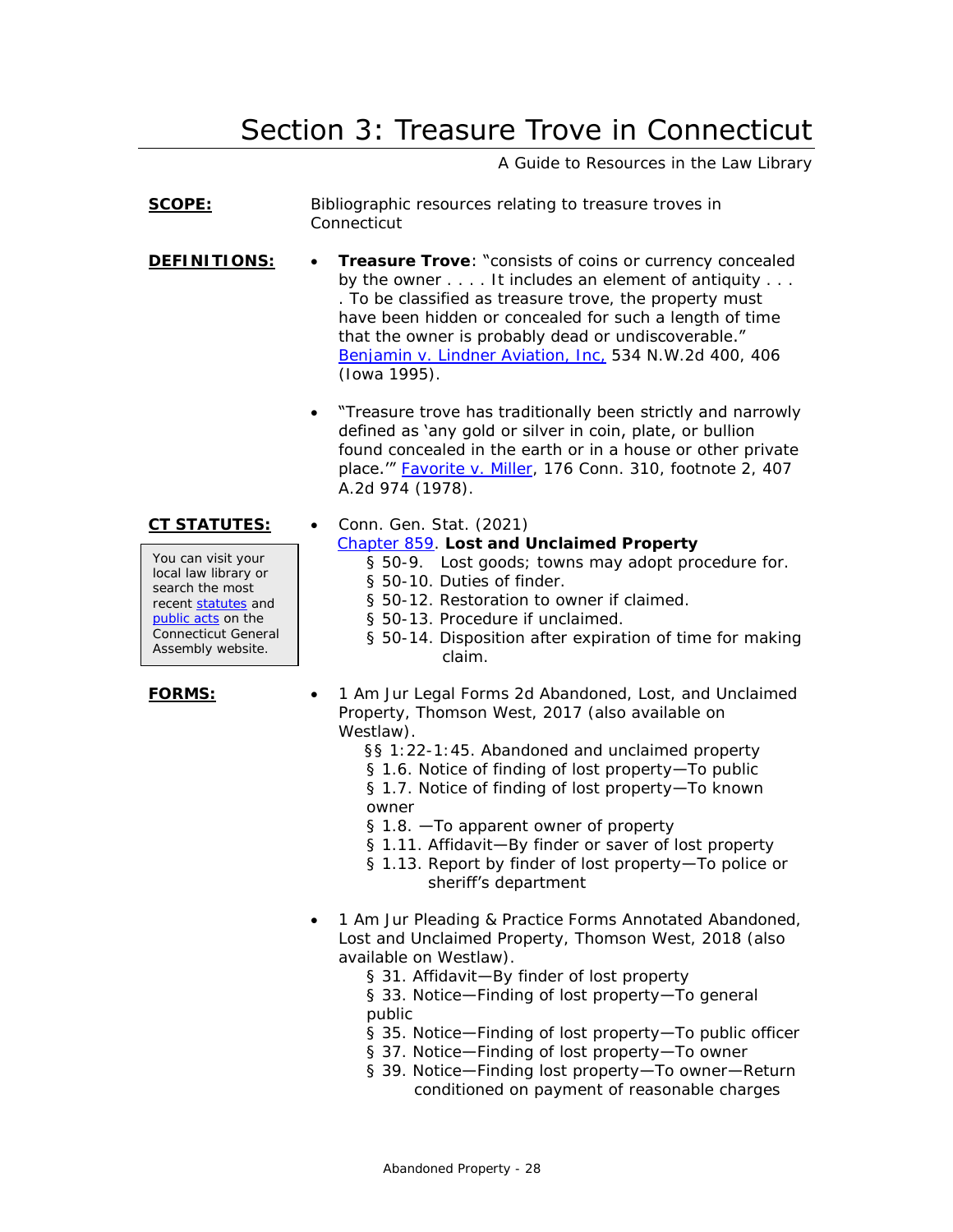- § 46. Petition or application—By finder—To deliver unclaimed or abandoned property to public officer and relieve finder of responsibility to owner
- § 47. Petition or application—By finder—To establish title to lost property
- § 59. Complaint, petition, or declaration—Against finder—For failure to give notice of finding
- § 65. Complaint, petition, or declaration—Against owner of business establishment—For recovery of money found by plaintiff on owner's premises
- § 74. Answer—Defense—Compliance with statutory notice requirement—Finder's failure to claim property within statutory period

435 A.2d 970 (1980). "The trial court concluded that the defendants must return the money found to the estate of Pasquale Stellato as the true owner, because the estate had constructive possession of the mislaid money."

(1978). "In light of those undisputed facts the defendant's trespass was neither technical nor trivial. We conclude that the fact that the property found was embedded in the earth and the fact that the defendant was a trespasser are sufficient to defeat any claim to the property which the defendant might otherwise have had as a finder."

### **CASE LAW:** • [Grant v. West Haven Gardens Co.,](https://scholar.google.com/scholar_case?case=15210917148639241451) 181 Conn. 379, 384,

Once you have identified useful cases, it is important to update the cases before you rely on them. Updating case law means checking to see if the cases are still good law. You can contact your [local law librarian](https://www.jud.ct.gov/lawlib/staff.htm) to learn about the tools available to you to update cases.

**WEST KEY NUMBER:**

- 
- II. Finding Lost Goods

1 Abandoned and Lost Property

- 10. In general; loss of property
- 11. Rights and liabilities of finder as to owner
- 12. Title and rights of finder as to third persons
- 13. Title and rights of finders inter se

• [Favorite v. Miller,](https://scholar.google.com/scholar_case?case=116302456188550079) 176 Conn. 310, 317, 407 A.2d 974

### **DIGESTS:** • ALR Digest

o Abandoned and Lost Property

• Digest of United States Supreme Court Reports o For Abandoned, Lost and Unclaimed Property – See Property and Property Rights §§ 14-20

- **ENCYCLOPEDIAS:** 1 *Am Jur 2d* Abandoned, Lost, and Unclaimed Property, Thomson West, 2016 (also available on Westlaw).
	- II. Rights and Obligations of Finders, Owners, and Former Owners
		- E. Treasure Trove
			- § 40. Finders
			- § 41. —Effect of statute
			- § 42. Owners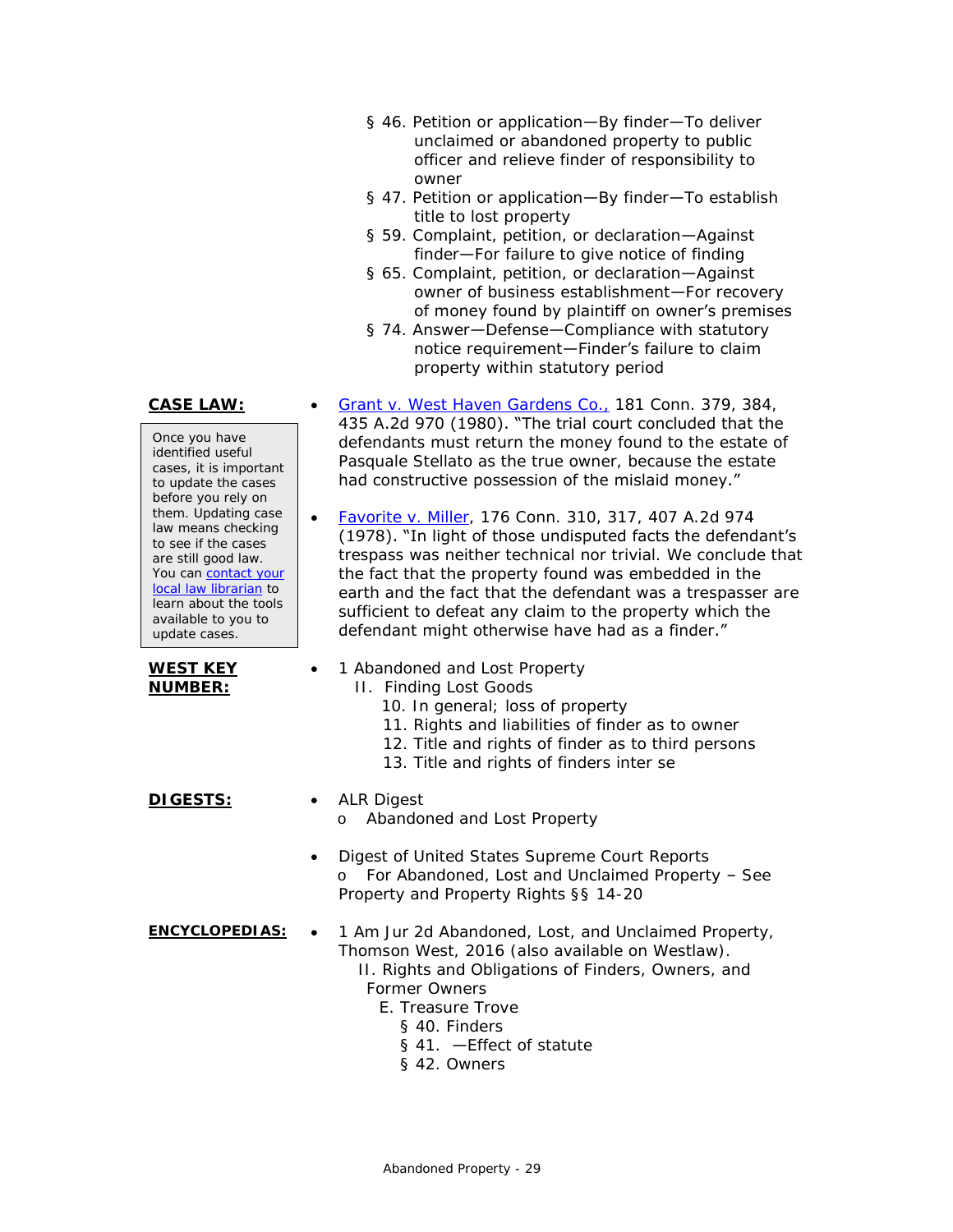Encyclopedias and ALRs are available in print at some law library locations and accessible online at all law library locations.

Online databases are available for in-library use. Remote access is not available.

• 36A *CJS* Finding Lost Goods, Thomson West, 2014 (also available on Westlaw).

> § 5. Rights and Duties of Finder - Against third persons

- 21 *COA* 655, Cause of Action Against Owner to Establish Abandonment Of Personal Property, 1990 (also available on Westlaw).
- 25 *Am. Jur. Proof of Facts 2d* 685, Abandonment of Tangible Personal Property, 1981 (also available on Westlaw).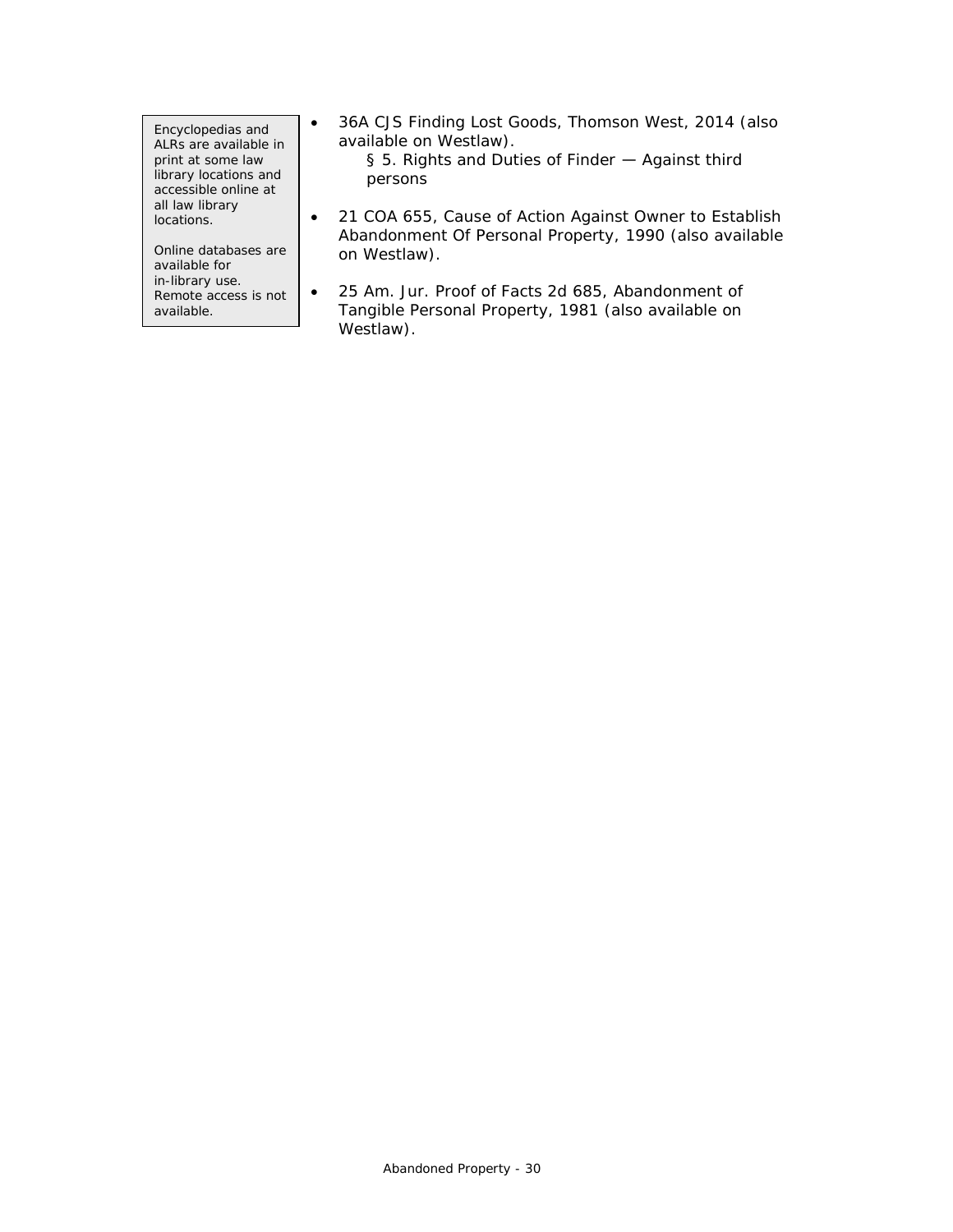# Section 4: Property Embedded in the Earth

A Guide to Resources in the Law Library

<span id="page-30-0"></span>

|                                                                                                                                                                                                                                 | A Guide to Resources in the Law Library                                                                                                                                                                                                                                                                                                                                                                                                                      |
|---------------------------------------------------------------------------------------------------------------------------------------------------------------------------------------------------------------------------------|--------------------------------------------------------------------------------------------------------------------------------------------------------------------------------------------------------------------------------------------------------------------------------------------------------------------------------------------------------------------------------------------------------------------------------------------------------------|
| <u>SCOPE:</u>                                                                                                                                                                                                                   | Bibliographic resources relating to property embedded in the<br>earth.                                                                                                                                                                                                                                                                                                                                                                                       |
| DEFINITIONS:                                                                                                                                                                                                                    | Property embedded in the earth: "Another line of<br>cases holds that property, other than treasure trove,<br>which is found embedded in the earth is the property of<br>the owner of the locus in quo The presumption in<br>such cases is that possession of the article found in such<br>cases is in the owner of the land and that the finder<br>acquires no rights to the article found." Favorite v. Miller,<br>176 Conn. 310, 316, 407 A.2d 974 (1978). |
| <b>CASE LAW:</b><br>Once you have<br>identified useful<br>cases, it is important<br>to update them to<br>ensure they are still<br>good law. You can<br>contact your local<br>law librarian to learn<br>about updating<br>cases. | Favorite v. Miller, 176 Conn. 310, 317, 407 A.2d 974<br>(1978). "In light of those undisputed facts the<br>defendant's trespass was neither technical nor trivial. We<br>conclude that the fact that the property found was<br>embedded in the earth and the fact that the defendant<br>was a trespasser are sufficient to defeat any claim to the<br>property which the defendant might otherwise have had<br>as a finder."                                 |
| <b>WEST KEY</b><br><u>NUMBER:</u>                                                                                                                                                                                               | 1 Abandoned and Lost Property<br>II. Finding Lost Goods<br>10. In general; loss of property<br>11. Rights and liabilities of finder as to owner<br>12. Title and rights of finder as to third persons<br>13. Title and rights of finders inter se                                                                                                                                                                                                            |
| DI GESTS:                                                                                                                                                                                                                       | <b>ALR Digest</b><br>Abandoned and Lost Property<br>O                                                                                                                                                                                                                                                                                                                                                                                                        |
| <u>ENCYCLOPEDIAS:</u>                                                                                                                                                                                                           | 1 Am Jur 2d Abandoned, Lost, and Unclaimed Property,<br>Thomson West, 2016 (also available on Westlaw).<br>I. In General<br>2. Lost, Mislaid, and Other Types of Property;<br><b>Distinctions</b><br>§ 18. Property embedded in the earth;<br>archaeological resources<br>§ 19. Distinctions                                                                                                                                                                 |
|                                                                                                                                                                                                                                 | 36A CJS Finding Lost Goods, Thomson West, 2014 (also<br>available on Westlaw).<br>§ 5. Against third persons - Rights of owner of real<br>property on which lost property found                                                                                                                                                                                                                                                                              |
|                                                                                                                                                                                                                                 |                                                                                                                                                                                                                                                                                                                                                                                                                                                              |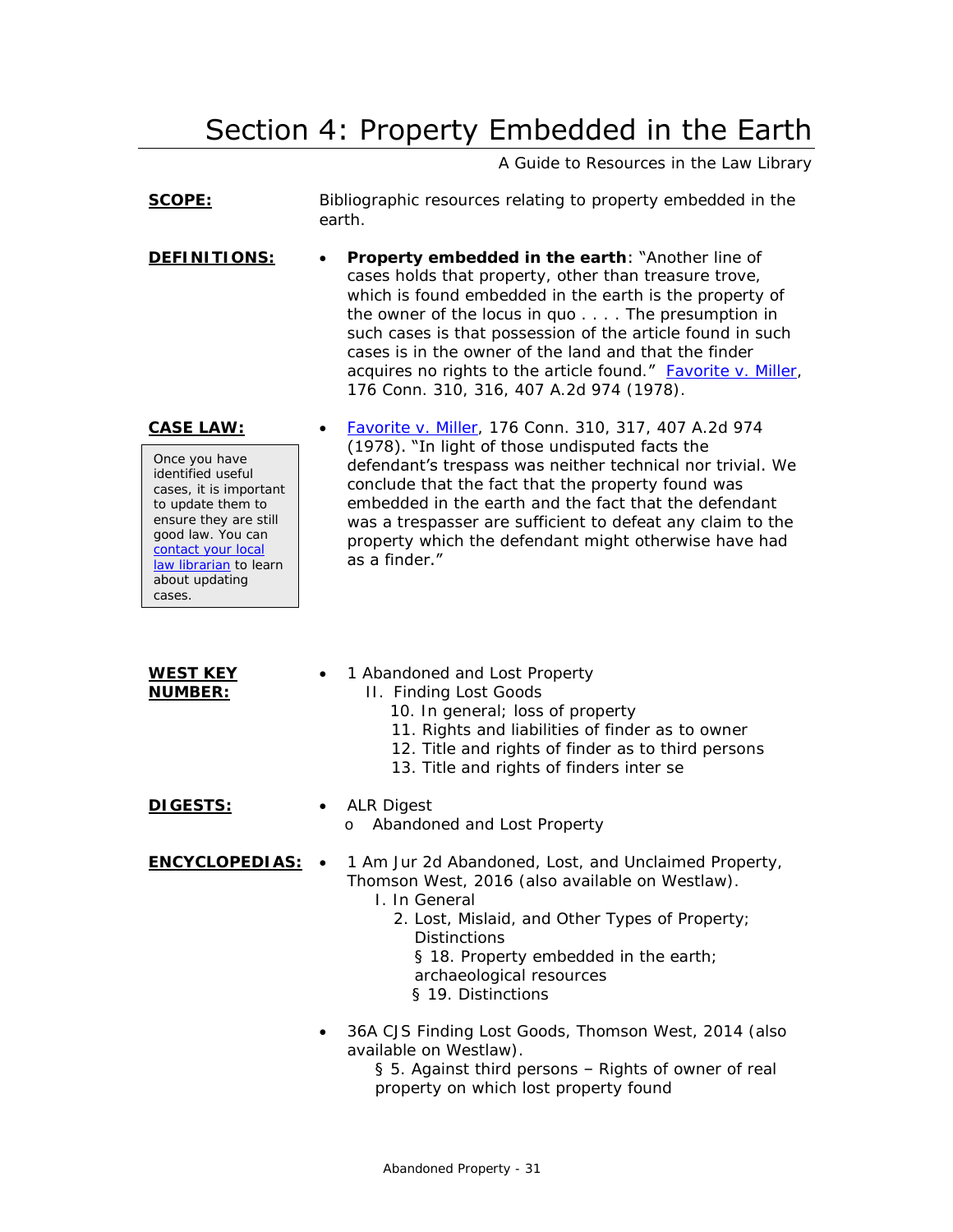# Section 5: Conversion/Statutory Theft

A Guide to Resources in the Law Library

<span id="page-31-0"></span>

| SCOPE:                                                                                                                                                                                                                                             | Bibliographic resources relating to conversion and statutory<br>theft in Connecticut.                                                                                                                                                                                                                                                                                                                                                                    |
|----------------------------------------------------------------------------------------------------------------------------------------------------------------------------------------------------------------------------------------------------|----------------------------------------------------------------------------------------------------------------------------------------------------------------------------------------------------------------------------------------------------------------------------------------------------------------------------------------------------------------------------------------------------------------------------------------------------------|
| <b>SEE ALSO:</b>                                                                                                                                                                                                                                   | Replevin in Connecticut - Legal Research Guide                                                                                                                                                                                                                                                                                                                                                                                                           |
| DEFINITIONS:                                                                                                                                                                                                                                       | "The tort of conversion boasts a well established definition<br>which is not disputed by the parties. 'Conversion occurs<br>when one, without authorization, assumes and exercises<br>the right of ownership over property belonging to another,<br>to the exclusion of the owner's rights. <b>Falker v. Samperi</b> ,<br>190 Conn. 412, 419, 461 A.2d 681 (1983)." Luciani v. Stop<br>& Shop Cos., 15 Conn. App. 407, 409-410, 544 A.2d 1238<br>(1988). |
| <u>CT STATUTES:</u><br>You can visit your<br>local law library or<br>search the most<br>recent statutes and<br>public acts on the<br>Connecticut General<br>Assembly website to<br>confirm that you are<br>using the most up-<br>to-date statutes. | Conn. Gen. Stat. (2021)<br>Chapter 925. Statutory Rights of Action and Defenses<br>§ 52-564. Treble damages for theft.                                                                                                                                                                                                                                                                                                                                   |
|                                                                                                                                                                                                                                                    | Chapter 926. Statute of Limitations<br>§ 52-577. Action founded upon a tort.                                                                                                                                                                                                                                                                                                                                                                             |
|                                                                                                                                                                                                                                                    | Chapter 952. Penal Code: Offenses<br>§ 53a-118. Definitions generally.<br>§ 53a-119. Larceny defined.                                                                                                                                                                                                                                                                                                                                                    |
| <b>PRACTICE BOOK:</b><br>Amendments to the<br>Practice Book (Court<br>Rules) are published<br>in the <b>Connecticut</b><br>Law Journal and<br>posted online.                                                                                       | Connecticut Practice Book (2022 ed.)<br>Chapter 2. Attorneys<br>§ 2-69. Client Security Fund - Definition of Dishonest<br>Conduct                                                                                                                                                                                                                                                                                                                        |
|                                                                                                                                                                                                                                                    | Chapter 10. Pleadings<br>§ 10-21. Joinder of Causes of Action<br>§ 10-74. Wrongful Sale; Wrongful Conversion                                                                                                                                                                                                                                                                                                                                             |
| FORMS:                                                                                                                                                                                                                                             | 3 Connecticut Practice Series, Connecticut Civil Practice<br>Forms, 4th ed., by Joel M. Kaye et al., Thomson West,<br>2004, with 2021 supplement (also available on Westlaw).<br>Form 704.23. Complaint for Conversion of Property                                                                                                                                                                                                                       |
|                                                                                                                                                                                                                                                    | 20 Connecticut Dractice Series Connecticut Civil Dractice                                                                                                                                                                                                                                                                                                                                                                                                |

• 3A Connecticut Practice Series, *Connecticut Civil Practice Forms*, 4th ed., by Joel M. Kaye et al., Thomson West, 2004, with 2021 supplement (also available on Westlaw). Form S-63. Plaintiff's Interrogatories – Conversion Form S-120. Defendant's Interrogatories – Conversion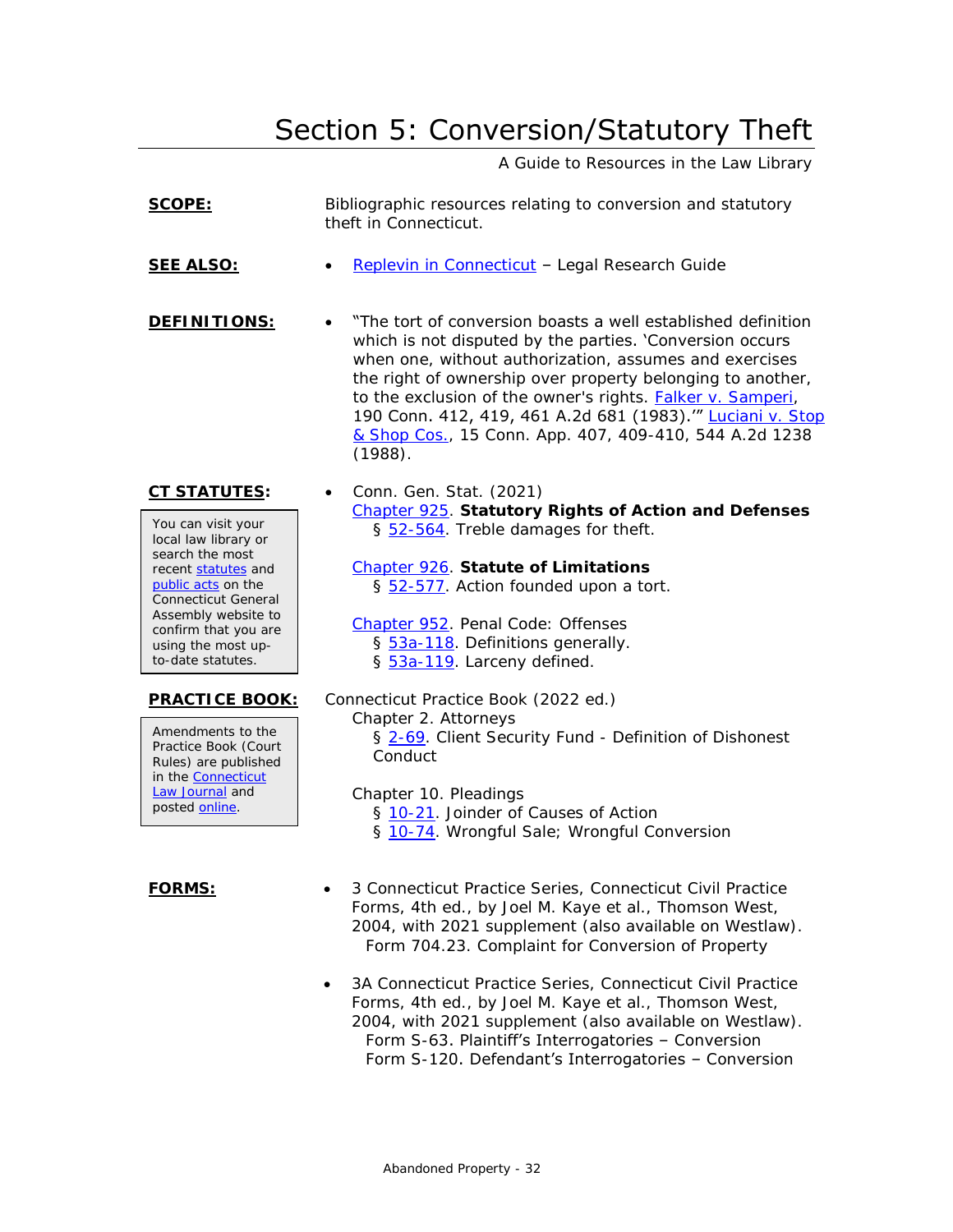- *Library of Connecticut Collection Law Forms*, by Robert M. Singer, Connecticut Law Tribune, 2015. Chapter 7. Complaints 7-007. Complaint for Conversion
- *Connecticut Torts: The Law and Practice*, 2d ed., by Frederic S. Ury et al., LexisNexis, 2021.

Chapter 14. Recovering for Injury to Property § 14.04. Bringing a Claim for Conversion or Trover [6] Checklist for Conversion or Trover Claims

- [7] Form 14.04.1 Complaint Conversion or Trover
- 90 *Am. Jur. Proof of Facts 3d* 341 (2006), Proof of Landlord's Conversion of Tenant's Property (also available on Westlaw).
	- IV. Model Pleadings

§ 37. General form of complaint alleging landlord's conversion of tenants' personal property § 38. Complaint seeking compensatory and punitive damages for landlord's conversion of tenant's personal property

§ 39. Complaint alleging landlord's conversion of heating equipment

§ 40. Complaint alleging landlord's conversion of timber

§ 41. Complaint alleging landlord's conversion of crops

- **JURY INSTRUCTIONS:**
- *Connecticut Judicial Branch Civil Jury Instructions* Part 3: Torts
	- 3.13. Intentional Torts [3.13-4.](http://www.jud.ct.gov/JI/Civil/Civil.pdf#page=304) Conversion
- *Connecticut Jury Instructions (Civil)*, 4th ed., by Douglass B. Wright and William L. Ankerman, Atlantic Law Book Co., 1993, with 2019 supplement.

Chapter 13. Conversion Section 200. Conversion – Tortious Dealing With Property Section 201. Conversion – Wrongful Retention of Property – Demand Section 202. Conversion - Damages

- 1 *Am Jur Pleading & Practice Forms Annotated* Abandoned, Lost and Unclaimed Property, Thomson West, 2018 (also available on Westlaw).
	- § 77. Instruction to jury—Finder's mistake in law as affecting charge of conversion of found property
- 90 *Am. Jur. Proof of Facts 3d* 341 (2006), Proof of Landlord's Conversion of Tenant's Property (also available on Westlaw).
	- VI. Model Jury Instructions
		- § 58. What constitutes a conversion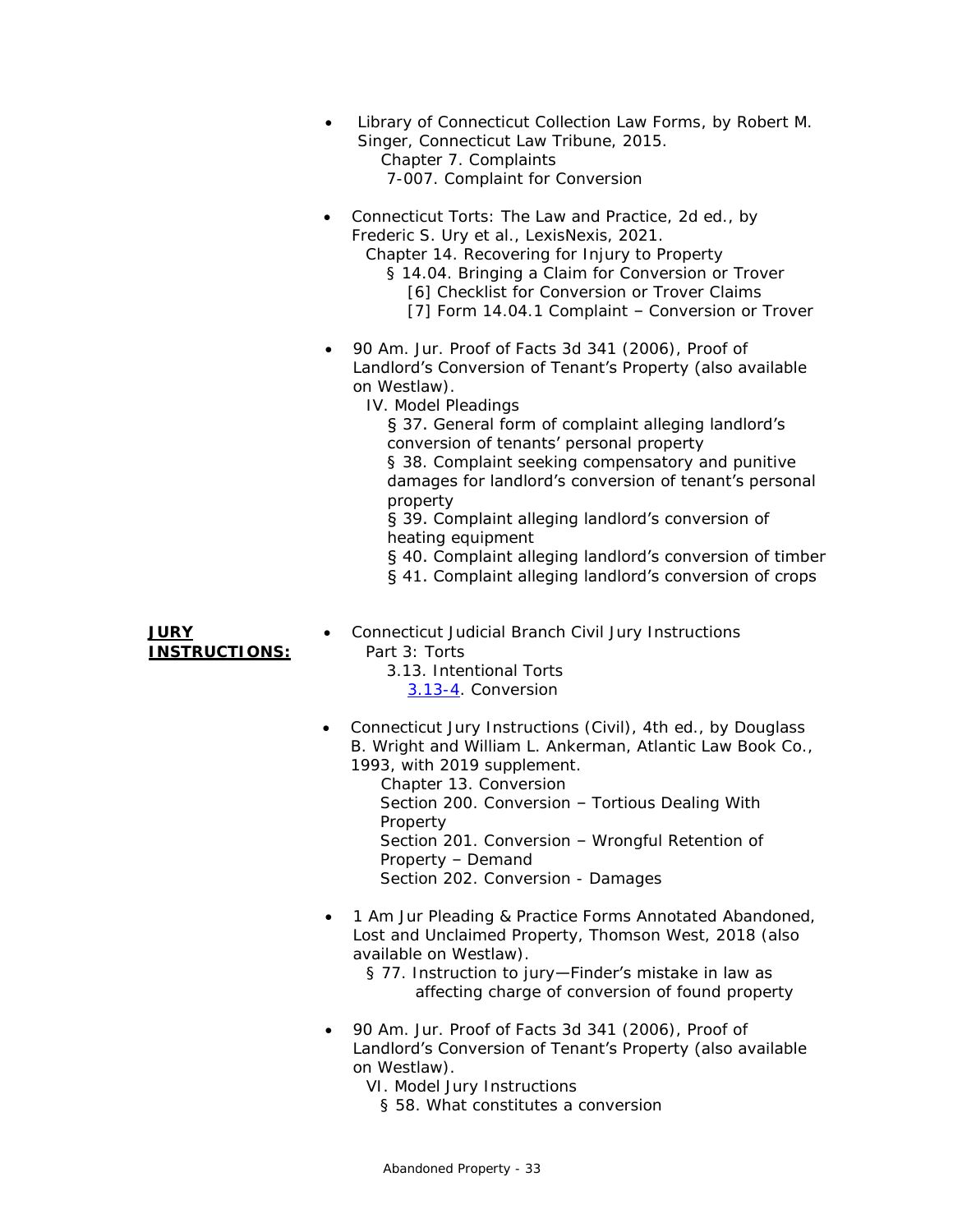### § 59. Landlord's destruction or wrongful taking of tenant's property as conversion

- § 60. Necessity of demand for return of property
- § 61. Determining value of personal or household goods
- § 62. Recovery of punitive damages

Once you have identified useful cases, it is important to update the cases before you rely on them. Updating case law means checking to see if the cases are still good law. You can contact your [local law librarian](https://www.jud.ct.gov/lawlib/staff.htm) to learn about the tools available to you to update cases.

- **CASE LAW:** [Papallo v. Lefebvre,](https://scholar.google.com/scholar_case?case=1871811459531734167) 172 Conn. App. 746, 757, 161 A.3d 603 (2017). '''Statutory theft under [General Statutes] § 52-564 is synonymous with larceny under General Statutes  $\S$  53a-119.  $\ldots$  Pursuant to  $\S$  53a-119, [a] person commits larceny when, with intent to deprive another of property or to appropriate the same to himself or a third person, he wrongfully takes, obtains or [withholds] such property from an owner. . . . Conversion can be distinguished from statutory theft as established by § 53a-119 in two ways. First, statutory theft requires an intent to deprive another of his property; second, conversion requires the owner to be harmed by a defendant's conduct. Therefore, statutory theft requires a plaintiff to prove the additional element of intent over and above what he or she must demonstrate to prove conversion.' (Internal quotation marks omitted.) *[Deming](https://scholar.google.com/scholar_case?case=3945514691579972788)* v. *Nationwide [Mutual Ins. Co.](https://scholar.google.com/scholar_case?case=3945514691579972788)*, 279 Conn. 745, 771, 905 A.2d 623 (2006)."
	- Mendez v. JP Morgan Chase Bank, Superior Court, Judicial District of Hartford at Hartford, Complex Litigation Docket, No. X04HHDCV146049524S (Jan. 8, 2016) (2016 WL 402008) (2016 Conn. Super. LEXIS 44). "Abandonment of personal property by the owner is a complete defense to an action for damages for its conversion. See 18 Am.Jur.2d Conversion § 102, see also *[Sharkiewicz v. Lepone](https://scholar.google.com/scholar_case?case=5228715769964730786)*, 139 Conn. 706, 707–08, 96 A.2d 796, 797 (1953) ("most of the cases ... concern the abandonment of [real] property rights, but personal property may also be abandoned"); *[Sullivan v.](https://scholar.google.com/scholar_case?case=10573856257055624821)  [Delisa](https://scholar.google.com/scholar_case?case=10573856257055624821)*, 101 Conn.App. 605, 620–21, 923 A.2d 760, 771 (2007)." (p. 10)

--- "Abandonment is a question of fact to be decided in light of all the attendant circumstances. *[R.F. Daddario & Sons, Inc.](https://scholar.google.com/scholar_case?case=4832203243088856610)  [v. Shelansky](https://scholar.google.com/scholar_case?case=4832203243088856610)*, 123 Conn.App. 725, 735, 3 A.3d 957, 964 (2010). 'While mere nonuse and lapse of time alone are not enough to constitute abandonment, they are competent evidence of an intent to abandon, and as such may be entitled to great weight when considered with other circumstances, and abandonment may be inferred from circumstances, such as failure by acts or otherwise to assert any claim to the right alleged to have been abandoned, or may be presumed from long continued neglect ... The weight and effect of such conduct depends not only upon its duration but also upon its character and the accompanying circumstances.' *[Glotzer v. Keyes](https://cite.case.law/conn/125/227/)*, 125 Conn. 227, 232, 5 A.2d 1, 3 (1939)." (p. 10-11)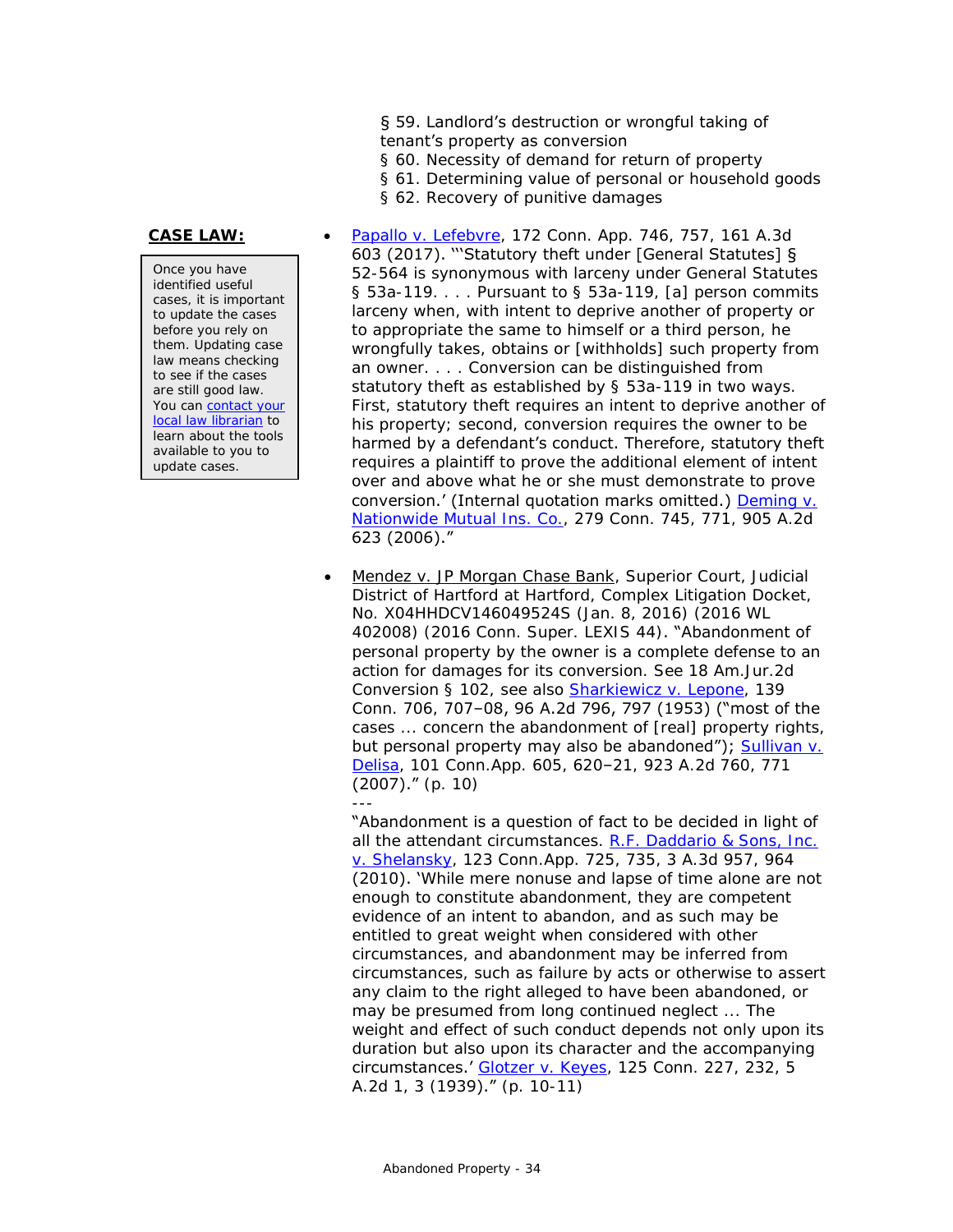- [Coster v. DuQuette,](https://scholar.google.com/scholar_case?case=5615633742163063052) 119 Conn. App. 827, 832, 990 A.2d 362 (2010). "'To establish a prima facie case of conversion, the plaintiff had to demonstrate that (1) the material at issue belonged to the plaintiff, (2) that [the defendant] deprived the plaintiff of that material for an indefinite period of time, (3) that [the defendant's] conduct was unauthorized and (4) that [the defendant's] conduct harmed the plaintiff.' *[News America Marketing In-Store,](https://scholar.google.com/scholar_case?case=12748235486566850370)  Inc*. v. *[Marquis](https://scholar.google.com/scholar_case?case=12748235486566850370)*, 86 Conn. App. 527, 545, 862 A.2d 837, aff'd, 276 Conn. 310, 885 A.2d 758 (2005)."
- [Jarvis v. Lieder,](https://scholar.google.com/scholar_case?case=11353502670325622838) 117 Conn. App. 129, 147, 978 A.2d 106 (2009). "'There are two general classes into which conversions are grouped: (1) those where the possession is originally wrongful, and (2) those where it is rightful. . . . The second class comprises those where the possession, originally rightful, becomes wrongful by a wrongful detention.' (Internal quotation marks omitted.) *[Horelik](https://scholar.google.com/scholar_case?case=17398751917577441156)* v. *[Roth](https://scholar.google.com/scholar_case?case=17398751917577441156)*, 15 Conn. App. 649, 654, 545 A.2d 1167. . ."
- [Tzovolos v. Wiseman,](https://cite.case.law/conn-supp/51/532/) 51 Conn. Supp. 532, 574-575, 16 A.3d 819 (2007). "General Statutes § 52-564 defines theft as follows: 'Any person who steals any property of another, or knowingly receives and conceals stolen property, shall pay the owner treble his damages.' General Statutes § 53a-118 (a) (5) defines an owner to mean 'any person who has a right to possession superior to that of a taker, obtainer or withholder.' 'Statutory theft under § 52-564 is synonymous with larceny under General Statutes § 53a-119. . . . Pursuant to § 53a-119, [a] person commits larceny when, with intent to deprive another of property or to appropriate the same to himself or a third person, he wrongfully takes, obtains or [withholds] such property from an owner. . . . Conversion can be distinguished from statutory theft as established by § 53a-119 in two ways. First, statutory theft requires an intent to deprive another of his property; second, conversion requires the owner to be harmed by a defendant's conduct. Therefore, statutory theft requires a plaintiff to prove the additional element of intent over and above what he or she must demonstrate to prove conversion.' (Internal quotation marks omitted.) *[Deming v.](https://scholar.google.com/scholar_case?case=3945514691579972788)  [Nationwide Mutual Ins. Co.](https://scholar.google.com/scholar_case?case=3945514691579972788)*, supra, 279 Conn. 771. A higher bured; the plaintiff must prove  $§ 52-564$  by clear and convincing evidence. See *[Suarez-Negrete v. Trotta](https://scholar.google.com/scholar_case?case=1276279379299603810)*, 47 A. 2d 215 (1998)." Affirmed at 300 Conn. 247 (2011).

|    | <u>Nationwide Mutual Ins. Co.</u> |
|----|-----------------------------------|
|    | burden of proof is also requ      |
|    | statutory theft pursuant to       |
|    | convincing evidence. See S        |
|    | Conn. App. 517, 520, 705 /        |
|    | 300 Conn. 247 (2011).             |
|    |                                   |
| ΈV | 07C Conversion and Civil T        |

| WFST.          |  |
|----------------|--|
| <b>NUMBERS</b> |  |

- 97C Conversion and Civil Theft
	- I. Acts Constituting and Liability Therefor II. Actions
		- (A) Right of Action and Defenses
		- (B) Proceedings in General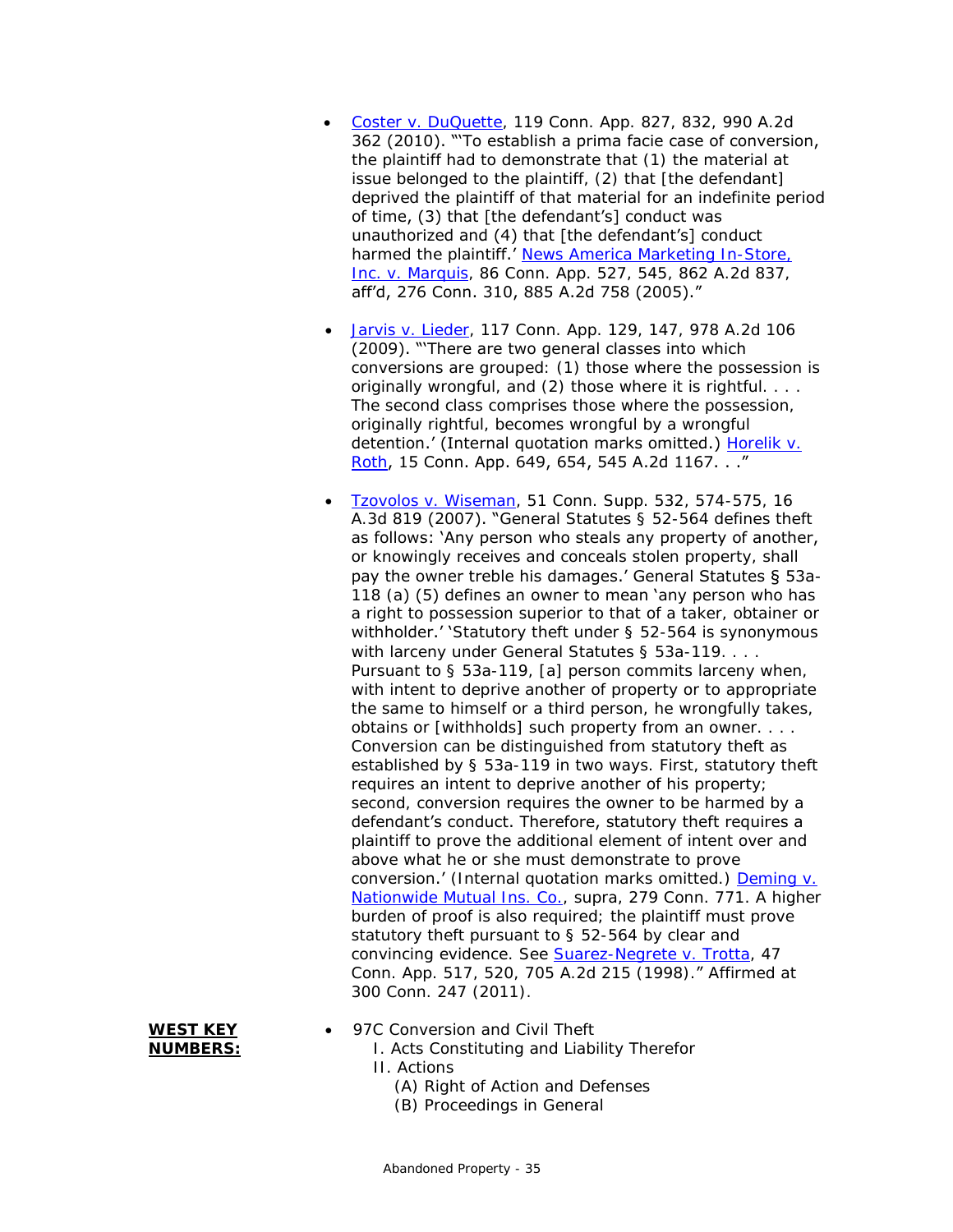- (C) Evidence
- (D) Damages
- (E) Trial
- (F) Judgment
- (G) Costs

Encyclopedias and ALRs are available in print at some law library locations and accessible online at all law library locations.

Online databases are available for in-library use. Remote access is not available.

- **ENCYCLOPEDIAS:** 42 *Am Jur 2d* Infants, Thomson West, 2020 (also available on Westlaw).
	- V. Liability for torts §§ 112-132
		- §§ 128-132. Torts connected with contracts
		- § 130. Tort liability for conversion of goods by infant
	- 18 *Am Jur 2d* Conversion, Thomson West, 2015 (also available on Westlaw).
		- I. In General; Civil Liability and Actions
		- II. Criminal Offenses and Prosecution
	- 90 *CJS* Trover and Conversion, Thomson West, 2020 (also available on Westlaw).
		- II. Nature and Elements of Conversion
		- III. Property Subject to Conversion
		- IV. Acts Constituting Conversion and Liability for Them V. Actions for Conversion
	- 93 *COA* 2d 455, Cause of Action Against Limited Liability Company Member for Conversion or Statutory Theft, 2020 (also available on Westlaw).
	- 90 *Am. Jur. Proof of Facts 3d* 341, Proof of Landlord's Conversion of Tenant's Property, 2006 (also available on Westlaw).
		- I. Legal background
			- B. Tenant's Action for Conversion
			- C. Landlord's Defenses
		- II. Damages
		- III. Elements of Proof
		- V. Proof of Landlord's Conversion of Tenant's Property

### **TEXTS & TREATISES:**

You can [contact](https://www.jud.ct.gov/lawlib/staff.htm) us or visit our [catalog](https://www.jud.ct.gov/lawlib/searchcatalog.html) to determine which of our law libraries own the treatises cited.

References to online databases refer to in-library use of these databases.

- 1 Rene Bevacqua Bollier et al., *Stephenson's Connecticut Civil Procedure 3d*, 1997 with 2014 supplement, Atlantic Law Book Company
	- Chapter 3. General Principles of Pleading Sec. 32. Analysis of Illustrative Pleadings a. Complaint in Conversion
- 3 Connecticut Practice Series, *Connecticut Civil Practice Forms*, 4th ed., by Joel M. Kaye et al., Thomson West, 2004, with 2021 supplement (also available on Westlaw). Authors' Commentary for Form 704.23 - Complaint for Conversion of Property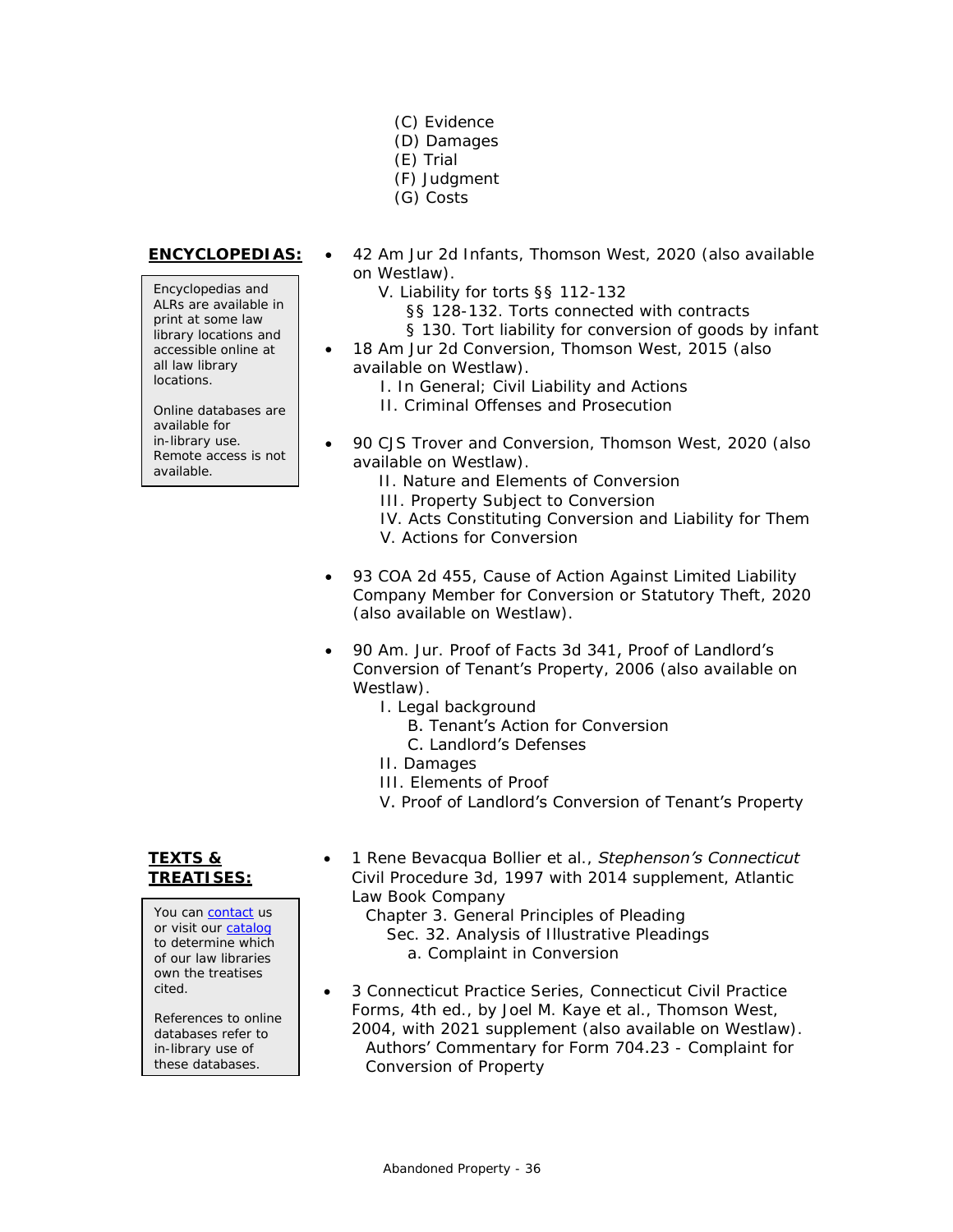Each of our law libraries own the Connecticut treatises cited. You can [contact](https://www.jud.ct.gov/lawlib/staff.htm) us or visit ou[r catalog](https://www.jud.ct.gov/lawlib/searchcatalog.html) to determine which of our law libraries own the other treatises cited or to search for more treatises.

References to online databases refer to in-library use of these databases. Remote access is not available.

- *Encyclopedia of Connecticut Causes of Action*, by Daniel J. Krisch and Michael S. Taylor, Connecticut Law Tribune, 2021.
	- Part 1. Common Law Causes of Action 1C9. Conversion
		- 1T6. Trespass to Personal Property
	- Part 2. Statutory Causes of Action
		- 2S-8. Statutory Theft (Conn. Gen. Stat. § 52-564)
- *LexisNexis Practice Guide: Connecticut Civil Pretrial Practice*, Margaret Penny Mason, general editor, 2021 ed, LexisNexis.
	- Chapter 8. Statutes of Limitation
		- § 8.07. Determining Which Statute of Limitation Applies [12] Three-Year Statute of Limitations for Conversion
- *Connecticut Torts: The Law and Practice*, 2d ed., by Frederic S. Ury et al., LexisNexis, 2021.

Chapter 14. Recovering for Injury to Property

§ 14.04. Bringing a Claim for Conversion or Trover [1] Overview of a Conversion or Trover Cause of Action

[2] Proving the Required Elements of a Conversion or Trover claim

[3] What Type of Property Is Subject to a Conversion or Trover Claim?

[4] Evaluating the Nature of the Parties' Relationship vis-à-vis a Conversion Claim

- *Connecticut Law of Torts*, 4th ed., by Honorable Douglass B. Wright et al., Atlantic Law Book Company, 2018, with 2021 supplement.
	- Chapter 2. Intentional Torts
		- § 26. Conversion
		- § 27. Connecticut Decisions on Conversion
		- § 27. Necessity for Demand and Refusal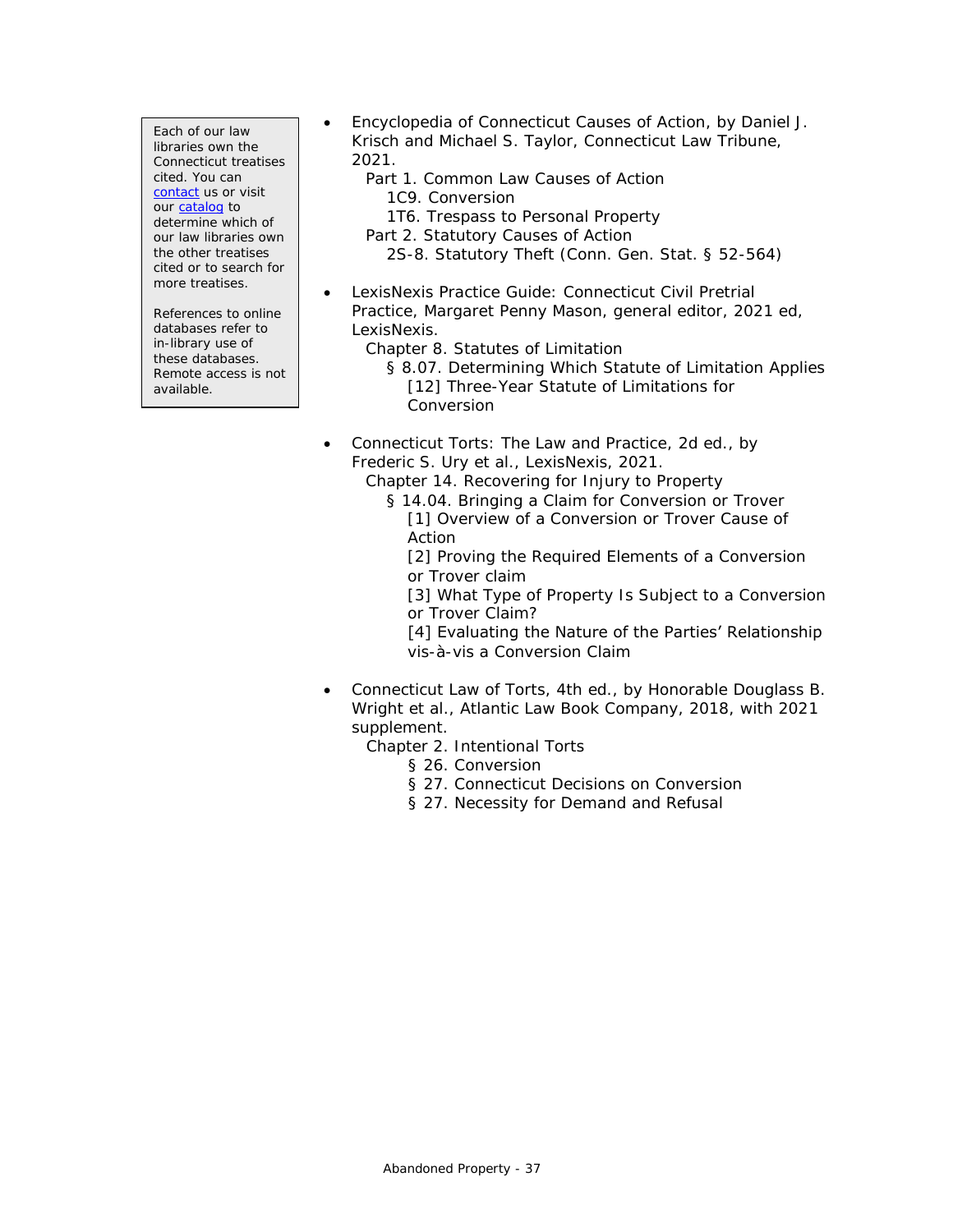## <span id="page-37-0"></span>Figure 1: Complaint for Conversion of Property

704.23

### Conversion of Property

### (Caption of Case)

1. On or about (date) the plaintiff, being the owner and in possession of (describe property), delivered the same to the defendant to be (purpose of delivery) by him and returned to the plaintiff.

2. Although the plaintiff is now entitled to and has demanded the property, the defendant has neglected and refused to return it to the plaintiff and thereby the defendant has converted same to his own use.

### *or*

2. Subsequent to that date, the defendant, without authority from the plaintiff, sold the property, and thereby converted it to his own use.

The plaintiff claims damages.

(P.B. 1978, Form 704.23)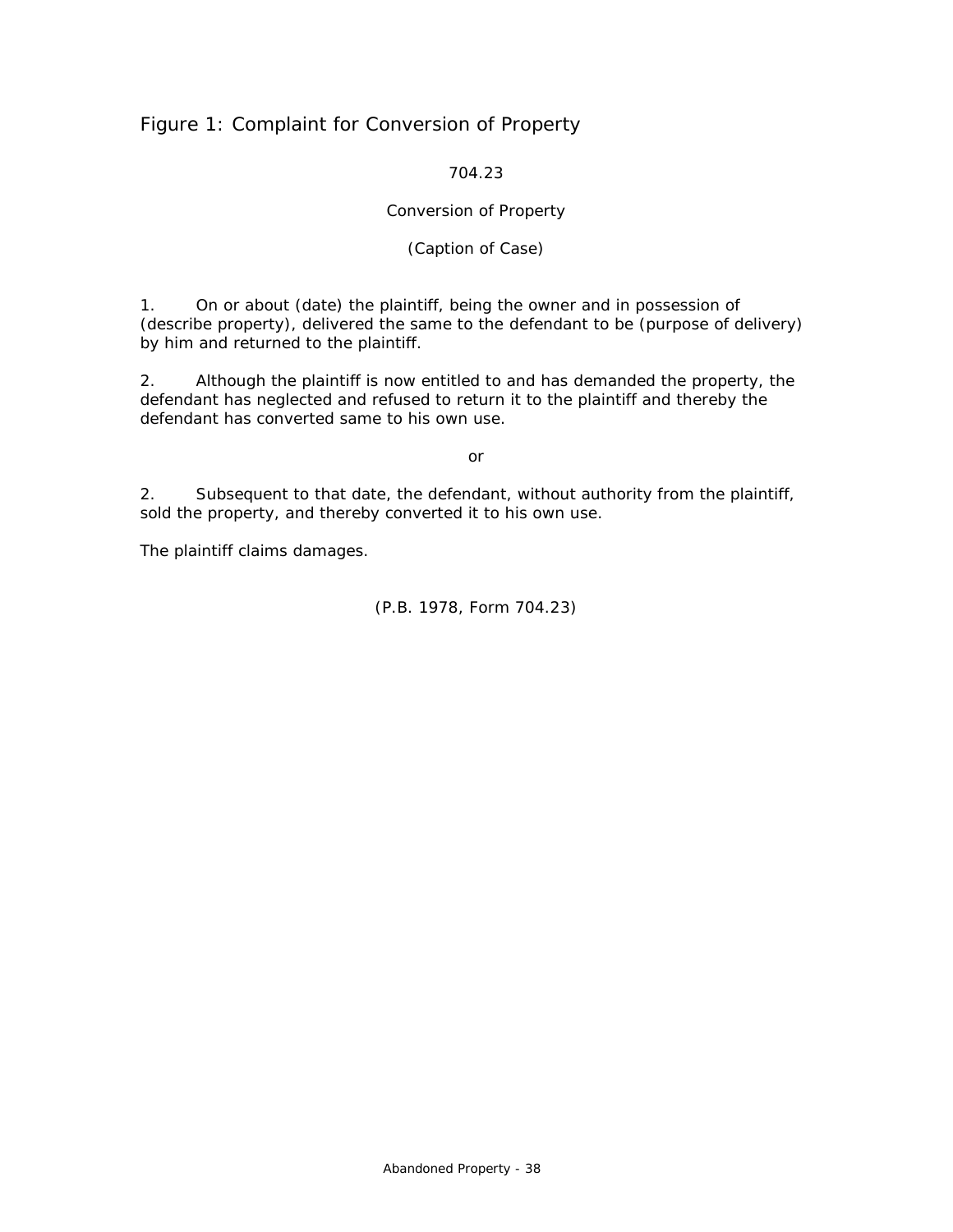- <span id="page-38-0"></span>**Abandonment**: "has been defined as the voluntary relinquishment of ownership of property without reference to any particular person or purpose . . . i.e., a 'throwing away' of the property concerned." **Favorite v. Miller**, 176 Conn. 310, 313, 407 A.2d 974 (1978).
- **Bailment:** "A bailment is a delivery of personal property by one person to another for a particular purpose, in accordance with a contract providing that when the purpose is fulfilled, the property will be returned. The person who owns the property and delivers it to another is the bailor. The person who receives the property is the bailee. [In this case, the return of the property is conditioned upon payment of a fee to the bailee.] Bailment is the name given to the contractual relationship between a bailor and a bailee. A bailment contemplates redelivery of the property by the bailee to the bailor." Connecticut Judicial Branch Civil Jury Instructions [4.4-30.](https://www.jud.ct.gov/JI/Civil/Civil.pdf#page=441)
- **Constructive Possession:** ". . . [A] person who, although not in actual possession, knowingly has the power and the intention, at a given time, to exercise control over a thing is deemed to be in constructive possession of that item." State v. [Dawson,](https://scholar.google.com/scholar_case?case=14954346666958918388) 188 Conn. App. 532, 566, 205 A.3d 662 (2019). "... [P]ossession without direct physical contact." [State v. Bischoff,](https://scholar.google.com/scholar_case?case=11686468354023560255) 182 Conn. App. 563, 571, 190 A.3d 137 (2018). "The legal possession of an object, even if it was not in a person's direct physical control. Often used in criminal law prosecutions for possession crimes, such as possession of illegal drugs. Generally, for a court to find that a person had constructive possession of an object, the person must have had knowledge of the object, and as well as the ability to control it. For example, someone with keys to a safe deposit box may have constructive possession to the contents of that box, and the owner of a car may have constructive possession of the contents of its trunk." [Wex,](https://www.law.cornell.edu/wex/constructive_possession) Legal Information Institute, Cornell Law School.
- **Conversion**: "The tort of conversion boasts a well established definition which is not disputed by the parties. 'Conversion occurs when one, without authorization, assumes and exercises the right of ownership over property belonging to another, to the exclusion of the owner's rights. *[Falker v. Samperi](https://scholar.google.com/scholar_case?case=1411009307201197981)*, 190 Conn. 412, 419, 461 A.2d 681 (1983).'" [Luciani v. Stop & Shop](https://scholar.google.com/scholar_case?case=4801416876069138085) Cos., 15 Conn. App. 407, 409-410, 544 A.2d 1238 (1988).
- **Duties of finder**: "Any person who finds and takes possession of any article of the value of one dollar or more shall report the finding of such article to the police department of the municipality in which he finds such article within forty-eight hours from the time of such finding. The finder of such article shall, at the time of reporting, furnish to the police department the date, time and place of finding, his name and address and a description of the article found, and, within a period of one week from such finding, shall deliver such article to the police department. Any person who violates or fails to comply with the provisions of this section shall be guilty of a class D misdemeanor." Conn. Gen. Stat. § [50-10](https://www.cga.ct.gov/current/pub/chap_859.htm#sec_50-10) (2021).
- **Entry and detainer** (landlord and tenant): "When any person (1) makes forcible entry into any land, tenement or dwelling unit and with a strong hand detains the